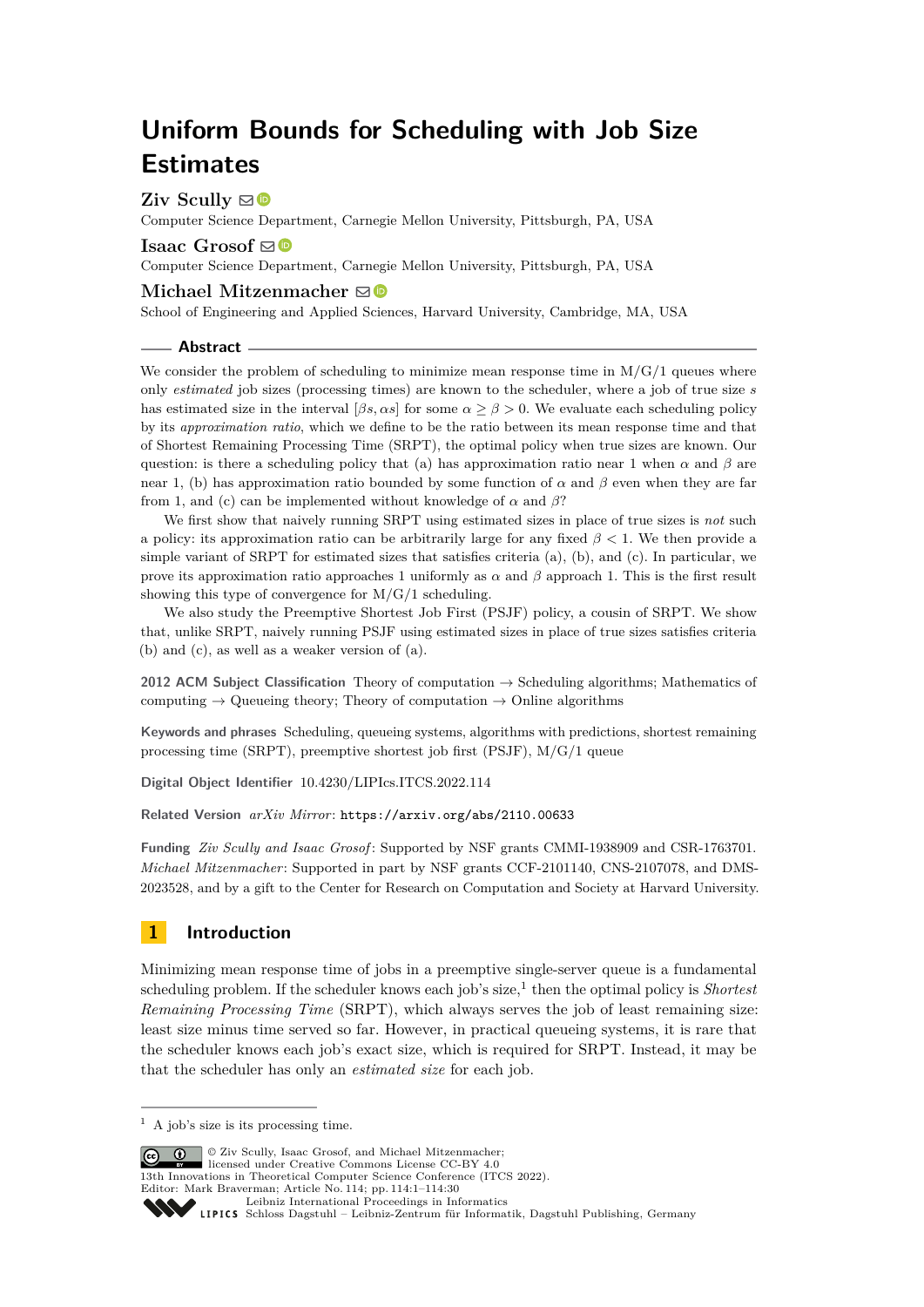### **114:2 Uniform Bounds for Scheduling with Job Size Estimates**

In settings where the scheduler knows only job size estimates, rather than true sizes, how should one schedule to minimize mean response time? We study this question in a stochastic online setting, namely an  $M/G/1$  queue,<sup>[2](#page-1-0)</sup> in which jobs arrive randomly over time. We use T to denote the distribution of response time, and we seek policies that achieve strong guarantees on  $\mathbf{E}[T]$ , the mean response time. We focus our attention on simple policies that do not depend on detailed knowledge of the distributions of true or estimated job sizes, as such knowledge may not be available in practice. While some simple heuristics have been proposed in prior work, no performance guarantees have been proven for these policies. We evaluate each scheduling policy by its *approximation ratio*, which we define to be the ratio between its mean response time and that of Shortest Remaining Processing Time (SRPT), the optimal policy when true sizes are known.

In the context of online algorithms with predictions [\[11,](#page-26-0)[15\]](#page-26-1), policy design has two key goals: "consistency", which requires near-optimal performance under low error, and "robustness", which requires bounded approximation ratio under arbitrary error. Unfortunately, as we explain in Appendix [B,](#page-27-0) this type of robustness is provably unachievable in this context. Instead, we focus on a more appropriate guarantee, which we call "graceful degredation", which requires that the performance degrades smoothly and slowly as error increases.

We focus on the setting of multiplicative errors: We assume that a job of true size *s* has estimated size in the interval  $[\beta s, \alpha s]$  for some  $\alpha > \beta > 0$ . We refer to this assumption by saying the jobs have (*β, α*)-bounded estimates. (Here *β* stands for "below" and *α* for "above.") In this context, a policy  $\pi$  is consistent if  $\mathbf{E}[T_{\pi}] \to \mathbf{E}[T_{\text{SRPT}}]$  in the limit as  $\alpha, \beta \to 1$ . Graceful degradation requires that for some constant *C*, we have  $\mathbf{E}[T_{\pi}] \leq C \frac{\alpha}{\beta} \mathbf{E}[T_{\text{SRPT}}]$  for all  $\alpha \geq \beta > 0$ .

In trying to achieve consistency and graceful degradation, a first policy one might consider is the *SRPT with Estimates* (SRPT-E) policy, which always serves the job of least estimated size minus time served so far. Unfortunately, as we prove in Theorem [6.1,](#page-15-0) SRPT-E can have infinite approximation ratio if  $\beta$  < 1, so it has neither consistency nor graceful degradation.

In this work, we present the first policy which provably has both consistency and graceful degradation: the *SRPT with Bounce* (SRPT-B) policy, defined in Section [2.](#page-2-0) Specifically, we show that SRPT-B's approximation ratio is at most  $3.5\alpha/\beta$  and approaches 1 uniformly as  $\alpha, \beta \rightarrow 1$ . We also study the policy *Preemptive Shortest Job First with Estimates* (PSJF-E), for which we prove even better graceful degradation guarantees, and consistency guarantees relative to the perfect-information PSJF policy: we show  $\mathbf{E}[T_{\text{PSJF-E}}] \leq \frac{\alpha}{\beta} \mathbf{E}[T_{\text{PSJF}}]$ , which turns out to imply that PSFJ-E's approximation ratio is at most  $1.5\alpha/\beta$ .

See Section [2](#page-2-0) for the details of our queueing model and the definitions of the scheduling policies we consider, Section [3](#page-4-0) for a full statement of our main results, and Section [4](#page-7-0) for a high-level overview of our proof techniques.

### **1.1 Related Work**

Policies for ordering jobs according to their service time have been studied extensively in single queues. The text [\[8\]](#page-26-2) provides an excellent introduction to the analysis of standard policies, such as Shortest Job First (SJF), PSJF, and SRPT, in the single-queue setting.

Settings where estimates or predictions of service times, such as one might obtain from machine learning algorithms, have been much less studied. The work closest to ours is that of Wierman and Nuyens [\[25\]](#page-27-1). They study policies that they dub *ε*-SMART policies. Such policies

<span id="page-1-0"></span>The  $M/G/1$  is a queueing model with Poisson arrivals and i.i.d. job sizes. We define the  $M/G/1$  formally in Section [2.](#page-2-0)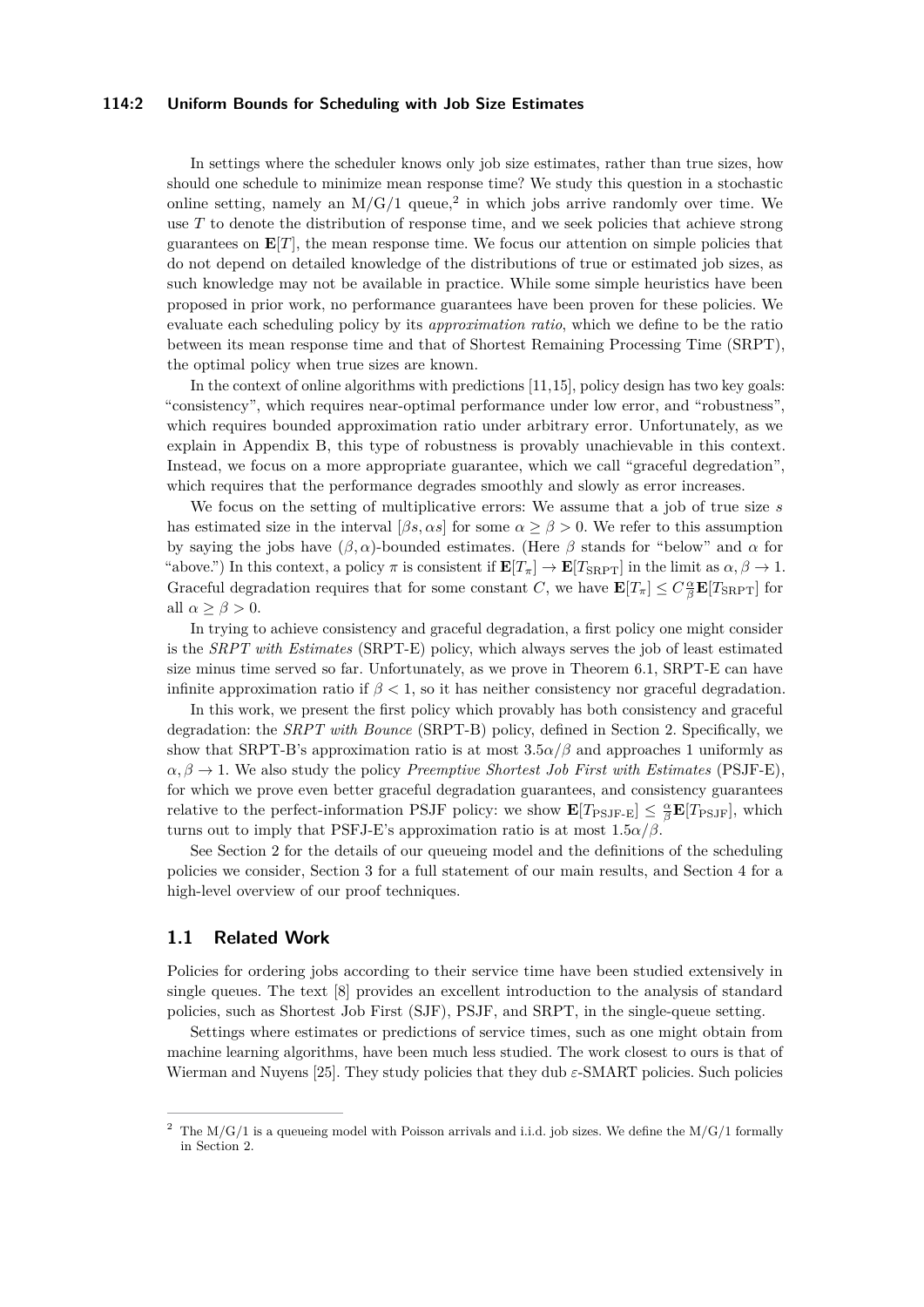include variations of SRPT and PSJF with inexact job sizes, and they bound the performance of such policies based on how inexact the estimates can be [\[25\]](#page-27-1). However, their results only apply to two simpler types of error: addditive error, where the estimate of a job of size *s* is within  $[s - \sigma, s + \sigma]$ ; and speedup error, where the estimate is updated as the job runs, and the estimate of a job of remaining size *r* is within  $[(1 - \sigma)r, (1 + \sigma)r]$ . In contrast, we primarily focus on the more realistic setting of multiplicative non-updating error. Their results on mean response time demonstrate only graceful degradation, are restricted to the setting of speedup error, and require additional assumptions on the job size distribution. While it is not our primary focus, we also discuss using the techniques in this paper to achieve consistency and graceful degradation in the speedup-error setting in Section [7](#page-16-0) and Appendix [D.](#page-28-0) Such results do not require additional assumptions on the job size distribution.

Dell'Amico et al. [\[6\]](#page-26-3) empirically study scheduling policies for queueing systems with estimated sizes; Dell'Amico and Mitzenmacher [\[14\]](#page-26-4) also perform an empirical study of scheduling policies with estimated sizes, but in the context of multiple queues using the power of two choices. Mitzenmacher provides formulas for the mean response time for  $M/G/1$ queues under scheduling policies where service times are predicted rather than known exactly according to a stochastic model, including for our SRPT-E and PSJF-E policies [\[12\]](#page-26-5).<sup>[3](#page-2-1)</sup> In later work Mitzenmacher studies similar models where only a single bit of prediction-based advice is given, and also studies single-bit advice in the mean-field setting under the power of two choices [\[13\]](#page-26-6). Several of these works note that SRPT-E performance can degrade in situations where job sizes have high variance, and that PSJF-E can have better performance in these cases  $[6, 12, 14]$  $[6, 12, 14]$  $[6, 12, 14]$ .

In the setting of scheduling with predictions for finite collections of jobs, combinations of shortest predicted job first and round robin that yield good performance in terms of the competitive ratio were studied by Purohit et al. [\[16\]](#page-26-7). For the online scheduling problem of weighted mean response time on a single machine with a finite arrival sequence, Azar et al. [\[2\]](#page-25-0) consider what we would refer to as  $(1, \mu)$ -bounded jobs where  $\mu$  is known, and give algorithms that are competitive up to a logarithmic factor in the maximum ratios of the processing times, densities, and weights. For unweighted mean response time, they prove a variant of graceful degradation: if job size estimates have a multiplicative error of at most  $\mu$ . they prove an  $O(\mu^2)$  competitive ratio bound. In contrast, our graceful degradation bounds are linear in  $\mu = \frac{\alpha}{\beta}$ , and do not depend on knowledge of  $\alpha$  or  $\beta$ .<sup>[4](#page-2-2)</sup>

### <span id="page-2-0"></span>**2 Model and Preliminaries**

We now define our model and provide basic notation and definitions. Further definitions and background results appear in Section [5.](#page-11-0)

We consider a stochastic scheduling setting called the  $M/G/1$  queue with job size estimates. The "M" in " $M/G/1$ " refers to the assumption that jobs arrive according to a Poisson process (that is, with exponentially distributed interarrival times) with rate  $\lambda$ . The "G" in "M/G/1" refers to the assumption that job sizes are sampled i.i.d. from a general distribution. We additionally assume that each job *j* has a size  $s_j$  and an estimated size  $z_j$ , where the pair

<span id="page-2-1"></span><sup>&</sup>lt;sup>3</sup> In [\[12\]](#page-26-5) the schemes using predictions are referred to as SPRPT (shortest predicted remaining processing time), and PSPJF; there does not seem to be a consistent nomenclature for policies with predictions/estimates, and we hope our labeling is more readily understood.

<span id="page-2-2"></span><sup>&</sup>lt;sup>4</sup> Following submission of this paper, the authors of [\[2\]](#page-25-0) released a paper with improved results [\[1\]](#page-25-1). Specifically, they provide a new algorithm and prove an  $O(\mu \log^2 \mu)$  competitive ratio bound for that algorithm, which further does not depend on knowledge of  $\alpha$  or  $\beta$ .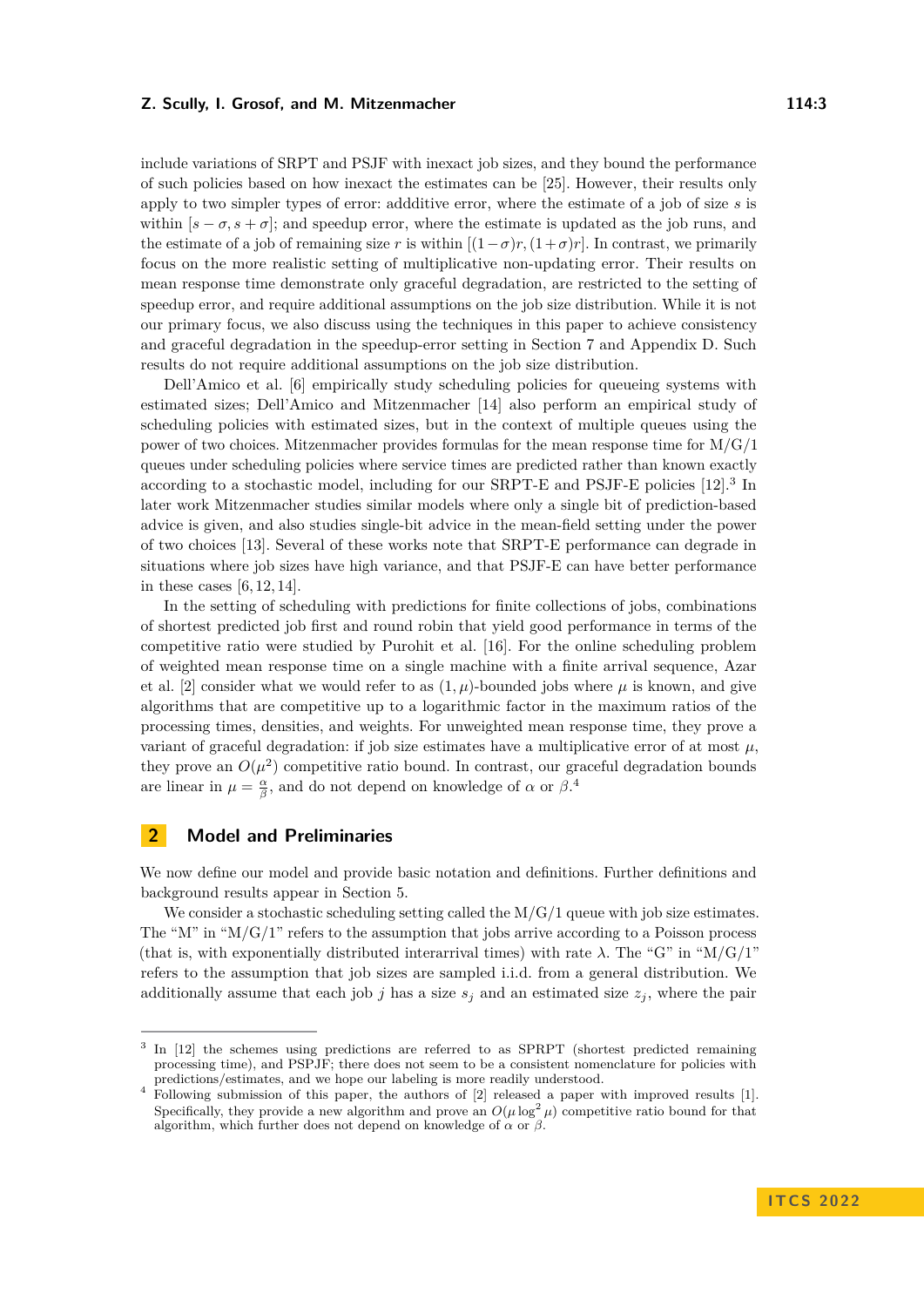### **114:4 Uniform Bounds for Scheduling with Job Size Estimates**

 $(s_i, z_i)$  is sampled i.i.d. from some joint distribution  $(S, Z)$ . We assume  $(S, Z)$  is a continuous distribution with joint density function  $f_{S,Z}(s, z)$ . We discuss this continuity assumption further in Appendix [A.](#page-27-2) We write  $f_S(s)$  and  $f_Z(z)$  for the marginal densities of *S* and *Z*, respectively. Regardless of scheduling policy, the fraction of time the server is busy, also known as the load, is fixed. We denote load by  $\rho$  and note that  $\rho = \lambda \mathbf{E}[S]$ . We assume that  $\rho < 1$  to ensure that the server completes jobs faster than they arrive in the long run. The "1" in " $M/G/1$ " refers to there being a single server.

We focus on the setting of multiplicatively-bounded size estimates:

<span id="page-3-1"></span>**► Definition 2.1.** *Size estimates are*  $(\beta, \alpha)$ -bounded for some constants  $0 < \beta \leq \alpha$  if for all *jobs j,*

 $z_j \in [\beta s_j, \alpha s_j].$ 

Mnemonically,  $\beta$  is the bound below, and  $\alpha$  is the bound above.

<span id="page-3-2"></span> $\triangleright$  **Definition 2.2.** *The* state *of job j is the triple*  $x_j = (s_j, z_j, a_j)$  *consisting of* 

- *its* (true) size *sj, which is the amount of time it must be served to complete;*  $\blacksquare$
- $\frac{1}{2}$ *its* estimated size *zj, which is revealed when the job arrives and is guaranteed to be in the interval*  $[\beta s_j, \alpha s_j]$ *; and*
- $\equiv$  *its* age  $a_j$ *, the amount of service the job has received so far.*
- *Job j completes once*  $a_i = s_i$ *.*

We now formally define the scheduling policies we consider.

<span id="page-3-3"></span>▶ **Definition 2.3.** *We consider six scheduling policies in this work. We define each policy π by a* rank function, denoted rank $\pi(x)$  *or* rank $\pi(s, z, a)$  *assigning a* rank, *or priority, to a job based on its state*  $x = (s, z, a)$ *. The scheduler always serves whichever job has the least rank.*<sup>[5](#page-3-0)</sup> *The policies, which we illustrate in Figure [2.1,](#page-4-1) are the following:*

| <i>Shortest Remaining Processing Time</i> (SRPT) | $rank_{SRPT}(s, z, a) = s - a,$                        |
|--------------------------------------------------|--------------------------------------------------------|
| Preemptive Shortest Job First (PSJF)             | rank $_{\text{PSJF}}(s, z, a)$<br>$=$ $s$ .            |
| $SRPT$ with Estimates (SRPT-E)                   | rank ${}_{\rm SRPT-E}(s, z, a) = z - a$ ,              |
| PSJF with Estimates (PSJF-E)                     | $rank_{\text{PSJF-E}}(s, z, a) = z,$                   |
| SRPT with Bounce (SRPT-B)                        | rank $_{\rm SRPT-B}(s, z, a) = \min\{ z - a , z\},\$   |
| SRPT with Scaling Estimates (SRPT-SE)            | rank $S_{\text{RPT-SE}}(s, z, a) = z/s \cdot (s - a).$ |
|                                                  |                                                        |

For SRPT, shown in Figure [2.1a](#page-4-1) the rank of a job is the *remaining size*  $s - a$ , while for SRPT-E, shown in Figure [2.1c,](#page-4-1) the rank is the *estimated remaining size*  $z - a$ , using the estimate in place of the true size. (Note the rank for SRPT-E can be negative.) Similarly, PSJF-E's rank function *z* uses the estimate where PSJF uses the true size *s* for its rank, as shown in Figures [2.1b](#page-4-1) and [2.1d.](#page-4-1)

For SRPT-B, shown in Figure [2.1e,](#page-4-1) the rank is given by  $\min\{|z-a|, z\}$ . SRPT-B's rank is identical to SRPT-E's rank for ages  $a \in [0, z]$ , but rises back to *z* for larger *a*, yielding the bounce and thus the name SRPT with Bounce.

As a theoretical tool, we will also consider SRPT with Scaling Estimates, or SRPT-SE, shown in Figure [2.1f,](#page-4-1) for which the rank function is  $z/s \cdot (s - a)$ , a horizontally stretched version of SRPT-E. Note that SRPT-SE is not implementable in our model, as the scheduler does not have access to the true size *s*.

<span id="page-3-0"></span><sup>5</sup> We tiebreak arbitrarily. Given our continuous job-size assumption and our specific policies, ties happen with probability zero. See Appendix [A](#page-27-2) for details.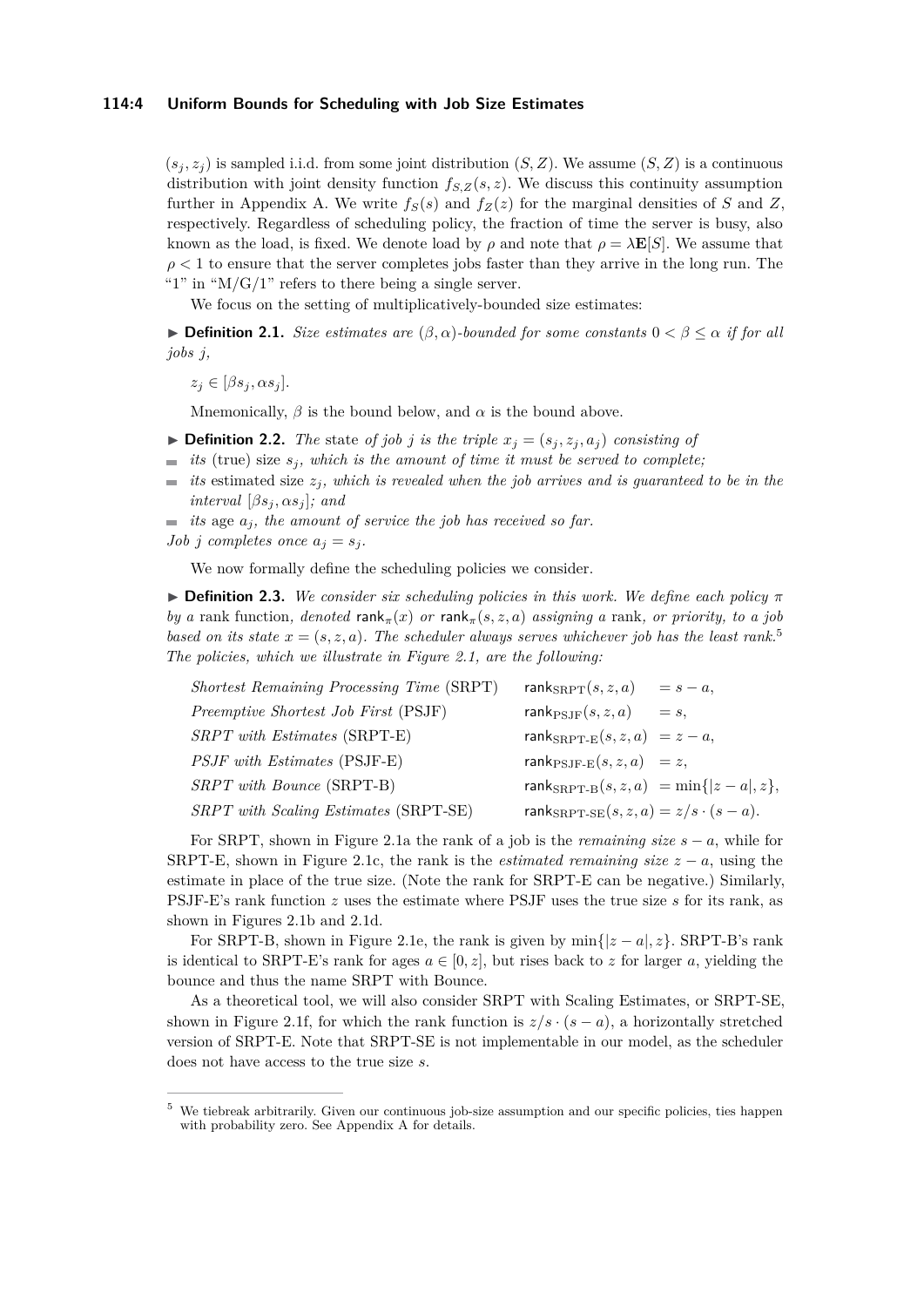<span id="page-4-1"></span>

**(a)** Shortest Remaining Processing Time (SRPT). **(b)** Preemptive Shortest Job First (PSJF).





**(c)** SRPT with Estimates (SRPT-E).





**(e)** SRPT with Bounce (SRPT-B).

**(f)** SRPT with Scaling Estimates (SRPT-SE).

**Figure 2.1** Rank Functions of Size-Estimate-Based Policies.

# <span id="page-4-0"></span>**3 Description of Main Results**

As discussed in the introduction, our goal is to derive the first provably consistent and gracefully-degrading policies in the size-estimate setting. In the setting of  $(\beta, \alpha)$ -bounded size estimates, consistency requires that in the  $\beta$ ,  $\alpha \to 1$  limit, the policy achieves optimal mean response time, matching that of SRPT, the optimal known-size policy. "Graceful degradation" requires that a policy's mean response is bounded relative to that of SRPT and the *α* and *β* values:

$$
\mathbf{E}[T_{\pi}] \leq C \frac{\alpha}{\beta} \mathbf{E}[T_{\text{SRPT}}],
$$

for some constant *C*. Robustness, in the sense of achieving constant approximation ratio for arbitrary errors, is not possible in this setting, as we discuss in Appendix [B.](#page-27-0)

First, we show that consistency and graceful degradation are not straightforward to achieve. Our first result shows that simply using SRPT-E (SRPT with Estimates), a natural policy studied previously [\[12\]](#page-26-5), yields mean response times that are not bounded within a constant factor of SRPT in the worst case, even with  $(\beta, \alpha)$ -bounded size estimates.

▶ **Theorem 6.1** (Performance of SRPT-E)**.** *Consider the M/G/1 with* (*β, α*)*-bounded size estimates.*

**(a)** *For any size distribution S, there exists a joint distribution* (*S, Z*) *of true and estimated*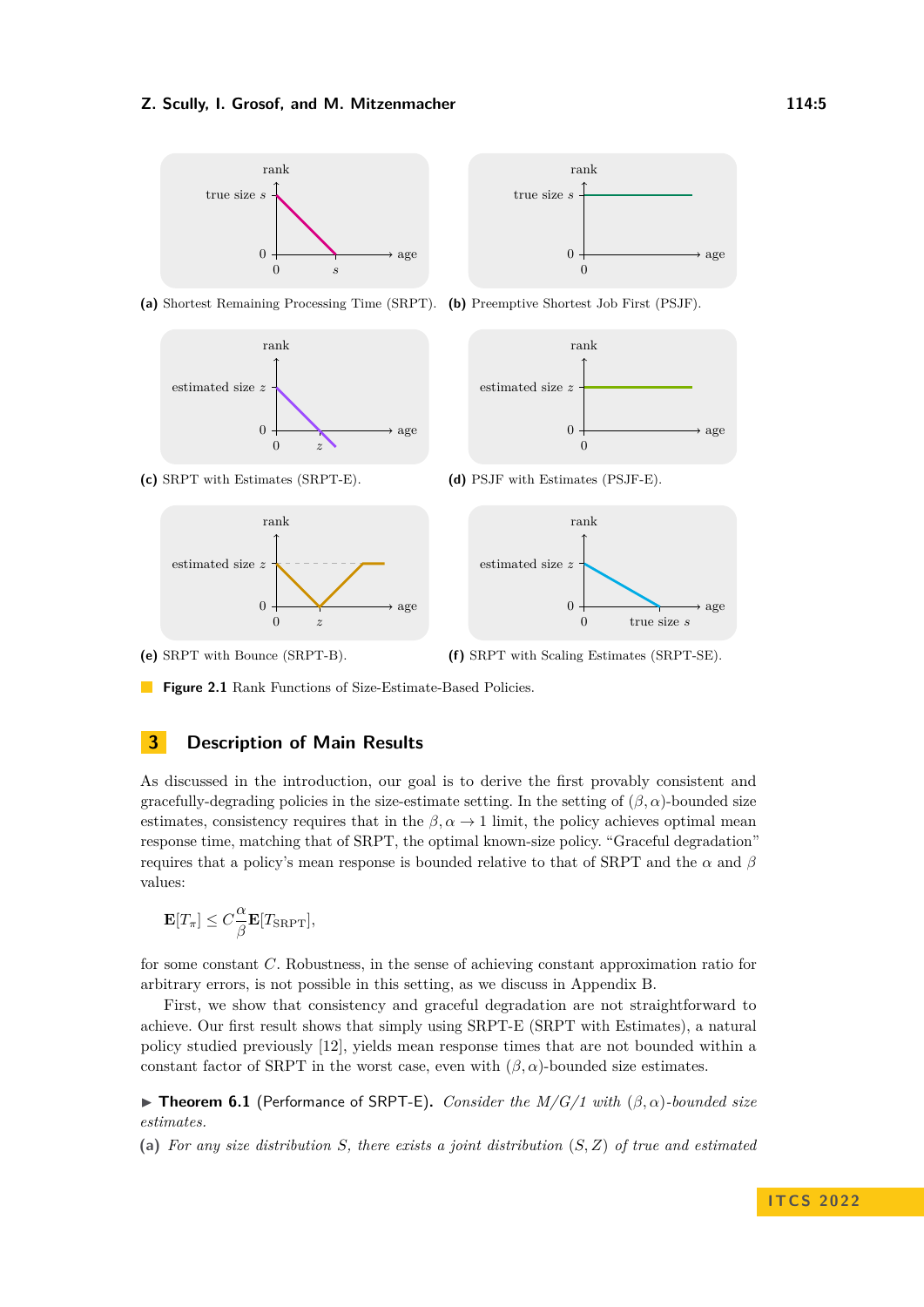#### **114:6 Uniform Bounds for Scheduling with Job Size Estimates**

*sizes such that the mean response time of SRPT-E is bounded below by*

$$
\mathbf{E}[T_{\text{SRPT-E}}] \ge \frac{\lambda (1-\beta)^2}{2} \mathbf{E}[S^2],
$$

**(b)** *The approximation ratio of SRPT-E may be arbitrarily large or infinite whenever*  $\beta < 1$ *.* 

We consider a novel variation of SRPT, SRPT with Bounce (SRPT-B), and prove it is consistent and gracefully-degrading, without knowledge of  $\alpha$  and  $\beta$ . This is the first proof of a policy satisfying these criteria. Here, as *α* and *β* approach 1, SRPT-B approaches the performance of SRPT, and it achieves a suitable finite approximation ratio for all *α* and *β*. Formally, we prove the following:

▶ **Theorem 8.1** (Performance of SRPT-B)**.** *Consider the M/G/1 with* (*β, α*)*-bounded size estimates.*

**(a)** *The mean response time of SRPT-B is bounded above by*

$$
\mathbf{E}[T_{\text{SRPT-B}}] \leq \frac{\alpha}{\beta} \mathbf{E}[T_{\text{SRPT}}] + K(\alpha, \beta) \left(\frac{1}{\rho} \ln \frac{1}{1-\rho} - 1\right) \mathbf{E}[S],
$$

*where*

$$
K(\alpha, \beta) = \left(\frac{3}{2}\alpha 1(\beta < 1) + 1\right) \min\left\{1, \max\left\{1 - \frac{1}{\alpha}, \frac{1}{\beta} - 1\right\}\right\} \le 2.5\frac{\alpha}{\beta}.
$$

- **(b)** *The approximation ratio of SRPT-B is at most*  $3.5\alpha/\beta$ *.*
- **(c)** *As α and β converge to* 1*, the approximation ratio of SRPT-B converges to* 1 *uniformly in the arrival rate and the joint distribution of true and estimated sizes.*

The expression we give for  $K(\alpha, \beta)$  in [Theorem 8.1\(a\)](#page-18-0) is a compromise between simplicity and tightness.

Intuitively, the key properties of SRPT-B that allow us to prove Theorem [8.1](#page-15-0) are:

- The rank function is equal to  $z a$  for  $a \leq z$ . This ensures that if  $z = s$ , our policy assigns jobs the same rank as SRPT.
- No job receives more than 2*r* service with rank  $\leq r$ , for any rank  $r < z$ . Jobs with poor estimates consequently don't cause long delays to low-rank jobs. The SRPT-E policy does not have the same guarantee, resulting in the poor response times in Theorem [6.1.](#page-15-0)
- $\blacksquare$  A job's rank never grows larger than *z*, its initial rank. Without this cap on the rank the approximation ratio could be arbitrarily poor when  $\beta < 1/2$ , as we explain in Remark [4.3](#page-11-1) and Appendix [C.](#page-28-1)

Finally, we consider PSJF-E, which we bound relative to PSJF. We prove PSJF-E is consistent relative to PSJF, achieving a mean response time ratio of  $\alpha/\beta$ . While this is a weaker consistency result than that of SRPT-B, PSJF often performs within a few percent of SRPT in practice, making the result nearly as strong. In the worst case, PSJF's mean response time is within a factor of 1.5 of SRPT's [\[24\]](#page-27-3), so PSJF-E is within a factor of  $1.5\alpha/\beta$ of optimal.[6](#page-5-0) This is a stronger graceful-degradation bound than we obtained for SRPT-B.

<span id="page-5-0"></span>We are not aware of any tight examples in which  $\mathbf{E}[T_{\text{PSJF}}] = 1.5\mathbf{E}[T_{\text{SRPT}}]$ . The largest mean response time ratio between PSJF and SRPT that we are aware of is approximately 1*.*125, which occurs when *S* has a Pareto distribution with shape parameter 1*.*5 and *ρ* is nearly 1. A tighter bound on the approximation ratio of PSJF would strengthen our bound on the approximation ratio on PSJF-E.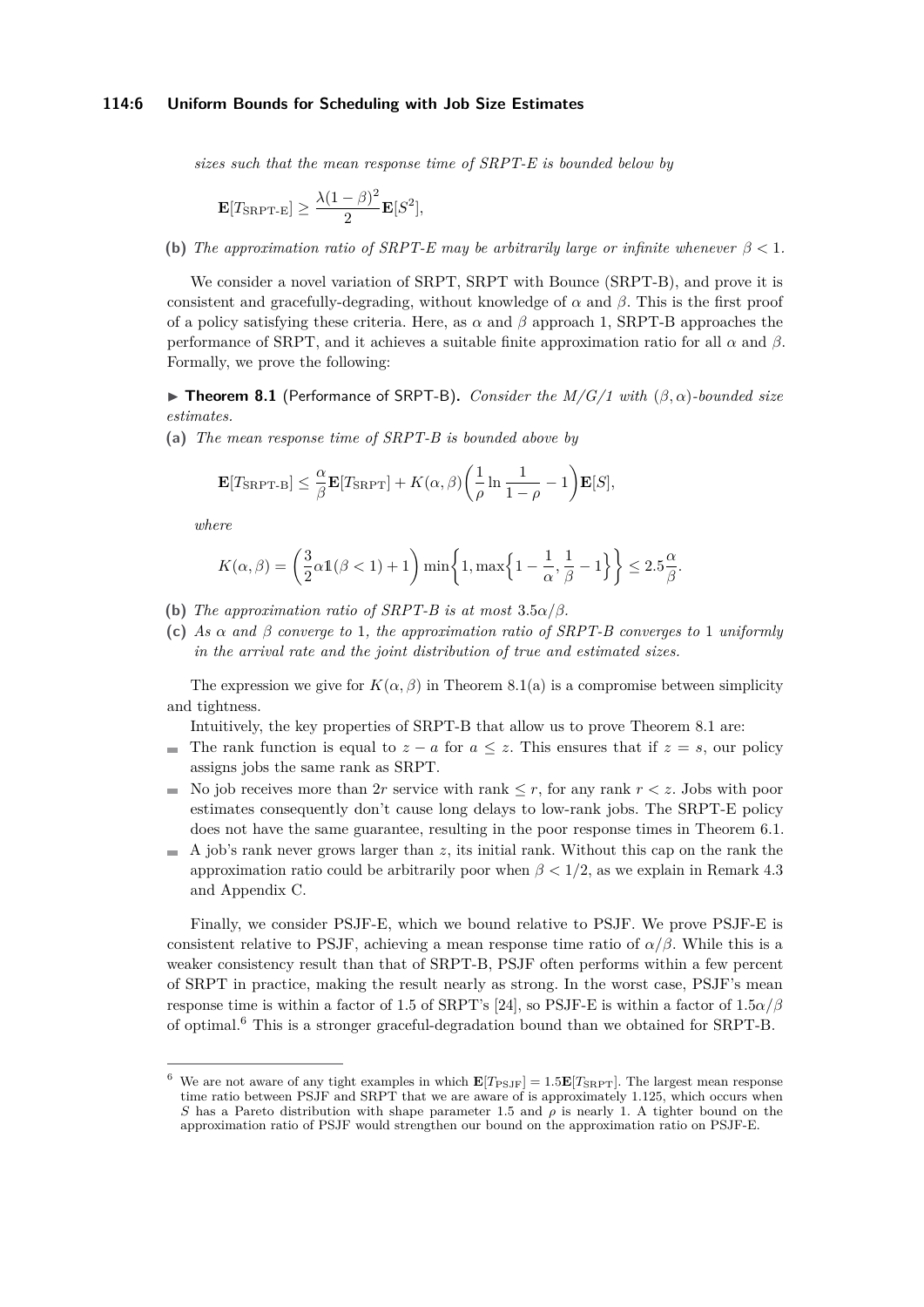▶ **Theorem 9.1** (Performance of PSJF-E)**.** *Consider the M/G/1 with* (*β, α*)*-bounded size estimates.*

**(a)** *The mean response time of PSJF-E is bounded above by*

$$
\mathbf{E}[T_{\mathrm{PSJF-E}}] \leq \frac{\alpha}{\beta} \mathbf{E}[T_{\mathrm{PSJF}}].
$$

**(b)** *The approximation ratio of PSJF-E is at most*  $1.5\alpha/\beta$ *.* 

One can view our PSJF-E result as bounding what Mitzenmacher [\[12\]](#page-26-5) dubs the "price of misprediction" of PSJF-E. An algorithm's price of misprediction is its performance ratio relative not to the optimal algorithm, in this case SRPT, but relative to a version of the algorithm that has perfect information, in this case PSJF.

### **3.1 Discussion of Our Results**

In the wider context of online algorithms with predictions, the three goals discussed in this paper can be stated more generally:

- **Consistency:** In the limit as the prediction quality becomes perfect, the performance should approach that of the optimal algorithm with perfect information. For instance, one might try to achieve *A*-consistency [\[11\]](#page-26-0), which requires that the competitive ratio is bounded by *A* as the error in the predictions goes to 0.
- **Robustness:** In the limit as the prediction quality becomes arbitrarily poor, the performance should be comparable to that of the optimal algorithm with perfect information. For instance, one might try to achieve *B*-robustness [\[11\]](#page-26-0), which requires that the competitive ratio is bounded by *B* under arbitrarily poor predictions.
- **Graceful Degradation:** As the prediction quality worsens from perfect to worthless, the performance should degrade smoothly and slowly. For instance, one might try to achieve *C*-graceful degradation, which requires that the competitive ratio is bounded by *C* times some measure of the estimate quality.

Looked at in this framework, we prove that SRPT-B is 1-consistent and has 3*.*5-graceful degradation, where  $\alpha/\beta$  is our measure of estimate quality for  $(\beta, \alpha)$ -bounded size estimates. We also prove that PSJF-E is 1*.*5 consistent and has 1*.*5-graceful degradation, where the factor of 1*.*5 comes from the maximum gap between PSJF and SRPT.

While we do not have robustness results for these algorithms, that is because in the context of scheduling in the  $M/G/1$ , the robustness property is provably unachievable. In particular, no online policy without prediction information can achieve a constant approximation ratio against SRPT, as discussed in Appendix [B.](#page-27-0)

We feel our emphasis on graceful degradation is a key contribution of our work that may apply to many other algorithms-with-predictions problems. While consistency and robustness are well-known goals in the literature, the graceful degradation goal has received less focus. However, we argue that graceful degradation is *extremely important*. Real applications often have high-quality but imperfect predictions, which is the regime where performance is bounded by a graceful degradation result. The extreme cases of perfect or worthless estimates may come up less in practice.

To adapt the notion of robustness to the setting of  $M/G/1$  scheduling, one possible method would be to compare an algorithm against the optimal blind policy, which knows the job size distribution, but not the job sizes. This policy is known; it is called the Gittins index policy [\[7\]](#page-26-8). We discuss this policy in Appendix [B.](#page-27-0) This method of comparing against the optimal blind policy might be applicable to other algorithms-with-predictions problems.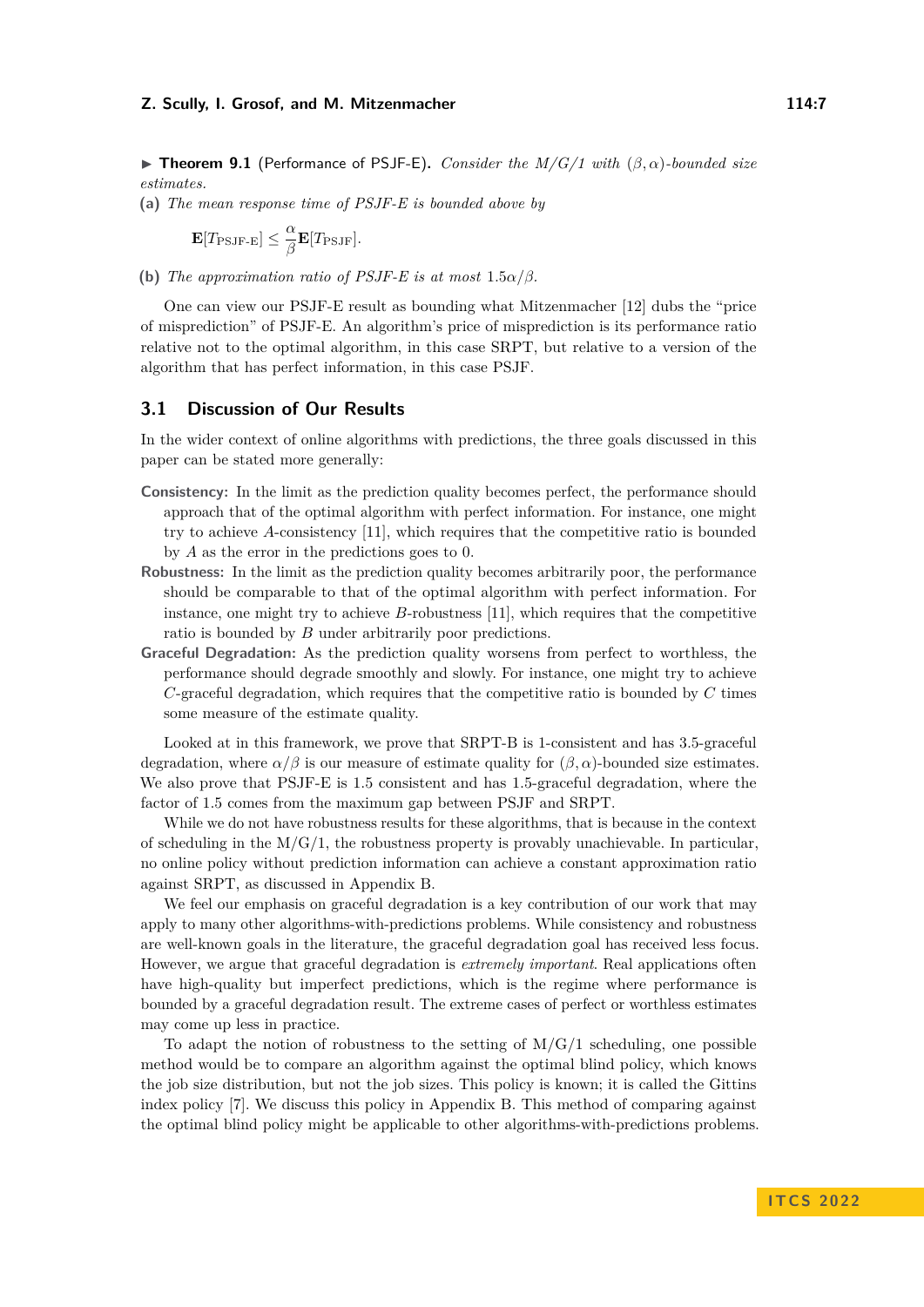### **114:8 Uniform Bounds for Scheduling with Job Size Estimates**

# <span id="page-7-0"></span>**4 Proof Overview**

We now explain the main ideas we use to prove our main results. We focus on our analysis of SRPT-B (the most complex result), but we briefly comment on how the same ideas apply to analyzing SRPT-E (see Remark [4.2\)](#page-10-0) and PSJF-E (see Remark [4.1\)](#page-8-0).

Our overall approach to comparing SRPT-B to SRPT is to compare each to a third policy, namely SRPT-SE. This approach proved useful because SRPT-SE's rank function has similarities with both SRPT's and SRPT-B's.

- Under both SRPT-SE and SRPT, a job's rank at every age is within a constant factor of its remaining size.
- Under both SRPT-SE and SRPT-B, a job's initial rank is its estimated size, and a job's ÷. rank never exceeds its initial rank.

In the remainder of this section, we explain how the above properties help us compare SRPT-SE to each of SRPT and SRPT-B. Interestingly, the two comparisons make use of two very different methods of analyzing mean response time.

## <span id="page-7-4"></span>**4.1 Comparing SRPT-SE to SRPT**

SRPT minimizes mean response by prioritizing jobs by remaining size [\[17\]](#page-26-9). SRPT-SE almost prioritizes jobs by remaining size, but it can make an error whenever two jobs' remaining sizes are within a constant factor of each other. The specific factor is  $\alpha/\beta$ : if job 1 has remaining size  $r_1$  and job 2 has greater remaining size  $r_2 > r_1$ , then SRPT will always serve job 1, but SRPT-SE might serve job 2 if  $\beta r_2 \leq \alpha r_1$ .

Intuitively, one might hope that because SRPT-SE only makes constant-factor errors when prioritizing jobs, its mean response time should suffer by only a constant factor. We show that this indeed is the case, and that the constant factor is the same. Specifically, Theorem [7.2](#page-17-0) states

<span id="page-7-1"></span>
$$
\mathbf{E}[T_{\text{SRPT-SE}}] \leq \frac{\alpha}{\beta} \mathbf{E}[T_{\text{SRPT}}]. \tag{4.1}
$$

In order to show [\(4.1\)](#page-7-1), we use a very recently developed formula for mean response time [\[19\]](#page-26-10). At a high level, the formula expresses a policy's mean response time in terms of an integral of various types of work. We first describe the formula (see Section [4.1.1\)](#page-7-2) and then describe how we apply it to proving [\(4.1\)](#page-7-1) (see Section [4.1.2\)](#page-8-1)

### <span id="page-7-2"></span>**4.1.1 Mean Response Time as a Work Integral**

Define the (remsize  $\leq r$ )*-work* of a system to be the total remaining size of the jobs in the system that have remaining size *r* or less, as illustrated in Figure [4.1.](#page-8-2) Scully et al. [\[19,](#page-26-10) Theorem 6.3] show that we can write the mean response time of any policy *π* in terms of the mean amount of (remsize  $\leq r$ )-work in the system:

<span id="page-7-3"></span>
$$
\mathbf{E}[T_{\pi}] = \frac{1}{\lambda} \int_0^{\infty} \frac{\mathbf{E}[(\text{remsize} \le r) \text{-work under } \pi]}{r^2} \,\mathrm{d}r. \tag{4.2}
$$

See Definitions [5.1](#page-3-1) and [5.2](#page-3-2) for a formal definition of (remsize  $\leq r$ )-work and Proposition [5.3](#page-12-0) for a formal statement of [\(4.2\)](#page-7-3).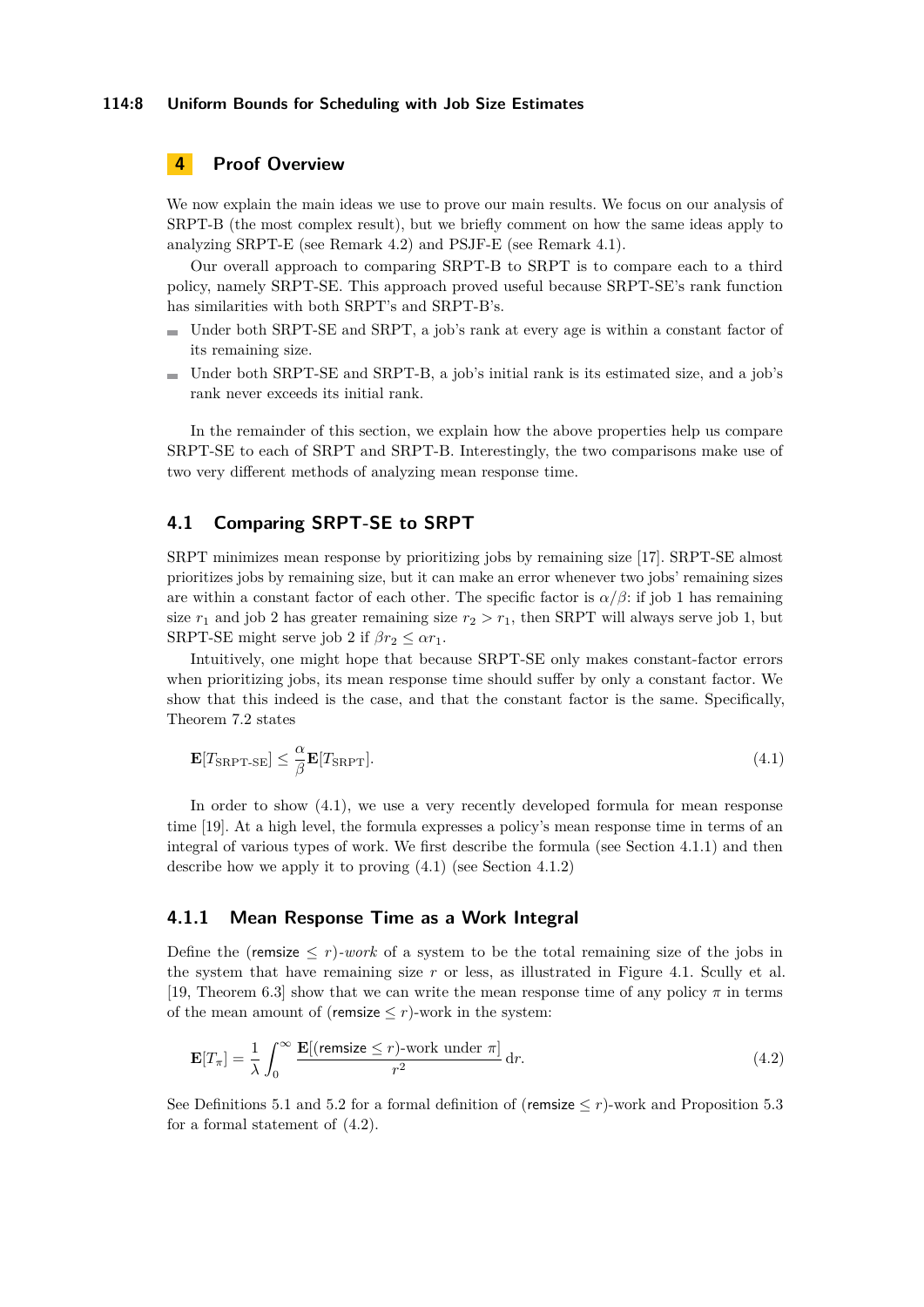<span id="page-8-2"></span>



### <span id="page-8-1"></span>**4.1.2 Comparing SRPT-SE's and SRPT's Work Integrals**

With  $(4.2)$  in hand, to compare the mean response times of SRPT-SE and SRPT, it suffices to compare their amounts of (remsize  $\leq r$ )-work. In the proof of Theorem [7.2,](#page-17-0) we show

<span id="page-8-3"></span>
$$
\mathbf{E}[(\text{remsize} \le r) \text{-work under SRPT-SE}] \le \mathbf{E}\left[\left(\text{remsize} \le \frac{\alpha}{\beta}r\right) \text{-work under SRPT}\right]. \tag{4.3}
$$

Combining [\(4.2\)](#page-7-3) and [\(4.3\)](#page-8-3) and using a change of variables implies [\(4.1\)](#page-7-1).

The intuition behind [\(4.3\)](#page-8-3) is as follows. Because SRPT always serves the job of least remaining size, it satisfies the following guarantee:

Whenever the system has nonzero (remsize  $\leq r$ )-work, SRPT serves a job of remaining size *r* or less, thus decreasing the amount of (remsize  $\leq r$ )-work.

This guarantee implies that SRPT minimizes mean (remsize  $\leq r$ )-work among all scheduling policies. In contrast, SRPT-SE satisfies a weaker guarantee:

Whenever the system has nonzero (remsize  $\leq r$ )-work, SRPT-SE serves a job of remaining size  $\alpha/\beta \cdot r$  or less, thus decreasing the amount of (remsize  $\leq \alpha/\beta \cdot r$ )-work.

Roughly speaking, this means that whenever the system's (remsize  $\leq r$ )-work is nonzero, SRPT-SE reduces (remsize  $\leq \alpha/\beta \cdot r$ )-work just as efficiently as SRPT does, suggesting a relationship like [\(4.3\)](#page-8-3) might hold.

The main technical challenge in proving [\(4.3\)](#page-8-3) is formalizing the above intuition. The key ingredient turns out to be introducing a new variant of (remsize  $\leq r$ )-work. The new variant, called (remsize-e  $\leq r$ )*-work* (see Definitions [5.1](#page-3-1) and [5.2\)](#page-3-2), uses scaled estimated remaining size instead of true remaining size. This new variant is important because SRPT-SE always serves the job of least scaled estimated remaining size, so it satisfies the following guarantee:

Whenever the system has nonzero (remsize- $e \leq r$ )-work, SRPT-SE serves a job of scaled estimated remaining size  $r$  or less, thus decreasing the amount of (remsize-e  $\leq r$ )-work.

This guarantee implies that, analogously to SRPT minimizing mean (remsize  $\leq r$ )-work, SRPT-SE minimizes mean (remsize-e  $\leq r$ )-work (see Proposition [7.1\)](#page-16-1).

<span id="page-8-0"></span>▶ Remark 4.1. The proof of Theorem [9.1,](#page-15-0) which compares PSJF-E to PSJF, follows a similar strategy to the comparison of SRPT-SE to SRPT outlined above. However, the details are significantly more complicated. The main obstacle is that while [\(4.2\)](#page-7-3) uses remaining size, PSJF-E and PSJF prioritize jobs by *original* estimated and true size, respectively. We overcome this obstacle by introducing more variants of (remsize  $\leq r$ )-work.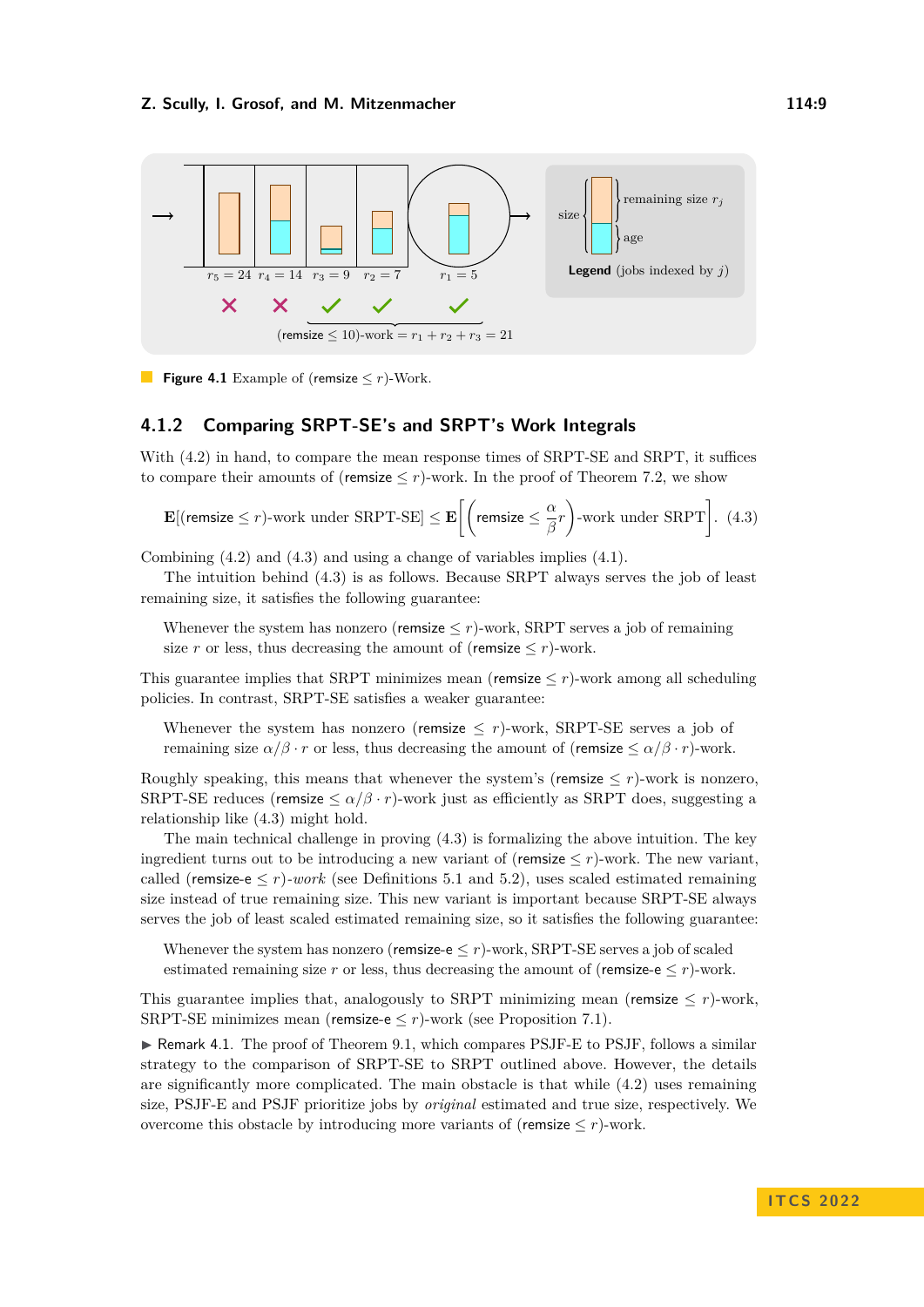#### **114:10 Uniform Bounds for Scheduling with Job Size Estimates**

<span id="page-9-0"></span>

**Figure 4.2** Response Time = Waiting Time + Residence Time.

# <span id="page-9-2"></span>**4.2 Comparing SRPT-B to SRPT-SE**

Our approach to comparing SRPT-B to SRPT-SE looks very different from our approach to comparing SRPT-SE to SRPT. In particular, we use a different method of characterizing each policy's mean response time. The method, often called the "tagged-job method", has been used since the early days of  $M/G/1$  scheduling theory to analyze a variety of policies, including SRPT [\[18\]](#page-26-11). Recently, Scully et al. [\[23\]](#page-27-4) generalized the tagged-job method to *all* policies in which a job's rank varies as a function of its age, including all of the policies we study (see Definition [2.3\)](#page-3-3). Below, we outline how the tagged-job method of Scully et al. [\[23\]](#page-27-4) applies to SRPT-B and SRPT-SE.

At a high level, the tagged-job method works by following a single "tagged" job on its journey through the system. The tagged job's response time is a random variable with several sources of randomness:

- the random true size *S* and estimated size *Z* of the tagged job,  $\blacksquare$
- the random state of the system at the moment the tagged job arrives, and  $\blacksquare$
- $\blacksquare$  the random arrivals that occur after the tagged job.

Using the fact that arrival times are Poisson [\[26\]](#page-27-5), one can show that the expected response time of the tagged job, where the expectation is taken over all of the above sources of randomness, is indeed the system's mean response time [\[8\]](#page-26-2).

To compute the tagged job's expected response time, we first condition on its true and estimated sizes. Specifically, let the random variable  $T_{\pi}(s, z)$  denote the response time of the tagged job under policy  $\pi$  given that it has true size  $S = s$  and estimated size  $Z = z$ . We will find  $\mathbf{E}[T_{\pi}(s,z)]$ , from which mean response time follows by integrating over *s* and *z*:

<span id="page-9-1"></span>
$$
\mathbf{E}[T_{\pi}] = \int_0^{\infty} \int_0^{\infty} \mathbf{E}[T_{\pi}(s, z)] f_{S, Z}(s, z) \, \mathrm{d} s \, \mathrm{d} z. \tag{4.4}
$$

To analyze the tagged job's response time  $T_\pi(s, z)$ , we split it into two parts:

**Waiting time:** the amount of time between the tagged job's arrival and the moment the tagged job first receives service, denoted  $T_{\pi}^{\text{wait}}(s, z)$ .

**Residence time:** the amount of time between the tagged job first receives service and the tagged job's completion, denoted  $T_{\pi}^{\text{res}}(s, z)$ .

We illustrate waiting time and residence time in Figure [4.2.](#page-9-0) We define mean waiting and residence times  $\mathbf{E}[T_{\pi}^{\text{wait}}]$  and  $\mathbf{E}[T_{\pi}^{\text{res}}]$  analogously to [\(4.4\)](#page-9-1).

To compare SRPT-B to SRPT-SE, we separately compare the policies' waiting times (see Section [4.2.1](#page-10-1) and Proposition [8.7\)](#page-20-0) and residence times (see Section [4.2.2](#page-10-2) and Proposition [8.4\)](#page-13-0). At a high level, because SRPT-B and SRPT-SE have similar enough rank functions, we are able to show that SRPT-B's waiting and residence times are not too much larger than SRPT-SE's.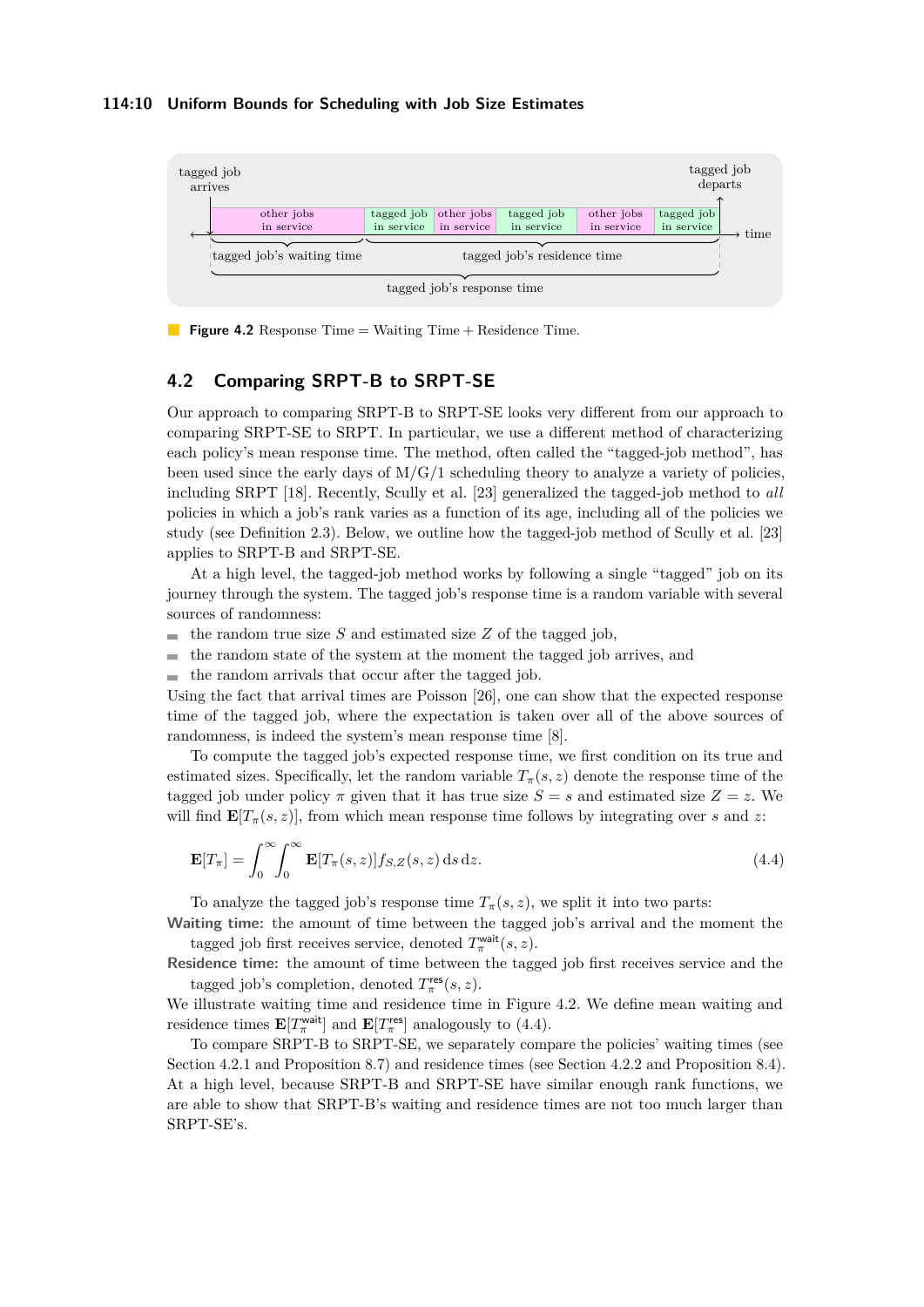### <span id="page-10-1"></span>**4.2.1 Comparing Waiting Times**

Consider a tagged job of estimated size *z*. Under both SRPT-B and SRPT-SE, the tagged job's initial rank is *z*. The tagged job's waiting time therefore lasts until any other jobs that remain in the system have rank greater than *z*, at which point the tagged job, having better rank than all other jobs in the system, is served for the first time. Therefore, the tagged job's waiting time depends on how long each *other* job spends with rank *z* or less. In particular, the tagged job's waiting time does not depend on its own size, so we denote its waiting time by simply  $T_{\pi}^{\text{wait}}(z)$ . Specifically, letting

 $u_{\pi}(z) = \mathbf{E}\left[\begin{pmatrix} \text{amount of service time during which} \\ \text{with been much near large and time of time.} \end{pmatrix}\right]$ a job has rank *z* or less under policy *π*  $\big)^{2}$ ,

it turns out that comparing  $\mathbf{E}[T_{SRPT-B}^{\text{wait}}(z)]$  to  $\mathbf{E}[T_{SRPT-SE}^{\text{wait}}(z)]$  boils down to comparing  $u_{\text{SRPT-B}}(z)$  to  $u_{\text{SRPT-SE}}(z)$  (see [Proposition 5.4\(a\)\)](#page-14-0).

One can use simple geometry to show that under SRPT-B, the amount of service time a job spends with rank *z* or less is at most than twice the amount it would be under SRPT-SE, implying  $u_{\text{SRPT-B}}(z) \leq 4u_{\text{SRPT-SE}}(z)$ . This is strong enough to show graceful degradation of SRPT-B, but it does not imply consistency. But the rank functions of SRPT-B and SRPT-SE do become closer and closer together as  $\alpha$  and  $\beta$  approach 1, so one would expect consistency of SRPT-B to hold, too.

The main technical challenge in comparing waiting times is obtaining a bound tight enough to show consistency. In particular, it does not suffice to simply bound  $u_{\text{SRPT-B}}(z)-u_{\text{SRPT-SE}}(z)$ with a quantity that vanishes as  $\alpha$  and  $\beta$  approach 1. While this is a necessary first step, it shows only that as  $\alpha$  and  $\beta$  approach 1, the difference  $\mathbf{E}[T_{SRPT-B}^{\text{wait}}(z)] - \mathbf{E}[T_{SRPT-SE}^{\text{wait}}(z)]$ vanishes for all *z*. We seek bounds on mean response time, so we need to integrate over *z* to show that  $\mathbf{E}[T_{SRPT-B}^{\text{wait}}] - \mathbf{E}[T_{SRPT-SE}^{\text{wait}}]$  also vanishes. This second step is purely computational but requires some care: there are several choices one must make when bounding the integral, and many choices lead to either intractable expressions or bounds that are too weak to show consistency.

<span id="page-10-0"></span>▶ Remark 4.2. The reason for SRPT-E's poor performance is that under SRPT-E, a job can spend up to a  $1 - \beta$  fraction of its service time below rank 0. This means one can have  $u_{\text{SRPT-E}}(z) \geq (1 - \beta) \mathbf{E}[S^2]$ , from which Theorem [6.1](#page-15-0) easily follows. SRPT-B avoids this problem thanks to the bounce in its rank function.

### <span id="page-10-2"></span>**4.2.2 Comparing Residence Times**

Consider a tagged job of true size *s* and estimated size *z*. When the tagged job starts its residence time, its rank *z* is less than the rank of every other job in the system. Moreover, under both SRPT-B and SRPT-SE, a job's rank never exceeds this initial rank of *z* (see Figures [2.1e](#page-4-1) and [2.1f\)](#page-4-1). Therefore, the only reason that the tagged job might be preempted is if new jobs arrive.

Suppose a new job of estimated size  $z'$  arrives while the tagged job has age a. What determines whether the new arrival delays the tagged job?

- If the new job's initial rank  $z'$  is less than the tagged job's rank at age  $a$ , then the new job has priority over the tagged job.
- If  $z'$  is at least the tagged job's rank at age  $a$ , then the tagged job has priority over the  $\sim$ new job, initially. But if later the tagged job will have rank greater than *z* ′ at some *future* age  $a' > a$ , then when the tagged job reaches age  $a'$ , the new job will have priority over the tagged job.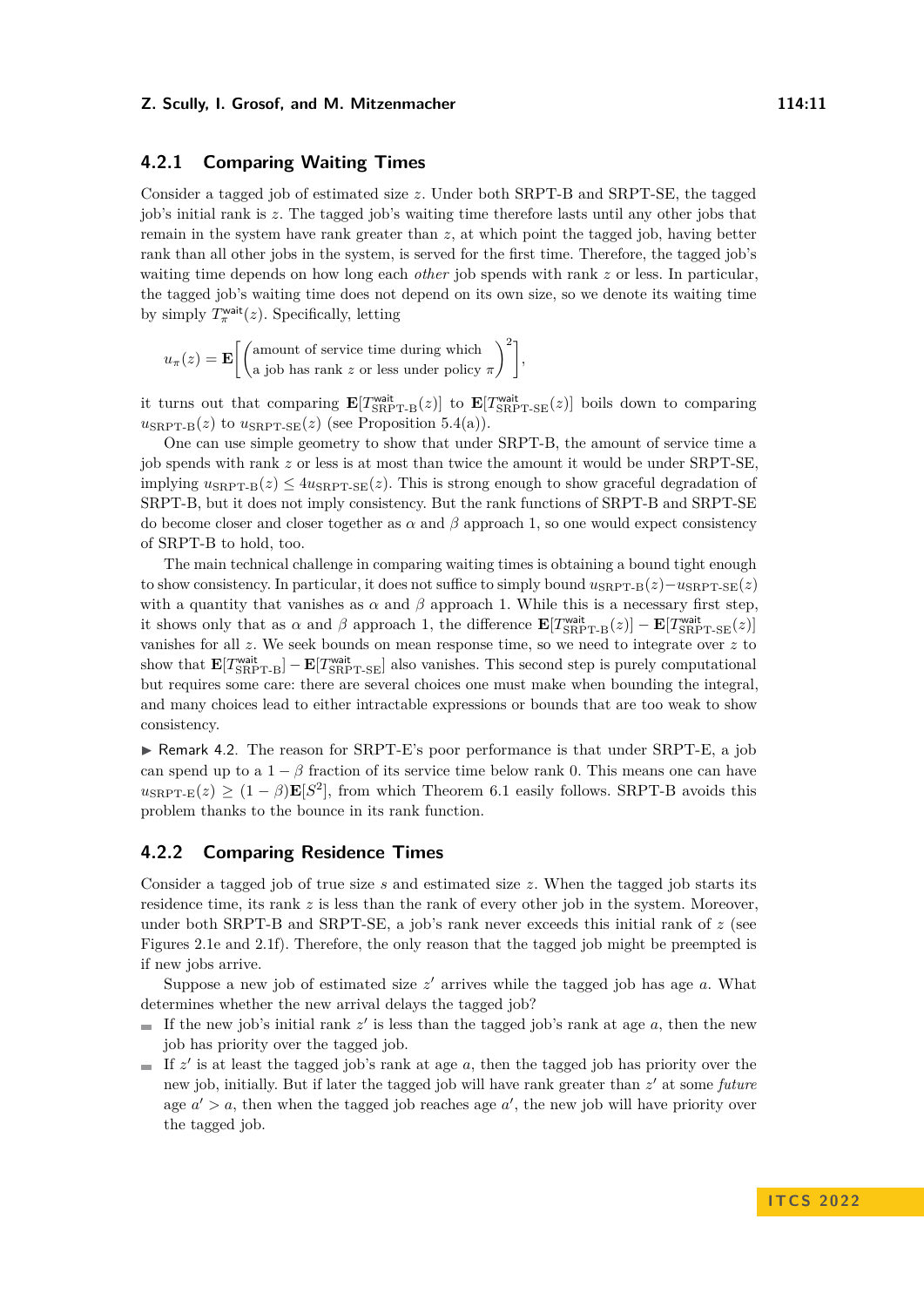### **114:12 Uniform Bounds for Scheduling with Job Size Estimates**

<span id="page-11-2"></span>

**Figure 4.3** Example of Worst Future Rank under SRPT-B.

The conclusion of this discussion is what Scully et al. [\[23\]](#page-27-4) call the "Pessimism Principle", the upshot of which is the following:

When determining whether a new arrival will delay the tagged job, what matters is not the tagged job's current rank but rather its *worst future rank*.

We illustrate the difference between a job's rank and worst future rank under SRPT-B in Figure [4.3.](#page-11-2) Note that a job's worst future rank depends not just on its estimated size and age but also on its true size.

The Pessimism Principle means that bounding the tagged job's residence time of SRPT-B boils down to bounding the tagged job's worst future rank under SRPT-B. One simple bound on the tagged job's worst future rank is its initial rank *z*, because under SRPT-B, a job's rank never exceeds its initial rank (see Figure [2.1e\)](#page-4-1). As it happens, under PSJF-E, the tagged job's worst future rank would always be *z*. This means that SRPT-B's mean residence time is at most that of PSJF-E, which turns out to be simple to bound (see Lemma [5.7](#page-14-1) and Proposition [5.8\)](#page-15-1). This is strong enough to show graceful degradation of SRPT-B, but it does not imply consistency.

The main technical challenge in comparing residence times is obtaining a bound tight enough to show consistency. To show consistency of SRPT-B, we would like to bound SRPT-B's residence time in terms of that of SRPT-SE, not PSJF-E. However, the tagged job's worst future rank at a given age can be greater under SRPT-B than under SRPT-SE. Our solution is, roughly speaking, to bound the worst future rank under SRPT-B to a "shifted" version of worst future rank under SRPT-SE (see Figure [8.1\)](#page-19-0). The result is a bound of the form

$$
\mathbf{E}[T_{\mathrm{SRPT-B}}^{\mathrm{res}}(s,z)] \leq \mathbf{E}[T_{\mathrm{SRPT-SE}}^{\mathrm{res}}(s,z)] + c\mathbf{E}[T_{\mathrm{PSJF-E}}^{\mathrm{res}}(s,z)],
$$

where *c* approaches 0 as  $\alpha$  and  $\beta$  approach 1. This immediately implies an analogous bound on mean residence times.

<span id="page-11-1"></span>▶ Remark 4.3. The Pessimism Principle, namely the fact that a job's residence time is governed by its worst future rank instead of its current rank, is the reason we cap the bounce in SRPT-B's rank function (see Figure [2.1e\)](#page-4-1) to no more than the job's initial rank. Appendix [C](#page-28-1) explains in more detail how performance degrades without this rank cap.

# <span id="page-11-0"></span>**5 Background on M/G/1 Scheduling Theory**

In this section, we review definitions and results from  $M/G/1$  scheduling theory that we use in our proofs. Specifically, we review two recently developed methods for computing a policy's mean response time.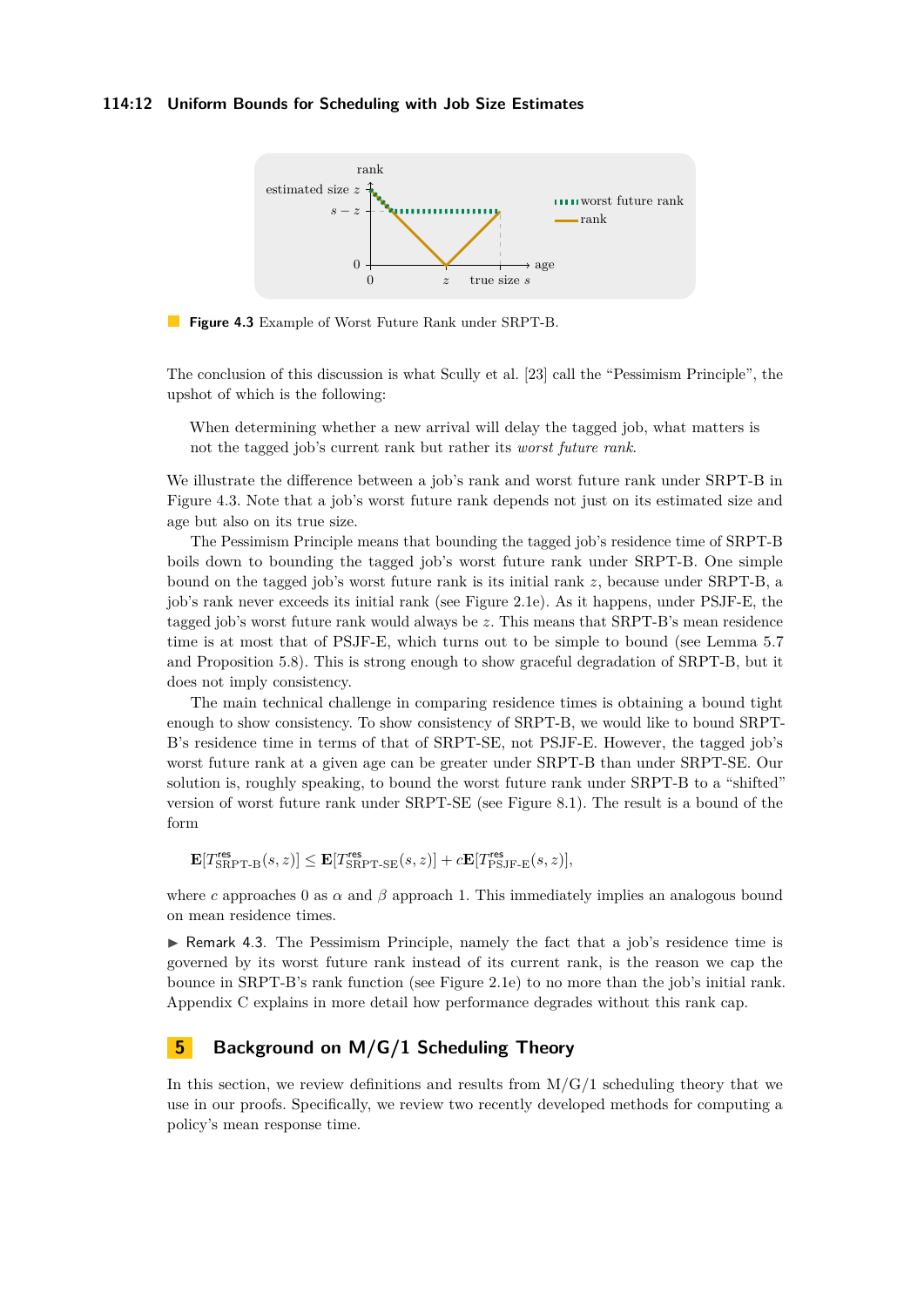- $\blacksquare$  Section [5.1](#page-12-1) reviews the "work integral" method, which we use to compare SRPT-SE to SRPT.
- $\blacksquare$  Section [5.2](#page-13-1) reviews the "tagged job" method, which we use to compare SRPT-B to SRPT-SE.

Having given in Section [4](#page-7-0) an intuitive overview of each method, the main purpose of this section is to present them more formally.

### <span id="page-12-1"></span>**5.1 Mean Response Time via the Work Integral Method**

We saw in Section [4.1](#page-7-4) that one can compute a policy's mean response time by looking at the amount of different types of work in the system. Specifically, the key definition is (remsize  $\leq r$ )-work, the amount of work contributed by jobs which have remaining size r or less.

Below, we give a formal definition of a general kind of work, which includes (remsize  $\leq r$ )-work as a special case. Recall from Definition [2.3](#page-3-3) that a job's state is a tuple  $x = (s, z, a)$ consisting of its true size *s*, estimated size *z*, and age *a*.

 $\blacktriangleright$  **Definition 5.1.** *Let*  $\varphi : \mathbb{R}^3_+ \to \{\text{false}, \text{true}\}\$  *be a predicate on job states.* 

(a) The  $\varphi$ -work of a job in state *x, denoted*  $w(x, \varphi)$ *, is the amount of service a job in state x requires to either complete or reach a state that does not satisfy*  $\varphi$ *. That is, a job's*  $\varphi$ *-work, roughly speaking, is its remaining processing time while satisfying φ. Formally,*

$$
w((s, z, a), \varphi) = \sup \{ w \in [0, s - a) \mid \varphi(s, z, a + w) \}.
$$

**(b)** *The* (system)  $\varphi$ -work *is the total*  $\varphi$ -work of all jobs in the system. We denote by  $W_\pi(\varphi)$ *the steady-state distribution of the system*  $\varphi$ *-work under policy*  $\pi$ *.* 

When discussing  $\varphi$ -work, it is helpful to have a shorthand notation for describing predicates. The following definition describes such a shorthand.

#### ▶ **Definition 5.2.**

- (a) Let func :  $\mathbb{R}^3_+ \to \mathbb{R}$  *be a real function on job states and*  $r \in \mathbb{R}$  *be a constant. The predicate* (func  $\leq r$ ) *is true for those states x such that* func $(x) \leq r$ *. We define other inequality predicates similarly, e.g.* func<sub>1</sub>  $\leq r <$  func<sub>2</sub>*, and we omit the parentheses when they would be redundant, e.g.*  $W_{\pi}$  (func  $\leq r$ ). To disambiguate between functions and *constants, we use* sans-serif *font for functions.*
- <span id="page-12-2"></span>**(b)** *We frequently use the following functions on job states in the above shorthand:*

| (true) size                     | size(s, z, a)                               | $= s$ , |
|---------------------------------|---------------------------------------------|---------|
| $(true)$ remaining size         | remsize $(s, z, a) = s - a$ ,               |         |
| <i>estimated size</i>           | $size-e(s, z, a)$ = z,                      |         |
| scaled estimated remaining size | remsize-e $(s, z, a) = z/s \cdot (s - a)$ . |         |

All of the functions in [Definition 5.2\(b\)](#page-12-2) happen to also be rank functions of one of the policies we study (see Definition [2.3\)](#page-3-3). For example, remsize  $=$  rank $_{\rm SRPT}$ . We introduce the names in [Definition 5.2\(b\)](#page-12-2) to emphasize that, for instance, we can consider (remsize  $\leq r$ )-work under policies other than SRPT.

<span id="page-12-0"></span>This last example is especially important, because a policy's mean response time is connected to its steady-state (remsize  $\leq r$ )-work.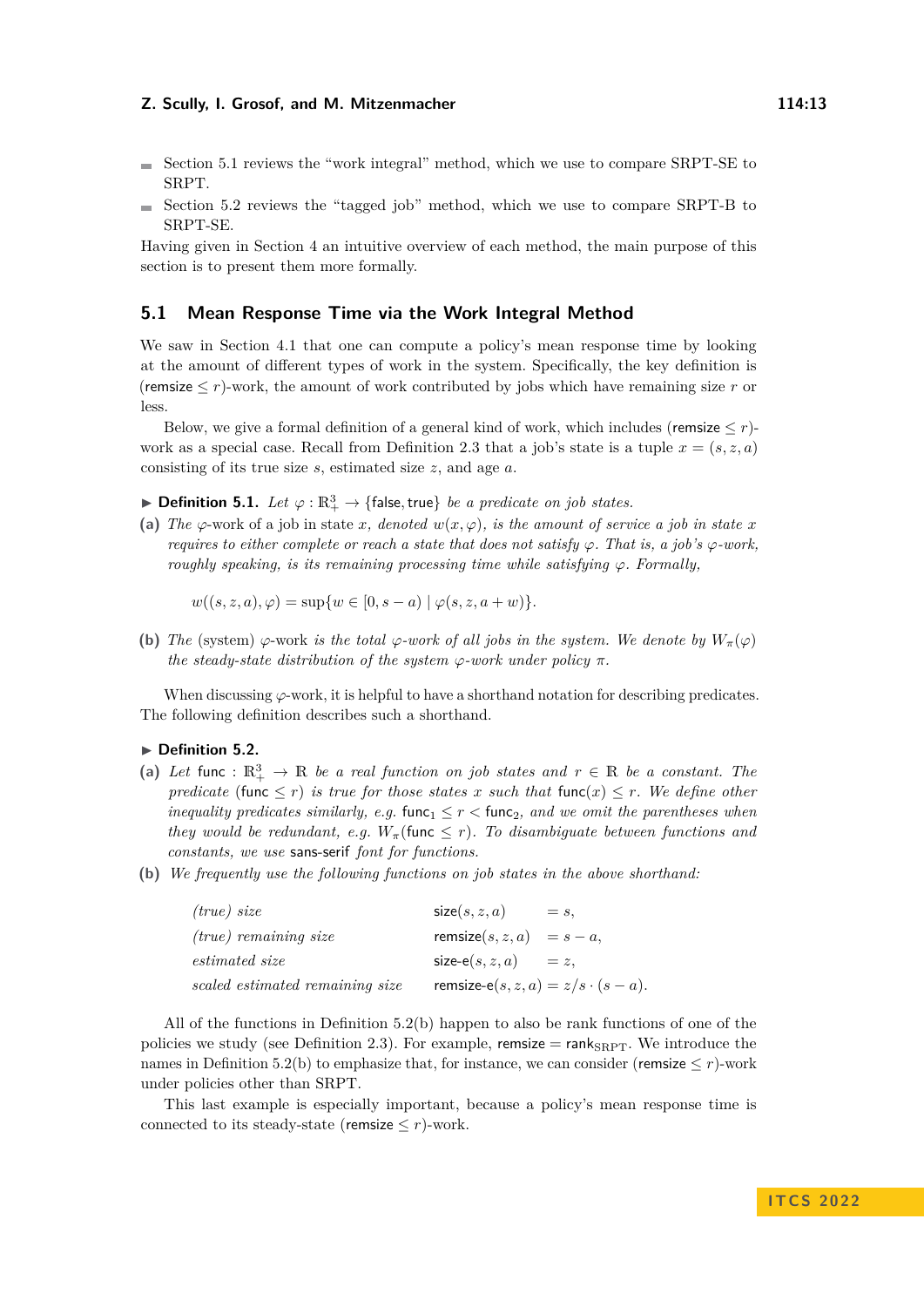#### **114:14 Uniform Bounds for Scheduling with Job Size Estimates**

▶ **Proposition 5.3** (special case of [\[19,](#page-26-10) Theorem 6.3])**.** *In the M/G/1, the mean response time of any policy π is*

$$
\mathbf{E}[T_{\pi}] = \frac{1}{\lambda} \int_0^{\infty} \frac{\mathbf{E}[W_{\pi}(\text{remsize} \leq r)]}{r^2} dr.
$$

The above result is a recently derived, powerful identity for the mean response time. We use it in our analyses of SRPT-SE (see Section [7\)](#page-16-0) and PSJF-E (see Section [9\)](#page-22-0).

### <span id="page-13-1"></span>**5.2 Mean Response Time via the Tagged Job Method**

We describe the main ideas behind the tagged job method in Section [4.2.](#page-9-2) As a reminder, the approach is to focus on a single "tagged" job; split its response time into two parts, *waiting time* and *residence time* (see Figure [4.2\)](#page-9-0); and analyze each part separately. The purpose of this section is to define the concepts and notation that we need in order to write down formulas for the tagged job's expected waiting and residence times.

Consider a tagged job of of true size *s* and estimated size *z* arriving to a steady-state system under some scheduling policy  $\pi$ . An important quantity when computing the tagged job's waiting and residence times is the rate at which jobs with rank less than the tagged job arrive to the system. We can interpret the system load  $\rho = \lambda \mathbf{E}[S]$  as the overall rate at which work arrives. Analogously, define<sup>[7](#page-13-2)</sup>

$$
\rho_S(s) = \lambda \mathbf{E}[S1(S \le s)], \qquad \rho_Z(z) = \lambda \mathbf{E}[S1(Z \le z)]. \tag{5.1}
$$

These are the average rates at which work arrives when one only counts work from jobs whose true size or estimated size, respectively, is at most some threshold. Specifically,  $\rho_S(s)$  is important for analyzing policies that use a job's true size (SRPT and PSJF), while  $\rho_Z(z)$  is important for analyzing policies that use a job's estimated size (SRPT-E, PSJF-E, SRPT-B, and SRPT-SE).

Having defined [\(5.1\)](#page-13-3), there are two more quantities we need to define before stating formulas for the tagged job's waiting and residence times. We give formal and informal expressions for each.

In the waiting time formula, we use the quantity<sup>[8](#page-13-4)</sup>

$$
u_{\pi}(r) = \mathbf{E}\left[\left|\left\{a \in [0, S) \mid \text{rank}_{\pi}(S, Z, a) \leq r\right\}\right|^{2}\right]
$$

$$
= \mathbf{E}\left[\left(\text{amount of service time during which } \atop \text{a job has rank } r \text{ or less under policy } \pi\right)^{2}\right].
$$

In the residence time formula, we use the *worst future rank* of a job, which we define as

$$
\text{rank}_{\pi}^{\text{worst}}(s, z, a) = \sup_{b \in [a, s)} \text{rank}_{\pi}(s, z, b)
$$

$$
= \begin{pmatrix} \text{maximum rank a job currently in state } (s, z, a) \text{ has} \\ \text{under policy } \pi \text{ between now and its completion} \end{pmatrix}
$$

<span id="page-13-0"></span>We are now ready to state the waiting and residence time formulas for the policies we consider.

<span id="page-13-3"></span>*.*

<span id="page-13-2"></span><sup>7</sup> Recall that a random job's true size *S* and estimated size *Z* are *not* independent, which is important in the definition of  $\rho_Z(z)$ .

<span id="page-13-4"></span><sup>8</sup> In the formal expression,  $|\cdot|$  denotes interval length. The definition we give is simplified by the fact that for the scheduling policies we consider, a job's rank is below a threshold *r* for at most one contiguous interval of ages. A more complicated definition is needed for policies with general rank functions [\[23\]](#page-27-4).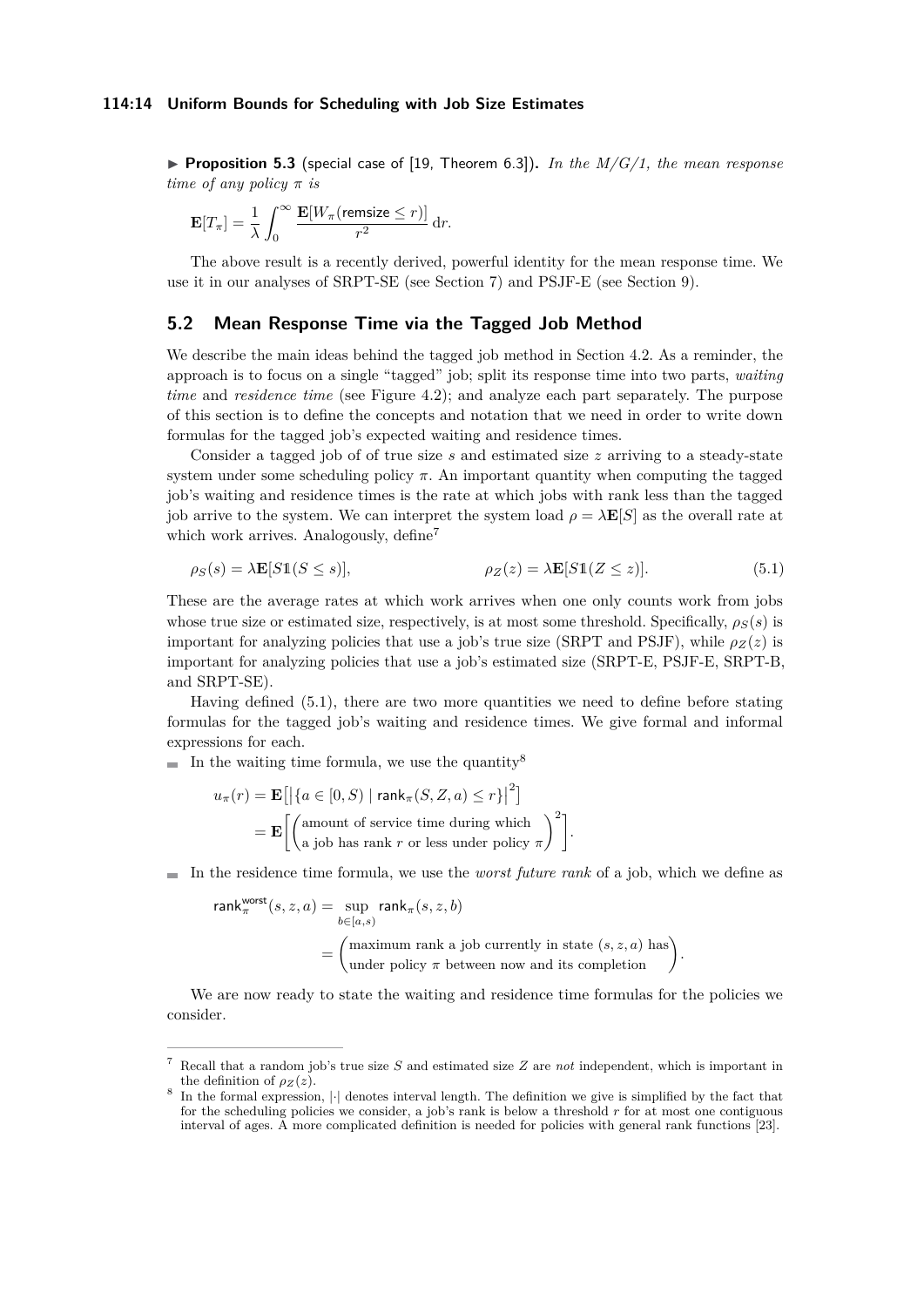▶ **Proposition 5.4** (special case of [\[23,](#page-27-4) Theorem 5.5])**.** *Consider an M/G/1 under policy π* ∈ {SRPT-E*,*PSJF-E*,* SRPT-B*,* SRPT-SE}*.*

<span id="page-14-0"></span>**(a)** *The expected waiting time of a (tagged) job of estimated size z is*

$$
\mathbf{E}[T_{\pi}^{\text{wait}}(z)] = \frac{\lambda}{2} \frac{u_{\pi}(z)}{(1 - \rho_Z(z))^2}.
$$

<span id="page-14-2"></span>**(b)** *The expected residence time of a (tagged) job of true size s and estimated size z is*

$$
\mathbf{E}[T_{\pi}^{\text{res}}(s,z)]=\int_{0}^{s}\frac{1}{1-\rho_{Z}(\text{rank}_{\pi}^{\text{worst}}(s,z,a))}\,\mathrm{d}a.
$$

Some intuition for the formulas above is warranted. We explain one simple case below, referring the reader to Scully et al. [\[23,](#page-27-4) Section 4] for more discussion.

<span id="page-14-5"></span>▶ **Example 5.5.** Consider the residence time of a job of true size *s* and estimated size *z* under PSJF-E. The job's rank is always  $z$  (see Definition [2.3](#page-3-3) and Figure [2.1d\)](#page-4-1), which means rank $_{\mathrm{PSJF-E}}^{\text{worst}}(s, z, a) = z$ . Applying [Proposition 5.4\(b\)](#page-14-2) yields.

<span id="page-14-3"></span>
$$
\mathbf{E}[T_{\mathrm{PSJF-E}}^{\mathrm{res}}(s,z)] = \frac{s}{1 - \rho_Z(z)}.\tag{5.2}
$$

The intuitive interpretation of [\(5.2\)](#page-14-3) is as follows. During the tagged job's residence time, new jobs may arrive at any time, preempting the job in service if they have rank below *z*. On average, the server spends a  $\rho_Z(z)$  fraction of its time serving these new jobs of rank below *z*, leaving a  $1 - \rho_Z(z)$  fraction for serving the tagged job. This means that the tagged job's age increases at average rate  $1/(1 - \rho_Z(z))$ , so it takes  $s/(1 - \rho_Z(z))$  time to go from age 0 to age *s*.

Formulas very similar to those in Proposition [5.4](#page-13-0) hold for SRPT and PSJF. In fact, such formulas are classic results [\[8,](#page-26-2) [18\]](#page-26-11). One may view the SRPT and PSJF formulas as special cases of the SRPT-SE and PSJF-E formulas in a system where  $S = Z$  for all jobs, so, for example, we can write them using  $\rho_S(s)$  instead of  $\rho_Z(z)$ . We omit the exact statements because in our proofs, we end up analyzing SRPT and PSJF with the work integral method.

### **5.3 Useful Lemmas**

<span id="page-14-4"></span>The following simple lemmas will be useful in our later analyses.

### ▶ **Lemma 5.6.**

$$
\frac{\mathrm{d}}{\mathrm{d}z}\rho_S(s) = \lambda s f_S(s), \qquad \frac{\mathrm{d}}{\mathrm{d}z}\rho_Z(z) = \lambda \mathbf{E}[S \mid Z = z] f_Z(z).
$$

**Proof.** These follow from  $(5.1)$  and the fact that we can write

$$
\mathbf{E}[S1(S \le s)] = \int_0^s s' f_S(s') \, \mathrm{d}s' \qquad \mathbf{E}[S1(Z \le z)] = \int_0^z \mathbf{E}[S \mid Z = z'] f_Z(z') \, \mathrm{d}z'.
$$

<span id="page-14-1"></span>▶ **Lemma 5.7.** *The mean residence time of PSJF-E is*

$$
\mathbf{E}[T_{\mathrm{PSJF-E}}^{\mathrm{res}}] = \left(\frac{1}{\rho} \ln \frac{1}{1-\rho}\right) \mathbf{E}[S].
$$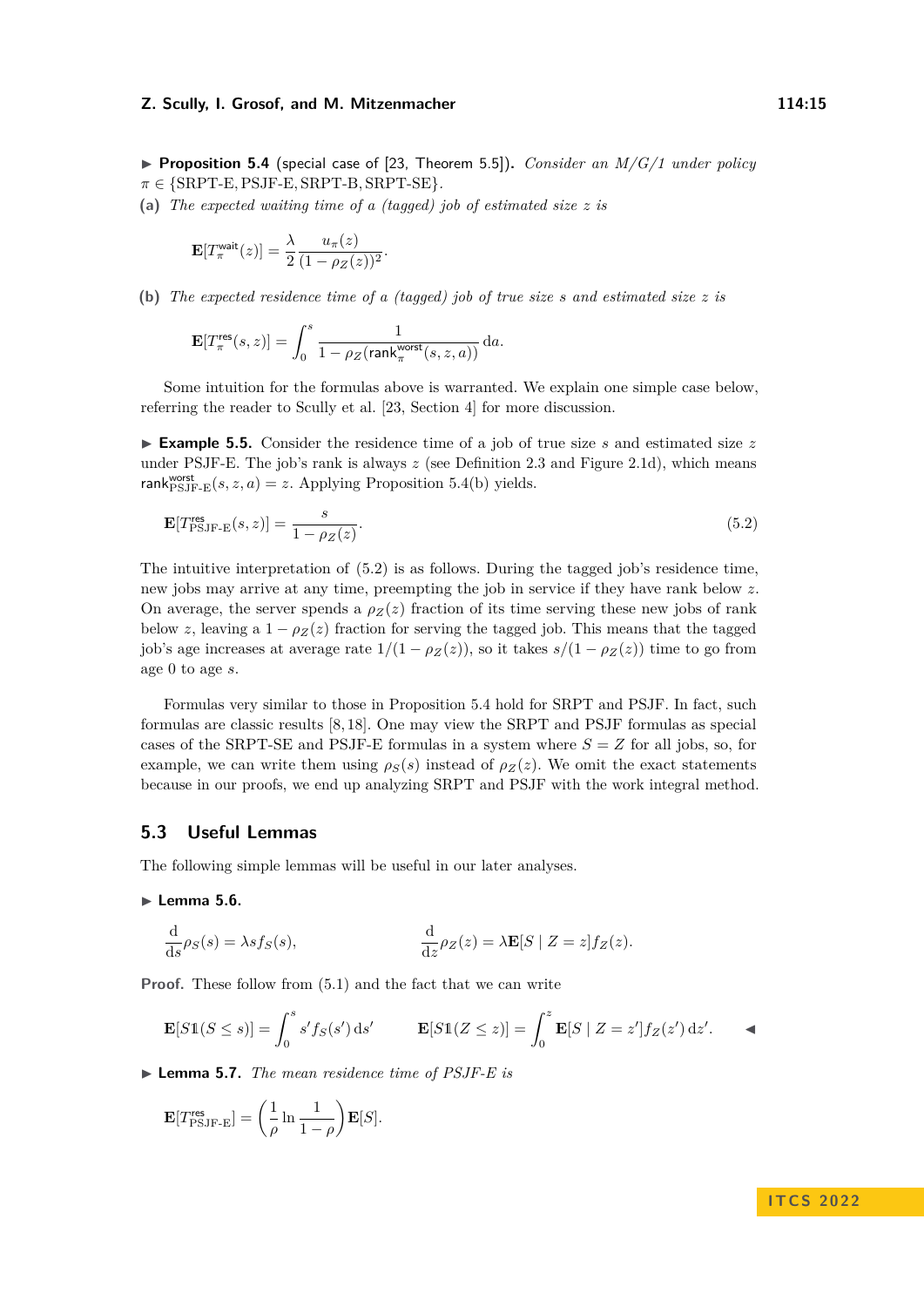### **114:16 Uniform Bounds for Scheduling with Job Size Estimates**

**Proof.** Combining [\(5.2\)](#page-14-3) and Lemma [5.6](#page-14-4) yields

$$
\mathbf{E}[T_{\text{PSJF-E}}^{\text{res}}] = \int_0^\infty \int_0^\infty \mathbf{E}[T_{\text{PSJF-E}}^{\text{res}}(s, z)] f_{S,Z}(s, z) \, ds \, dz \qquad \text{[conditioning on } s \text{ and } z]
$$
\n
$$
= \int_0^\infty \int_0^\infty \frac{s}{1 - \rho_Z(z)} f_{S,Z}(s, z) \, ds \, dz \qquad \text{[ (5.2)]}
$$
\n
$$
= \int_0^\infty \frac{\mathbf{E}[S \mid Z = z]}{1 - \rho_Z(z)} f_Z(z) \, dz
$$
\n
$$
= \frac{1}{\lambda} \ln \frac{1}{1 - \rho}. \qquad \text{[Lemma 5.6]}
$$

The lemma follows from the fact that  $\rho = \lambda \mathbf{E}[S]$ .

The main reason that Lemma [5.7](#page-14-1) is useful is the following result of Wierman et al. [\[24\]](#page-27-3), which shows that the mean residence time of PSJF-E is a *lower bound* on the mean response time of SRPT.

<span id="page-15-1"></span>▶ **Proposition 5.8** ([\[24,](#page-27-3) Theorem 5.8])**.** *The mean response time of SRPT is bounded below by*

$$
\mathbf{E}[T_{\text{SRPT}}] \ge \left(\frac{1}{\rho} \ln \frac{1}{1-\rho}\right) \mathbf{E}[S].
$$

# **6 SRPT with Estimates (SRPT-E)**

Our first result shows that, for  $(\beta, \alpha)$ -bounded size estimates with  $\beta < 1$ , the performance of SRPT-E can lead to arbitrarily large approximation ratios. This formalizes previous empirical results (see e.g. [\[12\]](#page-26-5)), where it was noted that underestimates of large jobs, particularly when job sizes are highly variable, can lead to poor performance for SRPT-E, as a large underestimated job being served can obtain a negative estimated remaining time and block service for all other jobs, even when the actual remaining time is large. This result motivates our seeking a variation of SRPT that avoids this problem, namely SRPT-B, and our examination of PSJF-E, which we show in contrast has bounded approximation ratio for  $(\beta, \alpha)$ -bounded size estimates.

<span id="page-15-0"></span>**► Theorem 6.1** (Performance of SRPT-E). *Consider the M/G/1 with*  $(β, α)$ *-bounded size estimates.*

**(a)** *For any size distribution S, there exists a joint distribution* (*S, Z*) *of true and estimated sizes such that the mean response time of SRPT-E is bounded below by*

$$
\mathbf{E}[T_{\text{SRPT-E}}] \ge \frac{\lambda (1-\beta)^2}{2} \mathbf{E}[S^2],
$$

**(b)** *The approximation ratio of SRPT-E may be arbitrarily large or infinite whenever β <* 1*.*

**Proof.** For a given job distribution *S*, let  $Z = \beta S$ .

From Proposition  $5.4(a)$ , we know that the expected waiting time of SRPT-E is

$$
\mathbf{E}[T_{\text{SRPT-E}}^{\text{wait}}(z)] = \frac{\lambda}{2} \frac{\mathbf{E}\Big[\Big(\text{amount of service time during which }\Big)^2\Big]}{(1-\rho_Z(z))^2}
$$

$$
\geq \frac{\lambda}{2} \mathbf{E}\Big[\Big(\text{amount of service time during which }\Big)^2\Big]}{\Big(\text{amount of service time during which }\Big)^2\Big]}.
$$

Note that this lower bound applies regardless of *z*.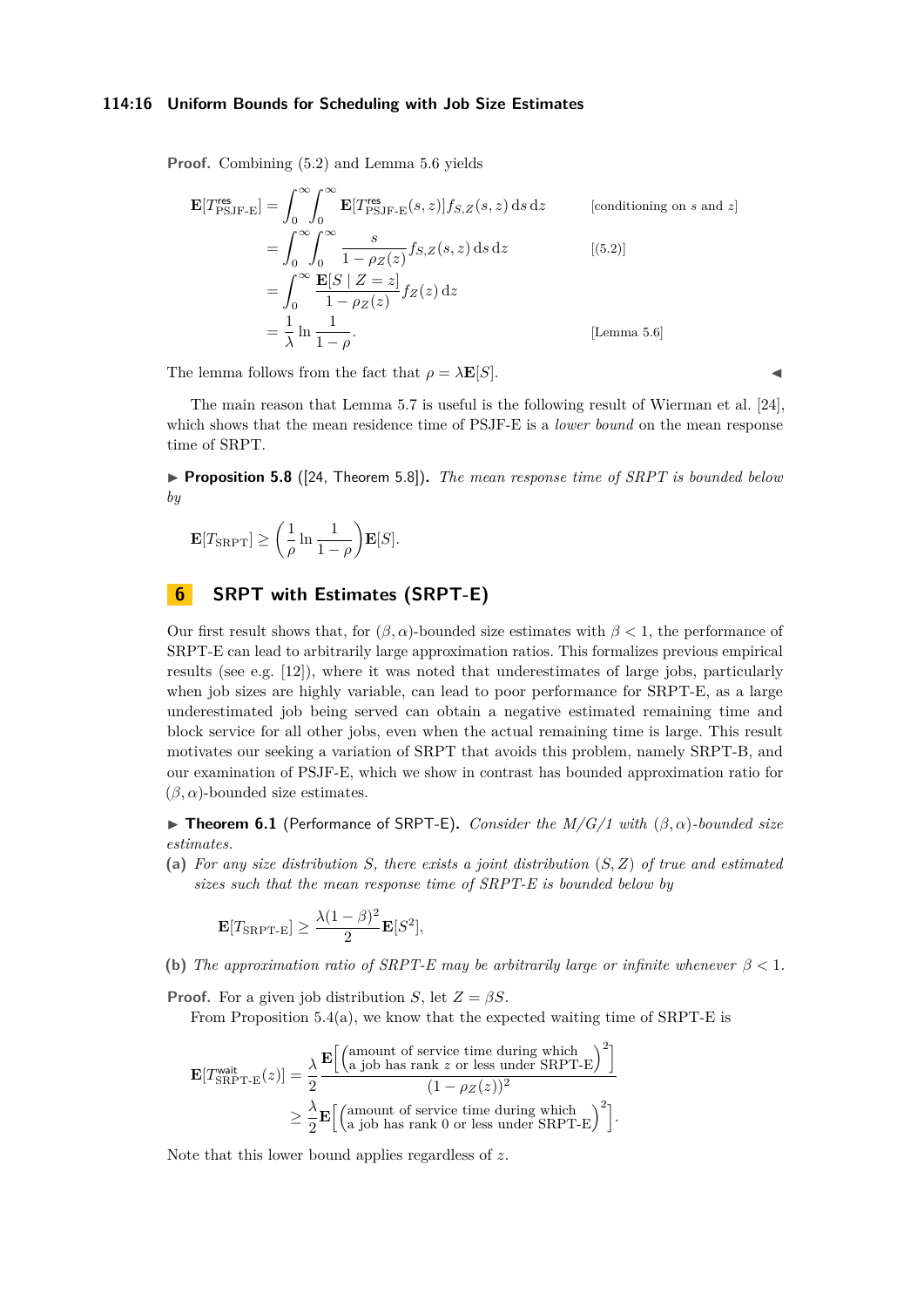Because *Z* = *βS*, a job of size *s* starts at rank *βs*, and reaches rank 0 at age *βs*. Therefore, it receives  $(1 - \beta)s$  service with rank  $\leq 0$ . Therefore, we can lower bound waiting time explicitly:

$$
\mathbf{E}[T_{\text{SRPT-E}}^{\text{wait}}] \geq \frac{\lambda}{2} \mathbf{E}[( (1-\beta)S)^2].
$$

From this result, we see that SRPT-E's response time grows with  $\mathbf{E}[S^2]$ , which can be arbitrarily large or infinite. In contrast, the response time of SRPT is finite even for job size distributions with infinite  $\mathbf{E}[S^2]$ , such as a Pareto distribution with exponent 1.5.

**► Remark 6.2.** While the proof of Theorem [6.1](#page-15-0) assumes  $Z = \beta S$  for simplicity, essentially the same result holds for any error distribution *Z* that is multiplicatively smaller than *S* with positive probability. In particular, suppose that there exists  $\beta' < 1$  such that for all *s*, we have  $P[Z \leq \beta' S \mid S = s] \geq p$ . Then by essentially the same argument as Theorem [6.1,](#page-15-0)

$$
\mathbf{E}[T_{\text{SRPT-E}}^{\text{wait}}] \ge \frac{\lambda p}{2} \mathbf{E}[((1-\beta')S)^2].
$$

In particular, this means it is possible for SRPT-E to have unbounded approximation ratio even when size estimates are unbiased, namely when  $\mathbf{E}[Z \mid S = s] = s$  for all *s*.

# <span id="page-16-0"></span>**7 SRPT with Scaling Estimates (SRPT-SE)**

SRPT-SE is a policy that uses a job's true size and estimated size to assign its rank. SRPT-SE is thus not a practical policy, as one would prefer SRPT if true sizes were known. However, analyzing it is helpful for a few reasons. First, it is a useful warmup for the analysis of PSJF-E, which follows the same outline but is somewhat more complicated (see Section [9\)](#page-22-0). Second, it is the first step of analyzing SRPT-B, whose performance we bound relative to SRPT-SE (see Section [8\)](#page-17-1). Third, there are settings in which a policy similar to SRPT-SE, which enjoys similarly good performance, could be implemented in practice (see Appendix [D\)](#page-28-0).

Our main tool for analyzing SRPT-SE is Proposition [5.3,](#page-12-0) which expresses mean response time in terms of mean (remsize  $\leq r$ )-work, with less (remsize  $\leq r$ )-work corresponding to lower response time.

Before analyzing SRPT-SE, it is helpful to consider how one might use Proposition [5.3](#page-12-0) to show that SRPT minimizes mean response time. The key is that for every value of *r*, SRPT minimizes mean (remsize  $\leq r$ )-work, or equivalently mean (rank<sub>SRPT</sub>  $\leq r$ )-work. The intuition is that whenever the system has nonzero (rank $_{\rm SRPT} \leq r$ )-work, SRPT serves a job of rank *r* or less, thus reducing the amount of (rank $_{\text{SRPT}} \leq r$ )-work.

It turns out that an analogous property holds for any policy that can be defined using a rank function [\[23\]](#page-27-4), including those in Definition [2.3.](#page-3-3)

<span id="page-16-1"></span>▶ **Proposition 7.1** (very similar to [\[22,](#page-26-12) Theorem VII.7]<sup>[9](#page-16-2)</sup>). *Consider a policy*  $π ∈ {SRPT}$ , PSJF*,* SRPT-E*,*PSJF-E*,* SRPT-B*,* SRPT-SE} *and any rank r. In the M/G/1, the policy that minimizes the mean amount of steady-state* (rank $\pi \leq r$ )-work is  $\pi$  *itself. That is, for any policy*  $\pi'$ ,

 $\mathbf{E}[W_{\pi}(\text{rank}_{\pi} \leq r)] \leq \mathbf{E}[W_{\pi}(\text{rank}_{\pi} \leq r)].$ 

<span id="page-16-2"></span><sup>9</sup> While Scully and Harchol-Balter [\[22,](#page-26-12) Theorem VII.7] consider a specific policy, namely a generalization of SRPT, the same proof applies virtually verbatim to any policy that can be defined by a rank function [\[23\]](#page-27-4).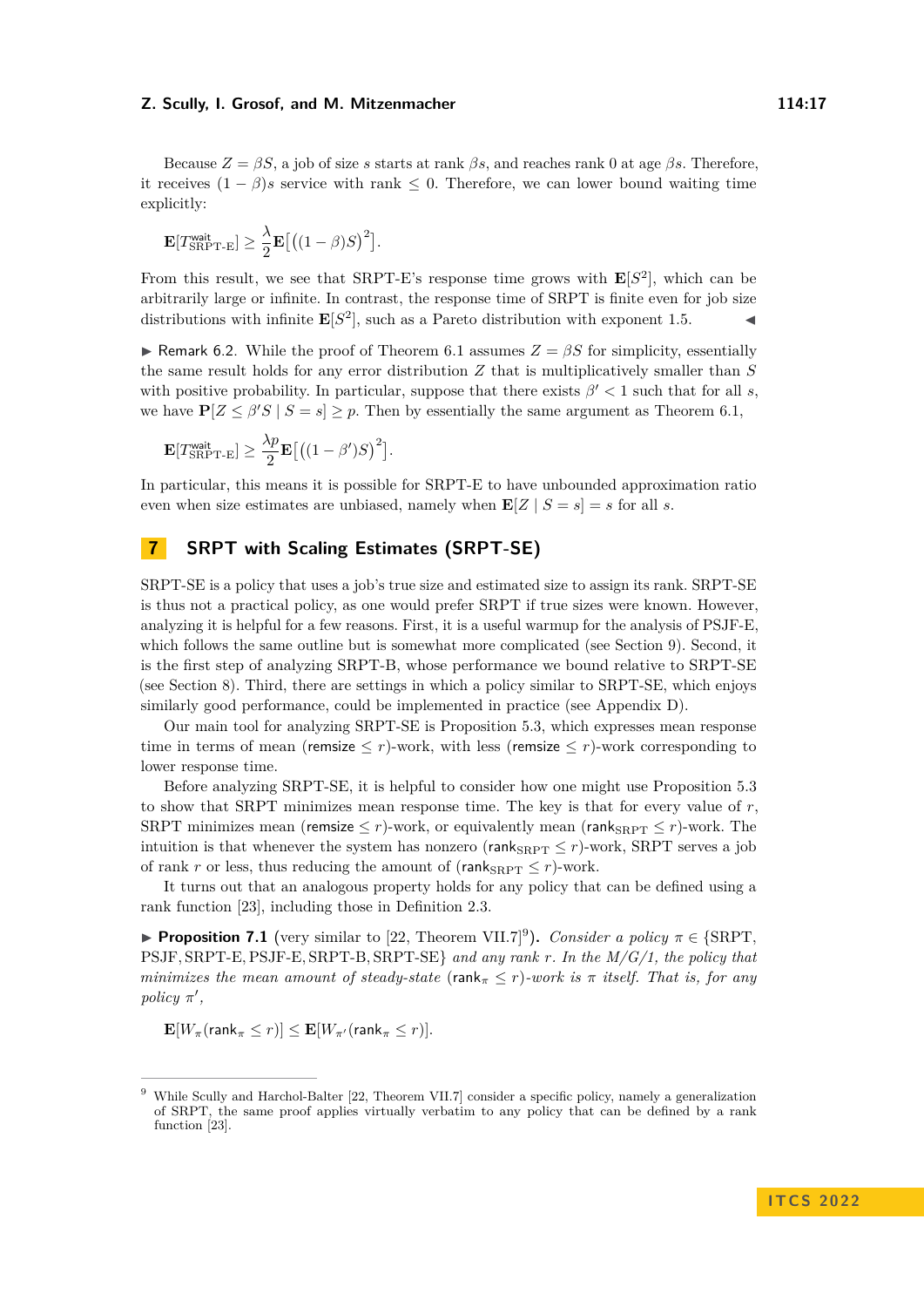### **114:18 Uniform Bounds for Scheduling with Job Size Estimates**

Because remsize-e =  $rank_{SRPT-SE}$ , we have from Proposition [7.1](#page-16-1) that SRPT-SE minimizes mean (remsize-e  $\leq r$ )-work. But Proposition [5.3](#page-12-0) gives mean response time in terms of mean (remsize  $\leq r$ )-work, not mean (remsize-e $\leq r$ )-work. Fortunately, we can leverage the fact that we have  $(\beta, \alpha)$ -bounded size estimates to relate (remsize  $\leq r$ )-work to (remsize-e  $\leq r$ )-work, yielding the following result.

<span id="page-17-0"></span>▶ **Theorem 7.2** (Performance of SRPT-SE)**.** *Consider the M/G/1 with* (*β, α*)*-bounded size estimates.*

<span id="page-17-3"></span>**(a)** *The mean response time of SRPT-SE is bounded above by*

$$
\mathbf{E}[T_{\rm SRPT-SE}] \leq \frac{\alpha}{\beta} \mathbf{E}[T_{\rm SRPT}],
$$

- **(b)** *The approximation ratio of SRPT-SE is at most*  $\alpha/\beta$ *.*
- **(c)** *As α and β converge to* 1*, the approximation ratio of SRPT-SE converges to* 1 *uniformly in the arrival rate and the joint distribution of true and estimated sizes.*

**Proof.** It clearly suffices to prove (a). Recall the following facts about job states *x*:

- $=$  rank $_{\rm SRPT}(x)$  = remsize $(x)$ ,
- **rank** $S_{\text{RPT-SE}}(x)$  = remsize-e(x), and
- remsize-e(*x*)/remsize(*x*) = size-e(*x*)/size(*x*)  $\in [\beta, \alpha]$ .

Using the above facts together with Propositions [7.1](#page-16-1) and [5.3,](#page-12-0) we compute

$$
\mathbf{E}[T_{\text{SRPT-SE}}]
$$
\n
$$
= \frac{1}{\lambda} \int_0^\infty \frac{\mathbf{E}[W_{\text{SRPT-SE}}(\text{remsize} \le r)]}{r^2} dr \qquad \text{[Proposition 5.3]}
$$
\n
$$
\leq \frac{1}{\lambda} \int_0^\infty \frac{\mathbf{E}[W_{\text{SRPT-SE}}(\text{remsize-e} \le \alpha r)]}{r^2} dr \qquad \text{[using remsize-e}(x)/\text{remsize}(x) \le \alpha]
$$
\n
$$
\leq \frac{1}{\lambda} \int_0^\infty \frac{\mathbf{E}[W_{\text{SRPT}}(\text{remsize-e} \le \alpha r)]}{r^2} dr \qquad \text{[Proposition 7.1]}
$$
\n
$$
\leq \frac{1}{\lambda} \int_0^\infty \frac{\mathbf{E}[W_{\text{SRPT}}(\text{remsize} \le \frac{\alpha}{\beta} r)]}{r^2} dr \qquad \text{[using remsize-e}(x)/\text{remsize}(x) \ge \beta]
$$
\n
$$
= \frac{\alpha}{\beta} \frac{1}{\lambda} \int_0^\infty \frac{\mathbf{E}[W_{\text{SRPT}}(\text{remsize} \le r')]}{(r')^2} dr' \qquad \text{[setting } r' = \alpha/\beta \cdot r]
$$
\n
$$
= \frac{\alpha}{\beta} \mathbf{E}[T_{\text{SRPT}}]. \qquad \text{[Proposition 5.3]}
$$

Theorem [7.2](#page-17-0) completes our analysis of SRPT-SE. We describe a related result for a similar scheme that does not use the job's true size in Appendix [D.](#page-28-0)

# <span id="page-17-1"></span>**8 SRPT with Bounce (SRPT-B)**

As we have mentioned, previous works have noted that when using SRPT-E, large jobs that are underestimated will have estimated remaining sizes that become negative while the true remaining time is still relatively large, leading to long waiting times for jobs stuck behind them. An open question has been to modify SRPT with estimated sizes in a way that avoids this issue in a robust manner, without assumptions on job size distributions. Our suggested solution, SRPT with Bounce (SRPT-B), handles this by modifying the rank function from  $z - a$  to min{ $|z - a|, z$ }.<sup>[10](#page-17-2)</sup> We prove the following results for SRPT-B.

<span id="page-17-2"></span> $10$ We note that it is an interesting open question to consider the effects of other possible forms for the bounce, which we do not investigate here.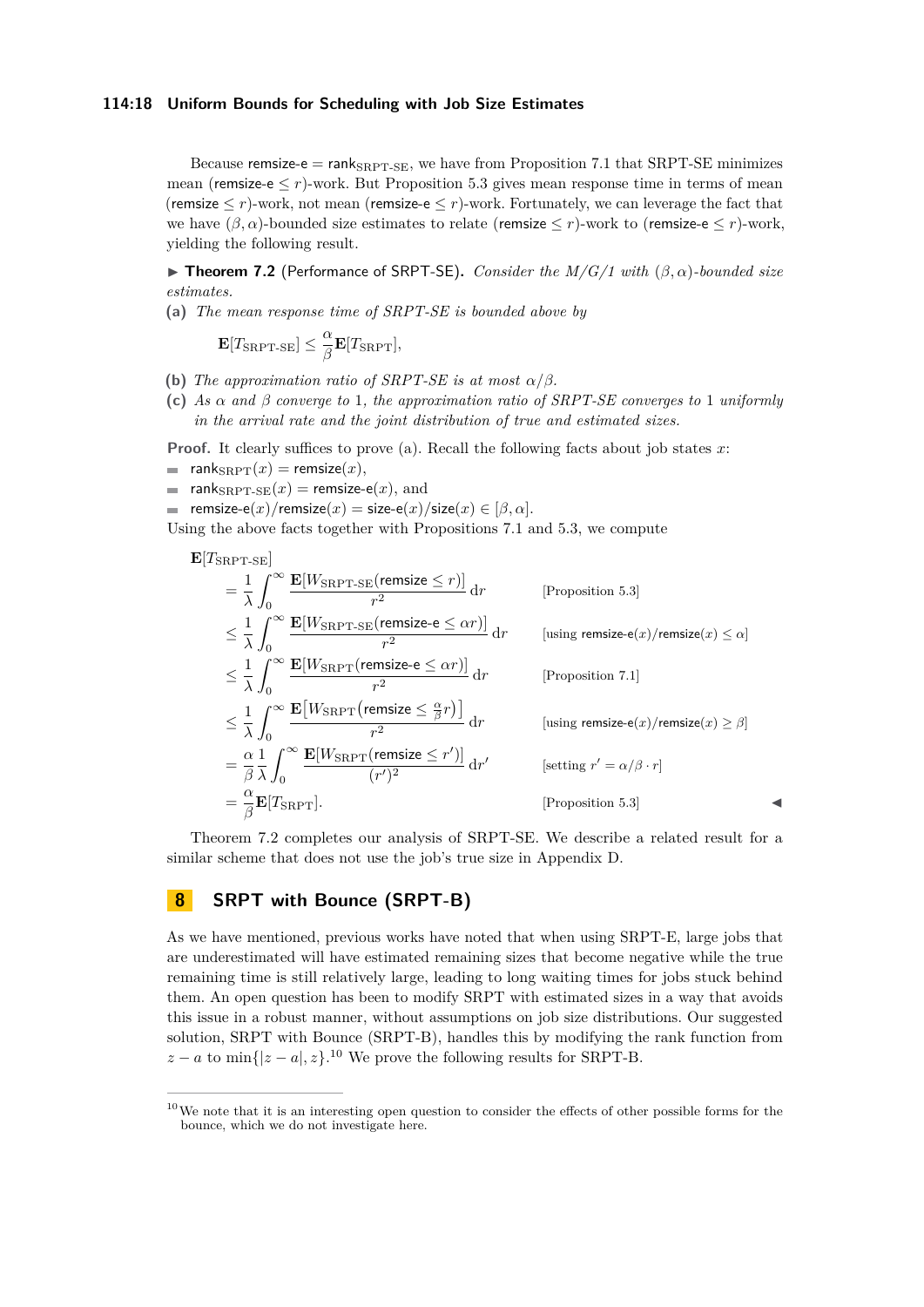▶ **Theorem 8.1** (Performance of SRPT-B)**.** *Consider the M/G/1 with* (*β, α*)*-bounded size estimates.*

<span id="page-18-0"></span>**(a)** *The mean response time of SRPT-B is bounded above by*

$$
\mathbf{E}[T_{\text{SRPT-B}}] \leq \frac{\alpha}{\beta} \mathbf{E}[T_{\text{SRPT}}] + K(\alpha, \beta) \left(\frac{1}{\rho} \ln \frac{1}{1-\rho} - 1\right) \mathbf{E}[S],
$$

*where*

$$
K(\alpha, \beta) = \left(\frac{3}{2}\alpha 1(\beta < 1) + 1\right) \min\left\{1, \max\left\{1 - \frac{1}{\alpha}, \frac{1}{\beta} - 1\right\}\right\} \le 2.5\frac{\alpha}{\beta}.
$$

- **(b)** *The approximation ratio of SRPT-B is at most*  $3.5\alpha/\beta$ *.*
- **(c)** *As α and β converge to* 1*, the approximation ratio of SRPT-B converges to* 1 *uniformly in the arrival rate and the joint distribution of true and estimated sizes.*

Our overall approach to analyzing SRPT-B is to compare it to SRPT-SE. We separately compare the waiting times and residence times of the two policies (see Section [4.2\)](#page-9-2). Both comparisons boil down to comparing the amount of time a job spends above or below a given rank under each policy. We begin with the residence time comparison (see Section [8.1\)](#page-18-1) before moving on to the more complicated waiting time comparison (see Section [8.2\)](#page-20-1). Combining the two comparisons and some additional computation (see Section [8.3\)](#page-21-0) yields Theorem [8.1.](#page-15-0)

## <span id="page-18-1"></span>**8.1 Residence Time Difference between SRPT-B and SRPT-SE**

By [Proposition 5.4\(b\),](#page-14-2) the expected residence time of the job under SRPT-B, SRPT-SE, or PSJF-E is an integral of  $1/(1 - \rho_Z(\cdot))$  terms over the job's ages, where the value plugged is the worst future rank of the job.

Consider a job of true size *s* and estimated size *z*. In order to bound  $\mathbf{E}[T_{SRPT}^{\text{res}}(s,z)]$ , we will find functions  $g_{s,z}(\cdot), h_{s,z}(\cdot)$  and a value  $c_{s,z} > 0$  such that

$$
\int_0^{(1+c_{s,z})s} \frac{1}{1 - \rho_Z(g_{s,z}(a))} da = \mathbf{E}[T_{\text{SRPT-B}}^{\text{res}}(s,z)] + c_{s,z}s,
$$
\n(8.1)

$$
\int_0^{(1+c_{s,z})s} \frac{1}{1 - \rho_Z(h_{s,z}(a))} da = \mathbf{E}[T_{\text{SRPT-SE}}^{\text{res}}(s,z)] + c_{s,z} \mathbf{E}[T_{\text{PSJF-E}}^{\text{res}}(s,z)],\tag{8.2}
$$

<span id="page-18-5"></span><span id="page-18-2"></span>
$$
g_{s,z}(a) \le h_{s,z}(a) \quad \text{for all } a \in (0, (1+c_{s,z})s). \tag{8.3}
$$

Because  $1/(1 - \rho_Z(\cdot))$  is nondecreasing, this implies

$$
\mathbf{E}[T_{\text{SRPT-B}}^{\text{res}}(s,z)] \leq \mathbf{E}[T_{\text{SRPT-SE}}^{\text{res}}(s,z)] + c_{s,z}(\mathbf{E}[T_{\text{PSJF-E}}^{\text{res}}(s,z)] - s).
$$

Finally, we will bound *cs,z* by a value *c* which is independent of *s* and *z*, obtaining

$$
\mathbf{E}[T_{\text{SRPT-B}}^{\text{res}}] \le \mathbf{E}[T_{\text{SRPT-SE}}^{\text{res}}] + c(\mathbf{E}[T_{\text{PSJF-E}}^{\text{res}}] - \mathbf{E}[S]). \tag{8.4}
$$

We begin by computing the worst future ranks of each policy.

<span id="page-18-4"></span>▶ **Lemma 8.2.** *The worst future ranks of a job of true size s, estimated size z, and age a under SRPT-B, SRPT-SE, and PSJF-E are*

$$
\begin{aligned} &\text{rank}_{\text{SRPT-B}}^{\text{worst}}(s,z,a) = \max\{z-a,\min\{s-z,z\}\},\\ &\text{rank}_{\text{SRPT-SE}}^{\text{worst}}(s,z,a) = \text{rank}_{\text{SRPT-SE}}(s,z,a) = \frac{z}{s}(s-a),\\ &\text{rank}_{\text{PSJF-E}}^{\text{worst}}(s,z,a) = \text{rank}_{\text{PSJF-E}}(s,z,a) = z. \end{aligned}
$$

# <span id="page-18-6"></span><span id="page-18-3"></span>**I T C S 2 0 2 2**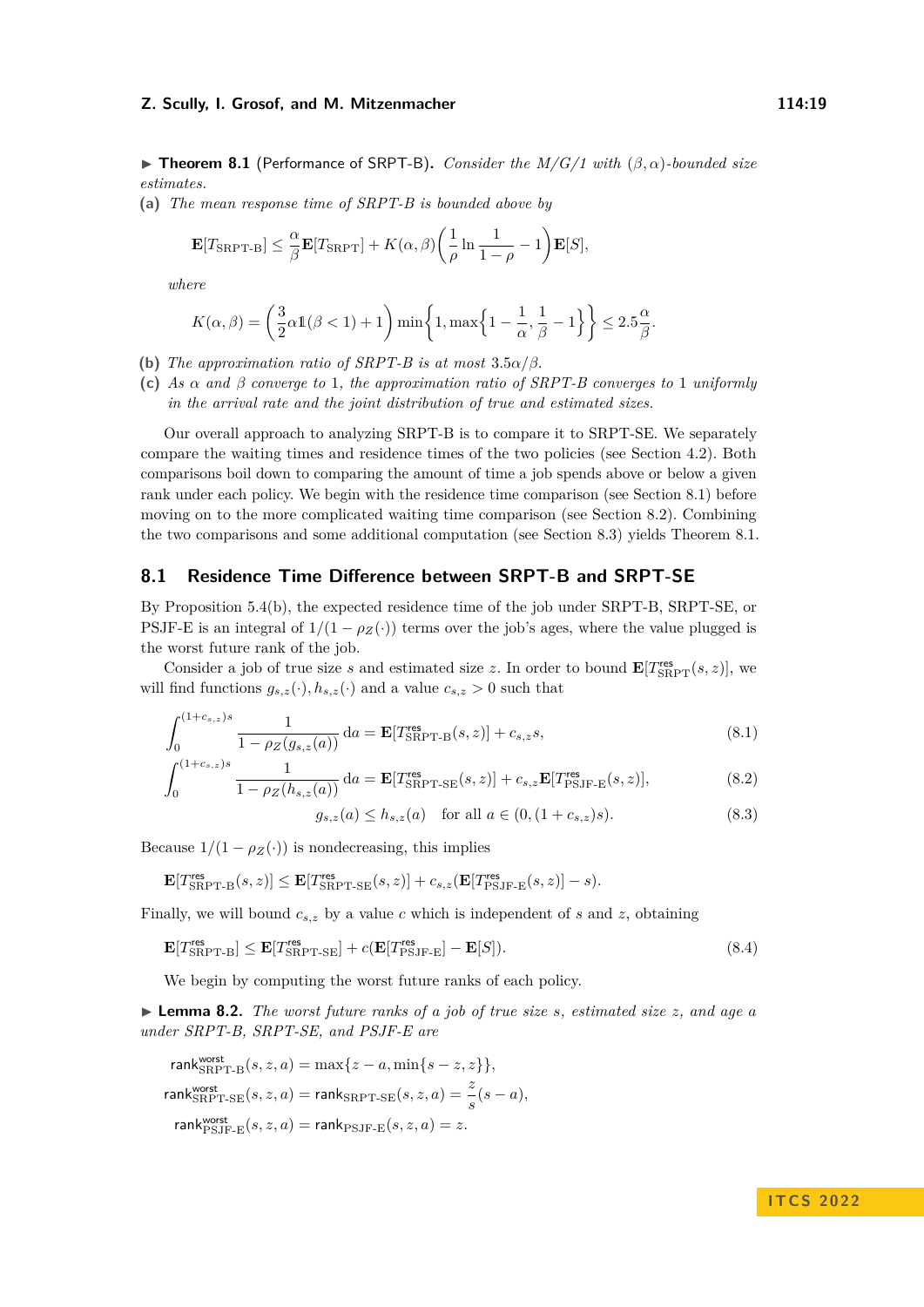### **114:20 Uniform Bounds for Scheduling with Job Size Estimates**

<span id="page-19-0"></span>

(a) Estimated Size  $z \geq$  True Size *s*.

**(b)** Estimated Size  $z <$  True Size  $s \leq 2z$ .

**Figure 8.1** Relating Residence Times of SRPT-B, SRPT-SE, and PSJF-E in Proof of Lemma [8.3.](#page-19-1)

**Proof.** SRPT-SE and PSJF-E have nondecreasing rank as a function of age *a*, so the job's worst future rank is its current rank. If  $s \leq z$ , then the same is true for SRPT-B. If instead  $z < s \leq 2z$ , then under SRPT-B, the job's worst future rank is its current rank  $z - a$  until age  $a = s - 2(s - z)$ , after which the worst future rank is its final rank, namely  $s - z$ . Finally, if  $s > 2z$ , then the job's worst future rank is always its final rank, namely z.

<span id="page-19-1"></span> $\blacktriangleright$  **Lemma 8.3.** *The following definitions satisfy*  $(8.1)$ – $(8.3)$ *:* 

$$
c_{s,z} = \min\left\{\left|1 - \frac{s}{z}\right|, 1\right\},
$$
  
\n
$$
g_{s,z}(a) = \begin{cases} \max\{z - a, \min\{s - z, z\}\} & \text{if } a \le s\\ 0 & \text{if } a > s, \end{cases}
$$
  
\n
$$
h_{s,z}(a) = \begin{cases} z & \text{if } a \le c_{s,z}s\\ \frac{z}{s}(s - (a - c_{s,z}s)) & \text{if } a > c_{s,z}s. \end{cases}
$$

**Proof.** By Lemma [8.2,](#page-18-4) we can view  $g_{s,z}(\cdot)$  as SRPT-B's worst future rank followed by zero. Similarly,  $h_{s,z}(\cdot)$  is a segment of PSJF-E's worst future rank followed by SRPT-SE's worst future rank (shifted to the right). Applying [Proposition 5.4\(b\)](#page-14-2) thus yields [\(8.1\)](#page-18-2) and [\(8.2\)](#page-18-5).

It remains only to prove [\(8.3\)](#page-18-3), namely that  $g_{s,z}(\cdot)$  is always below  $h_{s,z}(\cdot)$ . We show this geometrically in Figure [8.1.](#page-19-0) The illustration shows the  $z \geq s$  and  $z < s \leq 2z$  cases, and the  $s > 2z$  case is essentially the same as the  $s = 2z$  case.

▶ **Proposition 8.4.** *The mean residence time of SRPT-B is bounded above by*

$$
\mathbf{E}[T_{\text{SRPT-B}}^{\text{res}}] \leq \mathbf{E}[T_{\text{SRPT-SE}}^{\text{res}}] + \min\bigg\{1, \max\Big\{1-\frac{1}{\alpha}, \frac{1}{\beta}-1\Big\}\bigg\}\bigg(\frac{1}{\rho}\ln\frac{1}{1-\rho}-1\bigg)\mathbf{E}[S].
$$

**Proof.** Let  $c_{s,z} = \min\{1, |1-s/z|\}$ , as in Lemma [8.3.](#page-19-1) Because we have  $(\beta, \alpha)$ -bounded size estimates,  $c_{s,z} \le \min\{1, \max\{1 - 1/\alpha, 1/\beta - 1\}\}\$ for all feasible pairs of true size *s* and estimated size *z*. This bound on *cs,z* is independent of *s* and *z*, so by Lemma [8.3](#page-19-1) and the discussion at the start of this section, [\(8.4\)](#page-18-6) holds with  $c = \min\{1, \max\{1 - 1/\alpha, 1/\beta - 1\}\}\.$ The result then follows from Lemma [5.7,](#page-14-1) which gives the value of  $\mathbf{E}[T_{\text{PSJF-E}}^{\text{res}}]$ .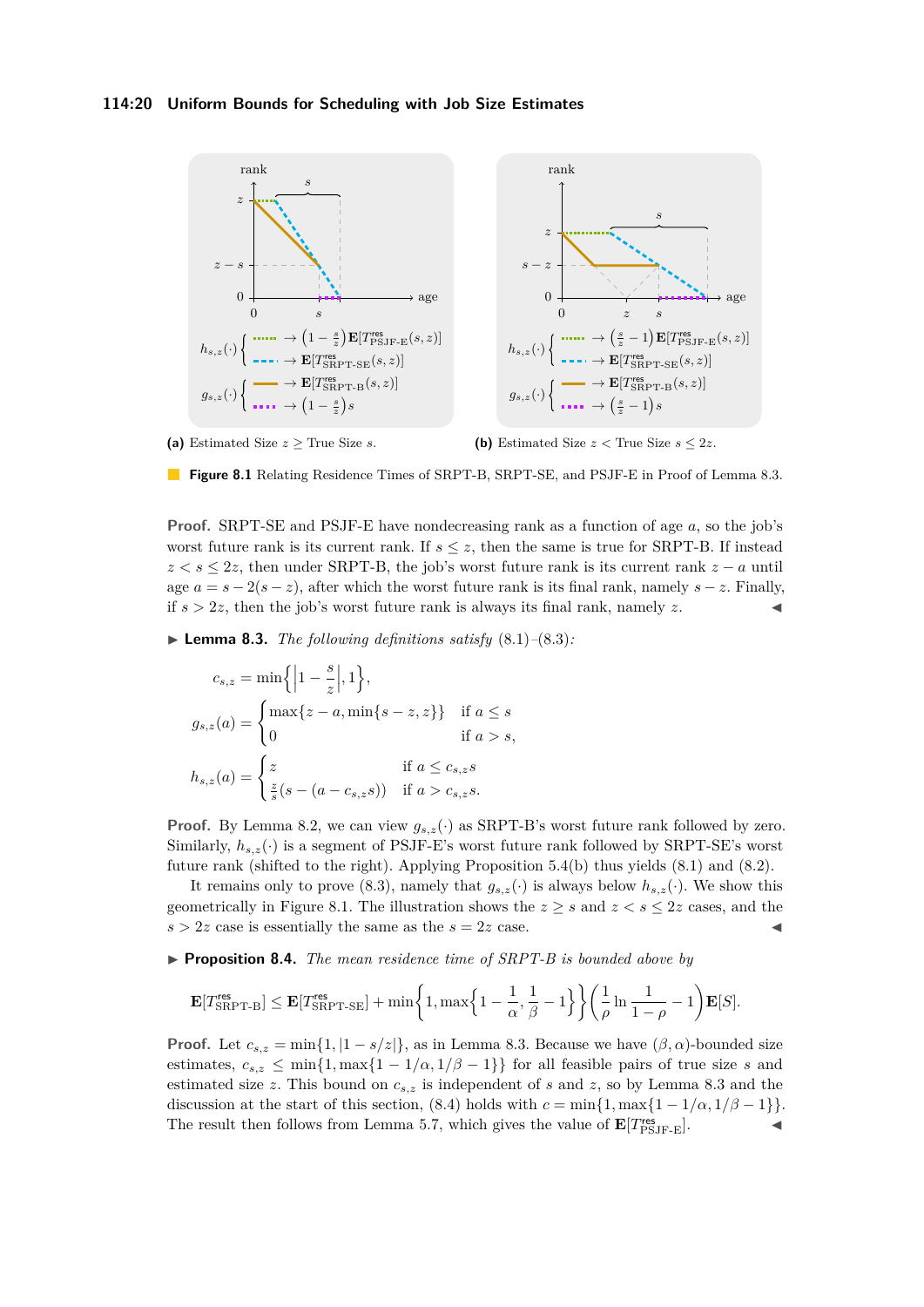# <span id="page-20-1"></span>**8.2 Waiting Time Difference between SRPT-B and SRPT-SE**

By [Proposition 5.4\(a\),](#page-14-0) computing the waiting time of SRPT-B and SRPT-SE boils down to computing how much of a job's service happens below a given rank. That is, recalling

$$
u_{\pi}(z) = \mathbf{E}\left[\begin{pmatrix} \text{amount of service time during which} \\ \text{a job has rank } z \text{ or less under policy } \pi \end{pmatrix}^2\right],
$$

our goal is to compare  $u_{\text{SRPT-B}}(z)$  and  $u_{\text{SRPT-SE}}(z)$ . We begin by computing both quantities.

### <span id="page-20-2"></span>▶ **Lemma 8.5.**

$$
u_{\rm SRPT-B}(z) = \mathbf{E}\big[S^2 \mathbb{1}(Z \le z) + \big(\max\{0, \min\{S - (Z - z), 2z\}\}\big)^2 \mathbb{1}(Z > z)\big],
$$
  

$$
u_{\rm SRPT-SE}(z) = \mathbf{E}\bigg[S^2 \mathbb{1}(Z \le z) + \bigg(\frac{S}{Z}z\bigg)^2 \mathbb{1}(Z > z)\bigg].
$$

**Proof.** Consider a job with true size *S* and estimated size *Z* drawn from the joint distribution of true and estimated sizes. Under both policies, if  $Z \leq z$ , then the job's rank remains z or less for its entire service time, which explains the  $1(Z \leq z)$  terms. If instead  $Z > z$ , then the following reasoning explains the  $1(Z > z)$  terms.

- Under SRPT-B, the job has rank *z* or less when its age is in interval  $[0, S) \cap [Z z, Z + z]$ .
- Under SRPT-SE, the job spends a  $z/Z$  fraction of its service time with rank  $z$  or less. ◀

### ▶ **Lemma 8.6.**

$$
u_{\rm SRPT-B}(z) - u_{\rm SRPT-SE}(z) \leq 3z \max\{1 - \beta, 0\} \mathbf{E}[S1(Z > z)].
$$

**Proof.** We begin by applying Lemma [8.5:](#page-20-2)

$$
u_{\rm SRPT\text{-}B}(z) - u_{\rm SRPT\text{-}SE}(z) = \mathbf{E}\bigg[ \bigg( \big( \max\{0, \min\{S - (Z-z), 2z\}\}\big)^2 - \bigg(\frac{S}{Z}z\bigg)^2 \bigg) \mathbb{1}(Z > z) \bigg].
$$

If  $S \leq Z$ , then because  $z/Z < 1$  whenever the indicator is nonzero, the following computation shows that the expression inside the expectation is nonpositive:

$$
\frac{z}{Z} < 1 \quad \Rightarrow \quad \frac{z}{Z}(Z - S) \leq Z - S \quad \Rightarrow \quad S - (Z - z) \leq \frac{S}{Z}z.
$$

This means adding an  $S > Z$  to the indicator gives an upper bound, from which we compute

$$
u_{\text{SRPT-B}}(z) - u_{\text{SRPT-SE}}(z)
$$
  
\n
$$
\leq \mathbf{E}\left[\left((\max\{0, \min\{S - (Z - z), 2z\}\})^2 - \left(\frac{S}{Z}z\right)^2\right)1(S > Z > z)\right]
$$
  
\n
$$
\leq \mathbf{E}\left[\left((z + \min\{S - Z, z\})^2 - z^2\right)1(S > Z > z)\right]
$$
  
\n
$$
\leq \mathbf{E}[3z(S - Z)1(S > Z > z)]
$$
  
\n
$$
\leq 3z \max\{1 - \beta, 0\} \mathbf{E}[S1(Z > z)].
$$
  
\n
$$
\left[\text{using } Z \geq \beta S\right]
$$

<span id="page-20-0"></span>▶ **Proposition 8.7.** *The mean waiting time of SRPT-B is bounded above by*

$$
\mathbf{E}[T_{\text{SRPT-B}}^{\text{wait}}] \leq \mathbf{E}[T_{\text{SRPT-SE}}^{\text{wait}}] + \frac{3}{2}\alpha \max\{1-\beta, 0\} \bigg(\frac{1}{\rho} \ln \frac{1}{1-\rho} - 1\bigg) \mathbf{E}[S].
$$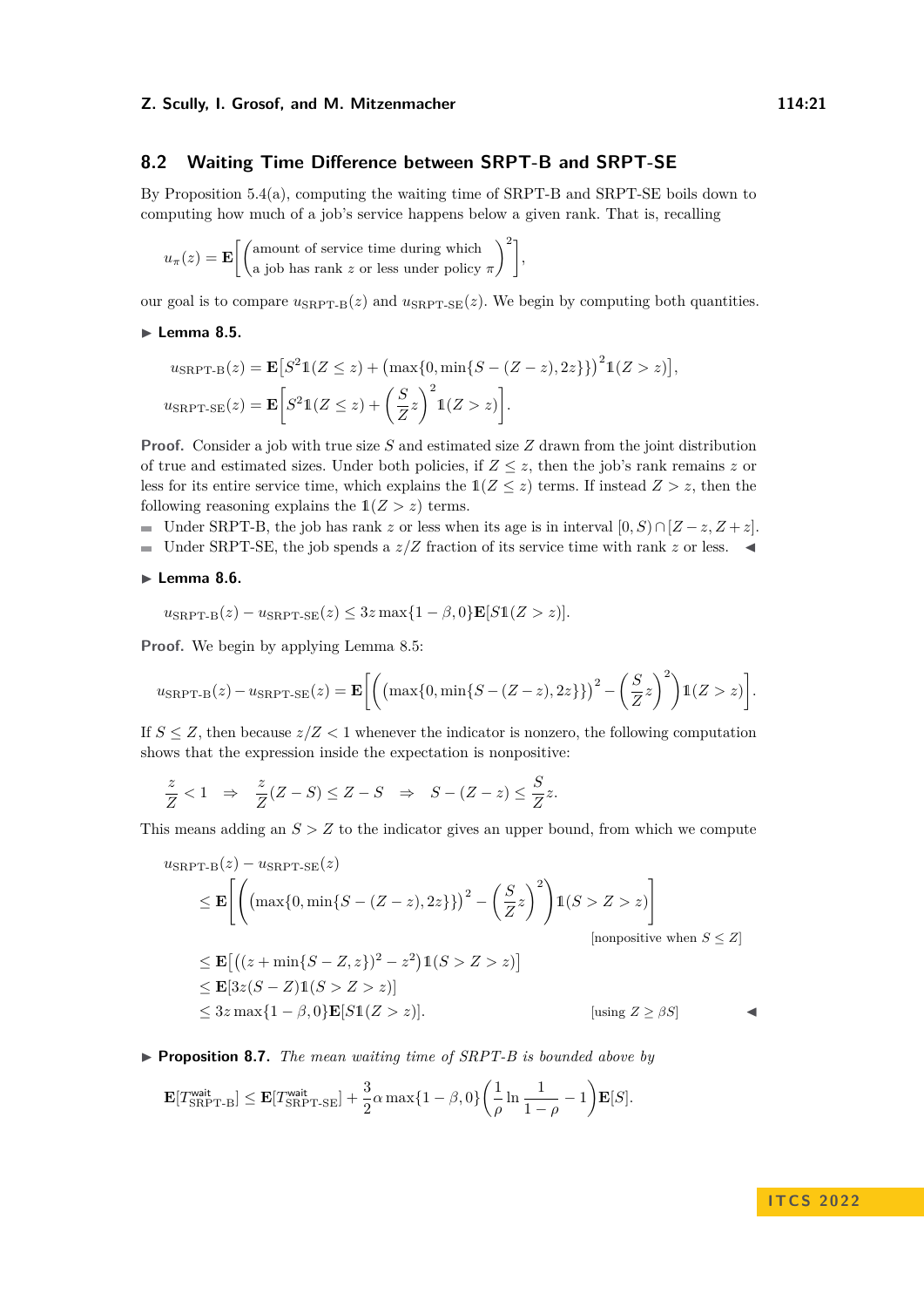### **114:22 Uniform Bounds for Scheduling with Job Size Estimates**

**Proof.** The high-level steps of the proof are the following:

- We use [Proposition 5.4\(a\)](#page-14-0) to express the difference  $\mathbf{E}[T_{SRPT-B}^{\text{wait}}] \mathbf{E}[T_{SRPT-SE}^{\text{wait}}]$  in terms of  $u_{\text{SRPT-B}}(z) - u_{\text{SRPT-SE}}(z)$ .
- We bound  $u_{\text{SRPT-B}}(z) u_{\text{SRPT-SE}}(z)$  using Lemma [8.6.](#page-14-4)
- $\blacksquare$  We use integration by parts, obtaining an expression that is similar to one that appears in the proof of Lemma [5.7.](#page-14-1)
- $\blacksquare$  Mirroring the remainder of the proof of Lemma [5.7,](#page-14-1) which involves applying Lemma [5.6,](#page-14-4) yields the desired result.

We begin by computing

$$
\mathbf{E}[T_{\text{SRPT-B}}^{\text{wait}}] - \mathbf{E}[T_{\text{SRPT-SE}}^{\text{wait}}]
$$
\n
$$
= \int_0^\infty (\mathbf{E}[T_{\text{SRPT-B}}^{\text{wait}}(z)] - \mathbf{E}[T_{\text{SRPT-SE}}^{\text{wait}}(z)]) f_Z(z) dz \qquad \text{[conditioning on Z]}
$$
\n
$$
= \frac{\lambda}{2} \int_0^\infty \frac{u_{\text{SRPT-B}}(z) - u_{\text{SRPT-SE}}(z)}{(1 - \rho_Z(z))^2} f_Z(z) dz \qquad \text{[Proposition 5.4(a)]}
$$
\n
$$
= \frac{3}{2} \int_0^\infty \frac{u_{\text{SRPT-B}}(z) - u_{\text{SRPT-SE}}(z)}{(1 - \rho_Z(z))^2} f_Z(z) dz \qquad \text{[Proposition 5.4(a)]}
$$

$$
\leq \frac{3}{2} \max\{1-\beta, 0\} \int_0^\infty \frac{\lambda z \mathbf{E}[S1(Z > z)]}{(1 - \rho_Z(z))^2} f_Z(z) dz
$$
 [Lemma 8.6]  

$$
\leq 3 \qquad (1 - \beta, 0) \int_0^\infty \lambda \mathbf{E}[S \mid Z = z] \mathbf{E}[S1(Z > z)] \cdot (1 - \rho_Z(z))^2 dz
$$

<span id="page-21-1"></span>
$$
\leq \frac{3}{2}\alpha \max\{1-\beta,0\} \int_0^\infty \frac{\lambda \mathbf{E}[S \mid Z=z] \mathbf{E}[S1(Z>z)]}{(1-\rho_Z(z))^2} f_Z(z) \,dz. \quad \text{[using } Z \leq \alpha S]
$$

It remains only to bound the last integral. By Lemma [5.6,](#page-14-4) we have

$$
\frac{\lambda \mathbf{E}[S \mid Z = z] f_Z(z)}{(1 - \rho_Z(z))^2} = \frac{d}{dz} \frac{1}{1 - \rho},\tag{8.5}
$$

and conditioning on *Z* yields

<span id="page-21-2"></span>
$$
\mathbf{E}[S1(Z > z)] = \int_{z}^{\infty} \mathbf{E}[S \mid Z = z'] dz'.
$$
\n(8.6)

Combining these equations and integrating by parts, we obtain

$$
\int_0^\infty \frac{\lambda \mathbf{E}[S \mid Z = z] \mathbf{E}[S1(Z > z)]}{(1 - \rho_Z(z))^2} f_Z(z) dz
$$
  
\n
$$
= \int_0^\infty \left(\frac{d}{dz} \frac{1}{1 - \rho_Z(z)}\right) \left(\int_z^\infty \mathbf{E}[S \mid Z = z'] f_Z(z') dz'\right) dz \qquad [(8.5) \text{ and } (8.6)]
$$
  
\n
$$
= 0 - \mathbf{E}[S] + \int_0^\infty \frac{\mathbf{E}[S \mid Z = z] f_Z(z)}{1 - \rho_Z(z)} dz \qquad \text{[integrating by parts]}
$$
  
\n
$$
= \left(\frac{1}{\rho} \ln \frac{1}{1 - \rho} - 1\right) \mathbf{E}[S]. \qquad \text{[Lemma 5.6]}
$$

# <span id="page-21-0"></span>**8.3 Combining Waiting Time and Residence Time Bounds**

**Proof of Theorem [8.1.](#page-15-0)** By Proposition [5.8,](#page-15-1) (a) implies (b) and (c). It suffices to show (a), which follows by combining Propositions [8.4](#page-13-0) and [8.7,](#page-20-0) applying [Theorem 7.2\(a\),](#page-17-3) and observing

$$
\max\{1-\beta, 0\} \le \mathbb{1}(\beta < 1) \min\biggl\{1, \max\Bigl\{1-\frac{1}{\alpha}, \frac{1}{\beta}-1\Bigr\}\biggr\}.
$$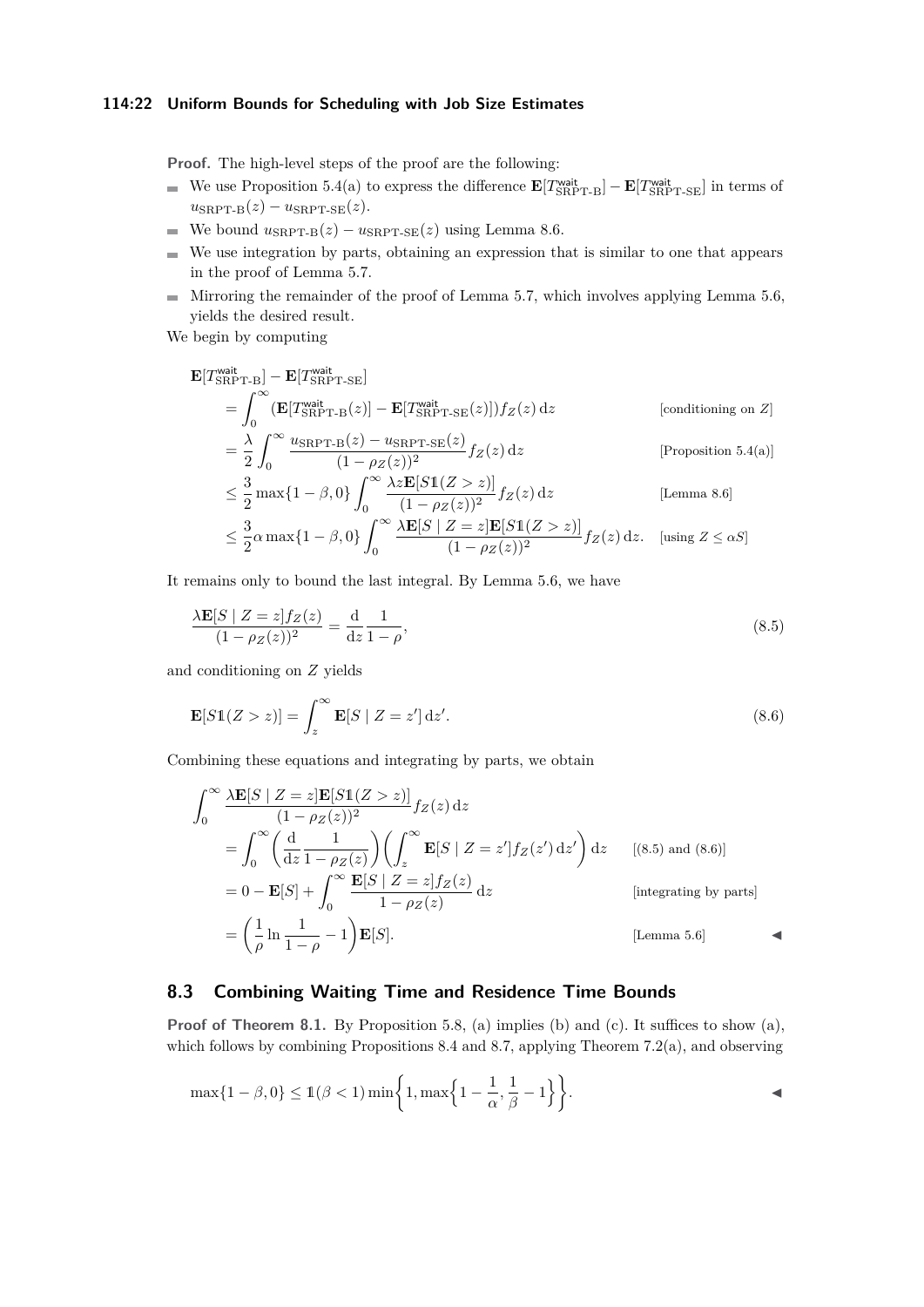# <span id="page-22-0"></span>**9 PSJF with Estimates (PSJF-E)**

▶ **Theorem 9.1** (Performance of PSJF-E)**.** *Consider the M/G/1 with* (*β, α*)*-bounded size estimates.*

**(a)** *The mean response time of PSJF-E is bounded above by*

$$
\mathbf{E}[T_{\mathrm{PSJF-E}}] \leq \frac{\alpha}{\beta} \mathbf{E}[T_{\mathrm{PSJF}}].
$$

**(b)** *The approximation ratio of PSJF-E is at most*  $1.5\alpha/\beta$ *.* 

We prove Theorem [9.1,](#page-15-0) which compares PSJF and PSJF-E, using an argument similar to the proof of Theorem [7.2,](#page-17-0) which compares SRPT and SRPT-SE. However, because PSJF prioritizes jobs by *original* size, as opposed to *remaining* size, combining Propositions [7.1](#page-16-1) and [5.3](#page-12-0) to compare PSJF with PSJF-E is not as straightforward as comparing SRPT with SRPT-SE. We begin by working out how Proposition [5.3](#page-12-0) applies to PSJF and PSJF-E.

▶ **Lemma 9.2.** *The mean response time of PSJF is*

$$
\mathbf{E}[T_{\mathrm{PSJF}}] = \frac{1}{\lambda} \int_0^\infty \frac{\mathbf{E}[W_{\mathrm{PSJF}}(\text{size} \le r)]}{r^2} \,\mathrm{d}r + \frac{1}{2\lambda} \ln \frac{1}{1-\rho}.
$$

**Proof.** Applying Proposition [5.3](#page-12-0) yields

<span id="page-22-3"></span>
$$
\mathbf{E}[T_{\rm PSJF}] = \frac{1}{\lambda} \int_0^\infty \frac{\mathbf{E}[W_{\rm PSJF}(\text{remsize} \le r)]}{r^2} dr
$$
  
=  $\frac{1}{\lambda} \int_0^\infty \frac{\mathbf{E}[W_{\rm PSJF}(\text{size} \le r)]}{r^2} dr + \frac{1}{\lambda} \int_0^\infty \frac{\mathbf{E}[W_{\rm PSJF}(\text{remsize} \le r < \text{size})]}{r^2} dr.$  (9.1)

It remains only to compute  $\mathbf{E}[W_{\text{PSJF}}(\text{remsize} \leq r < \text{size})].$ 

Let  $\varphi_r(s, z, a) = (s - a \leq r \leq s)$ . That is,  $\varphi_r$  is true for states with remaining size less than *r* but original size greater than *r*. Our goal is to compute  $\mathbf{E}[W(\varphi)]$ . Recall from Definition [5.1](#page-3-1) that  $W(\varphi_r)$  is the sum of each individual job's  $\varphi_r$ -work. We can therefore use a generalization of Little's law [\[5,](#page-26-13)9] to express the average total amount of  $\varphi_r$ -work, namely  $\mathbf{E}[W(\varphi_r)]$ , as the arrival rate  $\lambda$  times the average cumulative amount of  $\varphi_r$ -work a job contributes over the course of its time in the system. Specifically, consider a random job with true size *S*, estimated size *Z*, response time *T*, and age  $A(t)$  after being in the system for time  $t \in [0, T)$ .<sup>[11](#page-22-1)</sup> Then by the generalization of Little's law, we can write the mean  $\varphi_r$ -work as

<span id="page-22-2"></span>
$$
\mathbf{E}[W_{\rm{PSJF}}(\varphi_r)] = \lambda \mathbf{E} \left[ \int_0^T w(\varphi_r, (S, Z, A(t))) dt \right],
$$
\n(9.2)

We now compute the expectation of the right-hand side of  $(9.2)$ , which concerns a single job's time in the system. Because  $\varphi_r(s, z, a)$  holds only if  $a > 0$  and a job's age is 0 during its waiting time, we can restrict attention to residence time. Letting *T* wait and *T* res denote

<span id="page-22-1"></span><sup>&</sup>lt;sup>11</sup>The random variables *S*, *Z*, *T*, and  $A(t)$  refer to the same job, so they are not independent. In addition, the response time *T* and age  $A(t)$  depend on PSJF scheduling. The same applies to  $T^{\text{wait}}$  and  $T^{\text{res}}$ , which we introduce shortly.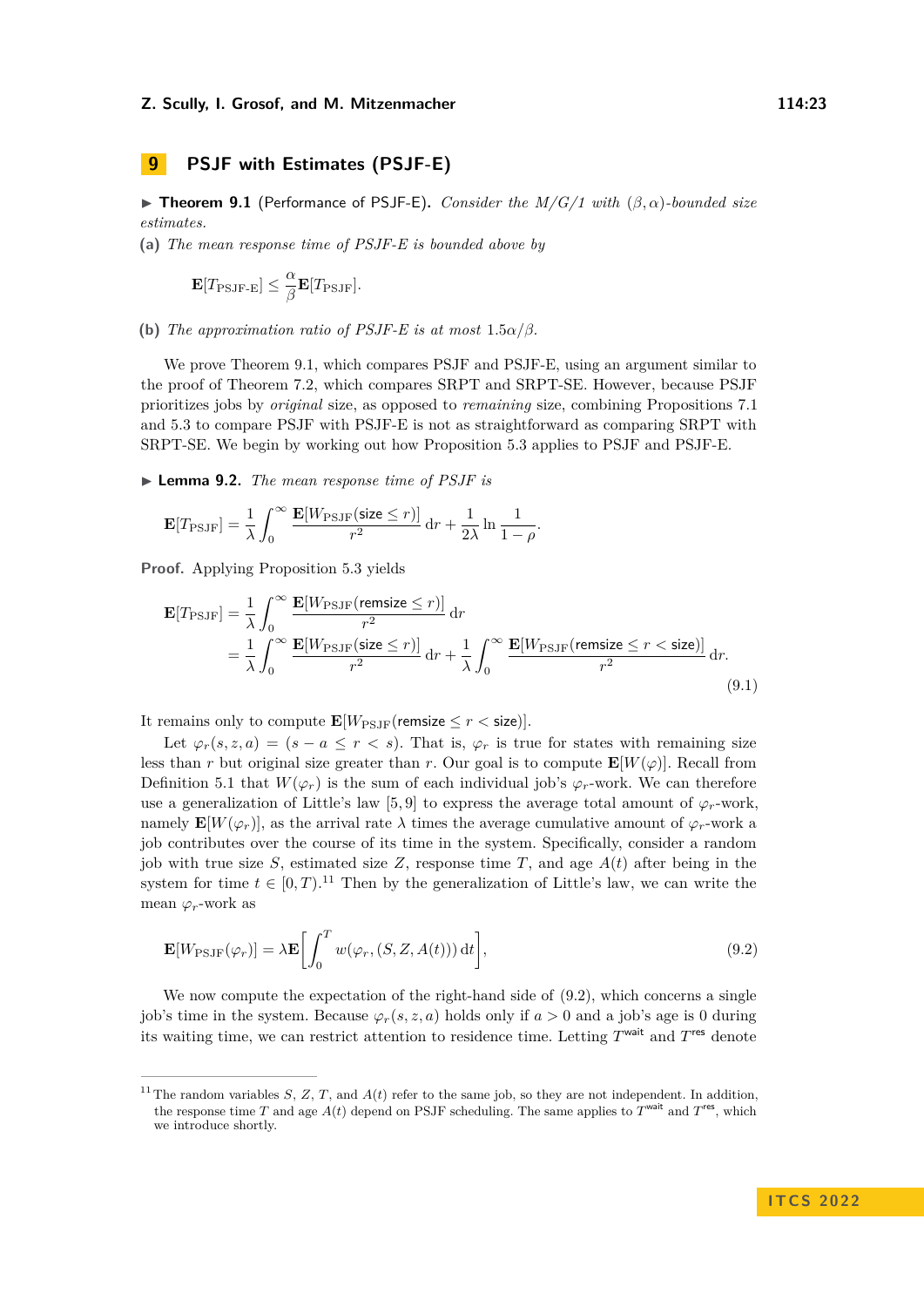### **114:24 Uniform Bounds for Scheduling with Job Size Estimates**

the random job's waiting and residence times, respectively, we have

<span id="page-23-1"></span>
$$
\mathbf{E}\left[\int_{0}^{T} w(\varphi_r, (S, Z, A(t))) dt\right]
$$
\n
$$
= \mathbf{E}\left[\int_{0}^{T^{\text{wait}}} w(\varphi_r, (S, Z, 0)) dt + \int_{T^{\text{wait}}}^{T^{\text{wait}} + T^{\text{res}}} w(\varphi_r, (S, Z, A(t))) dt\right]
$$
\n
$$
= \mathbf{E}\left[\int_{T^{\text{wait}}}^{T^{\text{wait}} + T^{\text{res}}} w(\varphi_r, (S, Z, A(t))) dt\right].
$$
\n(9.3)

Under PSJF, a job's rank is always its size, and the load of jobs with rank better than *s* is  $\rho_S(s)$ . This means that during the residence time of a job of size *s*, it takes  $\Delta/(1 - \rho_S(s))$ time for a job's age to increase by  $\Delta$ <sup>[12](#page-23-0)</sup>. This means that for any function *g* and any size *s*,

<span id="page-23-2"></span>
$$
\mathbf{E}\left[\int_{T^{\text{wait}}}^{T^{\text{wait}}+T^{\text{res}}} g(A(t)) \, \mathrm{d}t \mid S = s\right] = \frac{1}{1 - \rho_S(s)} \int_0^s g(a) \, \mathrm{d}a. \tag{9.4}
$$

From this, we compute

$$
\mathbf{E}\left[\int_{0}^{T} w(\varphi_{r},(S,Z,A(t))) dt\right]
$$
\n
$$
= \mathbf{E}\left[\int_{T^{\text{wait}}}^{T^{\text{wait}}+T^{\text{res}}} w(\varphi_{r},(S,Z,A(t))) dt\right]
$$
\n
$$
= \int_{0}^{\infty} \mathbf{E}\left[\int_{T^{\text{wait}}}^{T^{\text{wait}}+T^{\text{res}}} w(\varphi_{r},(s,Z,A(t))) dt \mid S=s\right] f_{S}(s) ds \qquad \text{[conditioning on S]}
$$
\n
$$
= \int_{0}^{\infty} \mathbf{E}\left[\int_{T^{\text{wait}}}^{T^{\text{wait}}+T^{\text{res}}} (s-A(t)) \mathbf{1}(s-A(t) \leq r < s) dt \mid S=s\right] f_{S}(s) ds \qquad \text{[expanding } \varphi_{r}]
$$
\n
$$
= \int_{0}^{\infty} \int_{0}^{s} (s-a) \mathbf{1}(s-a \leq r < s) da \frac{f_{S}(s)}{1-\rho_{S}(s)} ds \qquad \text{[(9.4)]}
$$
\n
$$
= \frac{r^{2}}{2} \int_{r}^{\infty} \frac{f_{S}(s)}{1-\rho_{S}(s)} ds. \qquad (9.5)
$$

Finally, we use [\(9.2\)](#page-22-2) to plug this back into [\(9.1\)](#page-22-3), obtaining

<span id="page-23-3"></span>
$$
\frac{1}{\lambda} \int_0^\infty \frac{\mathbf{E}[W_{\rm{PSJF}}(\text{remsize} \le r < \text{size})]}{r^2} \, \mathrm{d}r = \frac{1}{2} \int_0^\infty \int_r^\infty \frac{f_S(s)}{1 - \rho_S(s)} \, \mathrm{d}s \, \mathrm{d}r \quad [(9.2) \text{ and } (9.5)]
$$
\n
$$
= \frac{1}{2} \int_0^\infty \frac{s f_S(s)}{1 - \rho_S(s)} \, \mathrm{d}s \qquad \text{[swapping integrals]}
$$
\n
$$
= \frac{1}{2\lambda} \ln \frac{1}{1 - \rho}. \qquad \text{[Lemma 5.6]}
$$

▶ **Lemma 9.3.** *The mean response time of PSJF-E is bounded by*

$$
\mathbf{E}[T_{\rm{PSJF-E}}] \leq \frac{1}{\lambda} \int_0^\infty \frac{\mathbf{E}[W_{\rm{PSJF-E}}(\text{size-e} \leq \alpha r)]}{r^2} \, \mathrm{d}r + \frac{\alpha}{\beta} \frac{1}{2\lambda} \ln \frac{1}{1-\rho}.
$$

<span id="page-23-0"></span><sup>&</sup>lt;sup>12</sup>This  $1/(1 - \rho_S(s))$  factor under PSJF is similar to the  $1/(1 - \rho_Z(z))$  factor that appears under PSJF-E, as discussed in Example [5.5.](#page-14-5) One can use the concept of *busy periods* from M/G/1 scheduling theory to formalize this [\[8,](#page-26-2) [23\]](#page-27-4).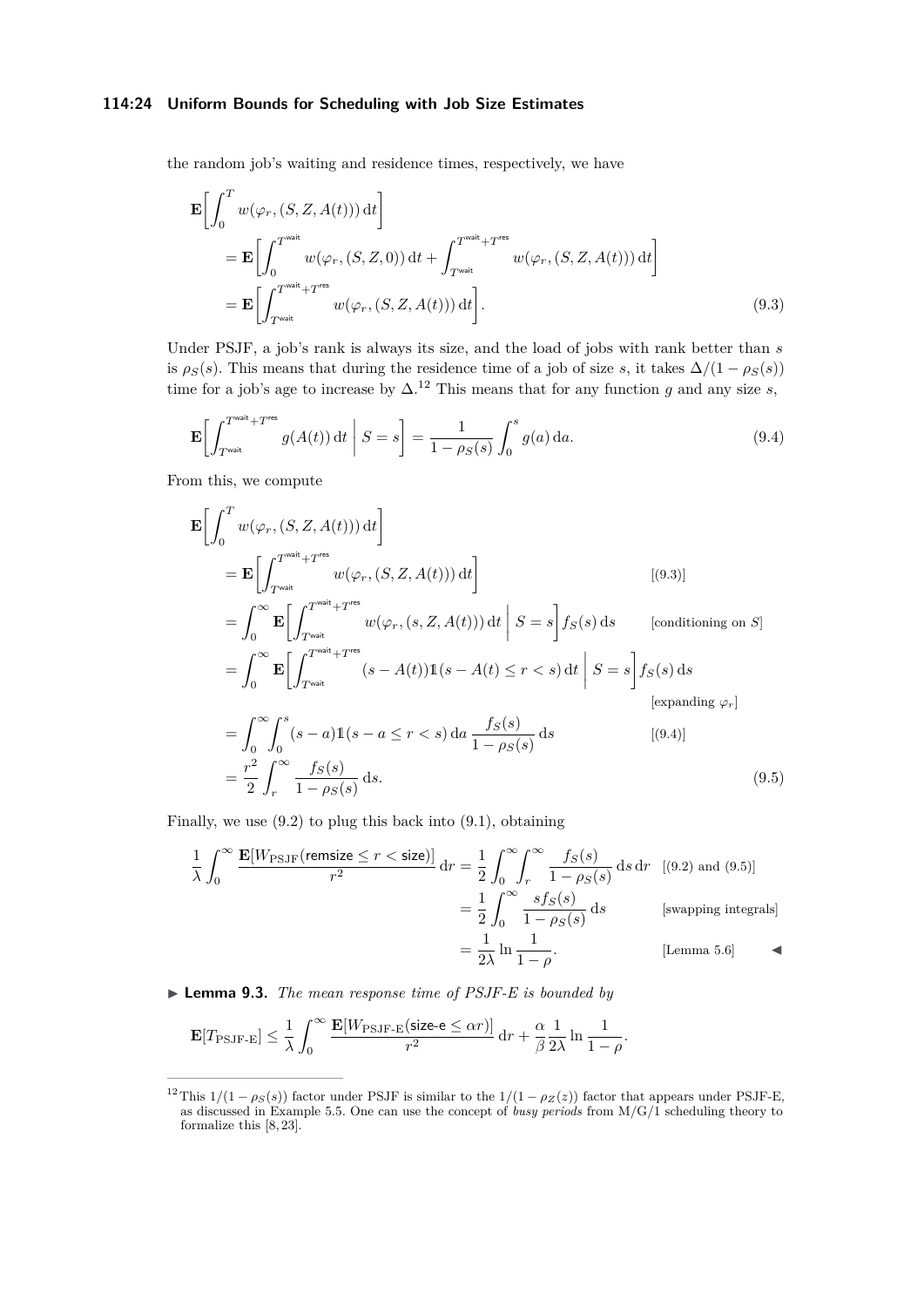**Proof.** Applying Proposition [5.3](#page-12-0) and using the fact that remsize-e(*x*)/remsize(*x*)  $\leq \alpha$  yields

<span id="page-24-0"></span>
$$
\mathbf{E}[T_{\text{PSJF-E}}] = \frac{1}{\lambda} \int_0^\infty \frac{\mathbf{E}[W_{\text{PSJF-E}}(\text{remsize} \le r)]}{r^2} dr
$$
  
\n
$$
\le \frac{1}{\lambda} \int_0^\infty \frac{\mathbf{E}[W_{\text{PSJF-E}}(\text{remsize-e} \le \alpha r)]}{r^2} dr
$$
  
\n
$$
= \frac{1}{\lambda} \int_0^\infty \frac{\mathbf{E}[W_{\text{PSJF-E}}(\text{size-e} \le \alpha r)]}{r^2} dr
$$
  
\n
$$
+ \frac{1}{\lambda} \int_0^\infty \frac{\mathbf{E}[W_{\text{PSJF-E}}(\text{remsize-e} \le r < \text{size-e})]}{r^2} dr.
$$
 (9.6)

It remains only to bound  $\mathbf{E}[W_{\text{PSJF-E}}(\text{remsize-e} \leq \alpha r < \text{size-e})].$ 

The first part of this computation is similar to part of the proof of Lemma [9.2.](#page-18-4) Specifically, under PSJF-E, a job's rank is always its estimated size, so analogues of [\(9.3\)](#page-23-1)–[\(9.5\)](#page-23-3) hold for PSJF-E. The main difference is that in [\(9.4\)](#page-23-2), we condition on a job having both size *s* and estimated size *z*, and we use  $\rho_Z(z)$  instead of  $\rho_S(s)$ . The end result is

$$
\frac{1}{\lambda} \mathbf{E}[W_{\text{PSJF-E}}(\text{remsize-e} \leq \alpha r < \text{size-e})] \n= \int_0^\infty \int_0^\infty \int_0^s (s-a) \mathbb{1}\left(\frac{z}{s}(s-a) \leq \alpha r < z\right) \mathrm{d}a \, \frac{f_{S,Z}(s,z)}{1-\rho_Z(z)} \, \mathrm{d}s \, \mathrm{d}z.
$$

Simplifying the right-hand side yields

$$
\frac{1}{\lambda} \mathbf{E}[W_{\text{PSJF-E}}(\text{remsize-e} \leq \alpha r < \text{size-e})] \n= \int_0^\infty \int_0^\infty \int_0^s q \mathbf{1} \left( \frac{z}{s} q \leq \alpha r < z \right) dq \frac{f_{S,Z}(s,z)}{1 - \rho_Z(z)} \, \text{d} s \, \text{d} z \qquad \text{[setting } q = s - a] \n= \int_{\alpha r}^\infty \int_0^\infty \frac{\frac{1}{2} \left( \frac{\alpha r s}{z} \right)^2}{1 - \rho_Z(z)} \, \text{d} q \, f_{S,Z}(s,z) \, \text{d} s \, \text{d} z \n= \int_{\alpha r}^\infty \frac{\frac{1}{2} \mathbf{E} \left[ \left( \frac{\alpha r S}{z} \right)^2 \middle| Z = z \right] f_Z(z)}{1 - \rho_Z(z)} \, \text{d} z \n= \alpha \frac{r^2}{2} \int_{\alpha r}^\infty \frac{\frac{\alpha}{z} \mathbf{E} \left[ \left( \frac{S}{z} \right) S \middle| Z = z \right] f_Z(z)}{1 - \rho_Z(z)} \, \text{d} z. \tag{9.7}
$$

Finally, we plug this back into [\(9.6\)](#page-24-0), obtaining

<span id="page-24-1"></span>
$$
\frac{1}{\lambda} \int_0^\infty \frac{\mathbf{E}[W_{\text{PSJF-E}}(\text{remsize-e} \leq \alpha r < \text{size-e})]}{r^2} \, \mathrm{d}r
$$
\n
$$
= \alpha \frac{1}{2} \int_0^\infty \int_{\alpha r}^\infty \frac{\alpha}{z} \frac{\mathbf{E}\left[\left(\frac{S}{z}\right)S \mid Z=z\right] f_Z(z)}{1 - \rho_Z(z)} \, \mathrm{d}z \, \mathrm{d}r} \qquad \text{[9.7]}
$$
\n
$$
= \alpha \frac{1}{2} \int_0^\infty \frac{\mathbf{E}\left[\left(\frac{S}{z}\right)S \mid Z=z\right] f_Z(z)}{1 - \rho_Z(z)} \, \mathrm{d}z} \qquad \text{[swapping integrals]}
$$
\n
$$
\leq \frac{\alpha}{\beta} \frac{1}{2} \int_0^\infty \frac{\mathbf{E}[S \mid Z=z] f_Z(z)}{1 - \rho_Z(z)} \, \mathrm{d}z} \qquad \text{[using } Z/S \geq \beta]
$$
\n
$$
= \frac{\alpha}{\beta} \frac{1}{2\lambda} \ln \frac{1}{1 - \rho}. \qquad \text{[Lemma 5.6]}
$$

**Proof of Theorem [9.1.](#page-15-0)** Wierman et al. [\[24,](#page-27-3) Theorem 5.1] show that  $\mathbf{E}[T_{\text{PSJF}}] \leq 1.5\mathbf{E}[T_{\text{SRPT}}]$ , which means (a) implies (b), so it suffices to prove (a). Lemma [9.2](#page-18-4) expresses  $\mathbf{E}[T_{\text{PSJF}}]$  as a sum of two terms, and Lemma [9.3](#page-19-1) bounds  $\mathbf{E}[T_{\text{PSJF-E}}]$  by a sum of two similar terms. The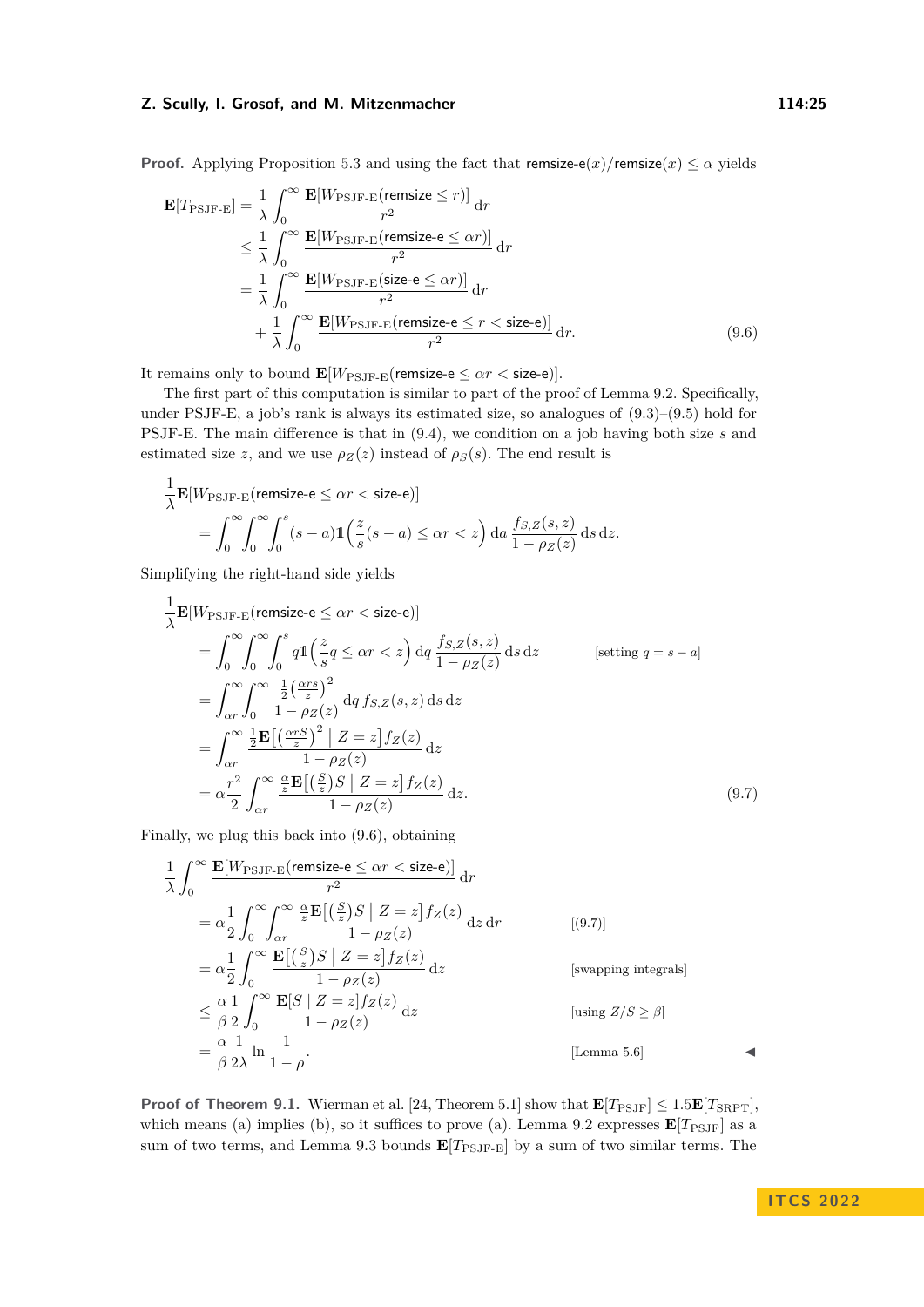ratio of the second terms is  $\alpha/\beta$ . To bound the ratio of the first terms by  $\alpha/\beta$ , we proceed similarly to the proof of Theorem [7.2:](#page-17-0)

$$
\frac{1}{\lambda} \int_0^\infty \frac{\mathbf{E}[W_{\text{PSJF-E}}(\text{size-e} \le \alpha r)]}{r^2} dr
$$
\n
$$
\le \frac{1}{\lambda} \int_0^\infty \frac{\mathbf{E}[W_{\text{PSJF}}(\text{size-e} \le \alpha r)]}{r^2} dr \qquad \text{[Proposition 7.1]}
$$
\n
$$
\le \frac{1}{\lambda} \int_0^\infty \frac{\mathbf{E}[W_{\text{PSJF}}(\text{size} \le \frac{\alpha}{\beta} r)]}{r^2} dr \qquad \text{[using size-e}(x)/\text{size}(x) \ge \beta]
$$
\n
$$
= \frac{\alpha}{\beta} \frac{1}{\lambda} \int_0^\infty \frac{\mathbf{E}[W_{\text{PSJF}}(\text{size} \le r')]}{(r')^2} dr \qquad \text{[setting } r' = \alpha/\beta \cdot r]
$$

# **10 Conclusion**

We have examined scheduling policies in the context of estimated sizes. Our main result is to resolve an issue previously seen empirically, namely that the performance of SRPT-E can degrade significantly due to long jobs being underestimated, by developing and analyzing a novel policy, SRPT-B, which combines the best aspects of SRPT-E and PSJF-E. In analyzing SRPT-B, we have demonstrated that it has three key properties for  $(\beta, \alpha)$ -bounded estimates: (a) an approximation ratio near 1 when  $\alpha$  and  $\beta$  are near 1, (b) an approximation ratio bounded by some function of *α* and *β*, and (c) implementation without knowledge of *α* and *β*. We have also shown that PSJF-E also has properties (b) and (c), and has an approximation ratio near 1 relative to PSJF when  $\alpha$  and  $\beta$  are near 1. We have also shown that the empirical observation of the poor performance of SRPT-E can be characterized through a lower bound.

For practical settings, our results provide theoretical backing for previous empirical findings that PSJF-E performs very well with estimated job sizes. While SRPT-B provides an additional promising alternative that will sometimes perform better in practice, we recommend PSJF-E as a simple, natural scheduling algorithm that seems to generally perform the best or near the best among standard alternatives.

Our work leaves several open directions, including considering other estimation models, optimizing the behavior of the bounce in SRPT-B, and improving the bounds. For instance, another important estimation model is a model where estimates are typically good, but not guaranteed to be good, such as Gaussian errors. One might try to adapt our results to that setting by bounding the worst expected error over a given interval of time. We also note it may be possible to tighten the bound on the ratio between PSJF and SRPT, which may correspondingly tighten the bound between PSJF-E and SRPT.

#### **References**

- <span id="page-25-1"></span>**1** Yossi Azar, Stefano Leonardi, and Noam Touitou. Distortion-oblivious algorithms for minimizing flow time, 2021. [arXiv:2109.08424](http://arxiv.org/abs/2109.08424).
- <span id="page-25-0"></span>**2** Yossi Azar, Stefano Leonardi, and Noam Touitou. Flow time scheduling with uncertain processing time. In *Proceedings of the 53rd Annual ACM SIGACT Symposium on Theory of Computing (STOC 2021)*, pages 1070–1080, Rome, Italy, June 2021. ACM. [doi:10.1145/](https://doi.org/10.1145/3406325.3451023) [3406325.3451023](https://doi.org/10.1145/3406325.3451023).
- <span id="page-25-3"></span>**3** Nikhil Bansal, Bart Kamphorst, and Bert Zwart. Achievable performance of blind policies in heavy traffic. *Mathematics of Operations Research*, 43(3):949–964, August 2018. [doi:](https://doi.org/10.1287/moor.2017.0890) [10.1287/moor.2017.0890](https://doi.org/10.1287/moor.2017.0890).
- <span id="page-25-2"></span>**4** Luca Becchetti and Stefano Leonardi. Nonclairvoyant scheduling to minimize the total flow time on single and parallel machines. *Journal of the ACM*, 51(4):517–539, July 2004. [doi:10.1145/1008731.1008732](https://doi.org/10.1145/1008731.1008732).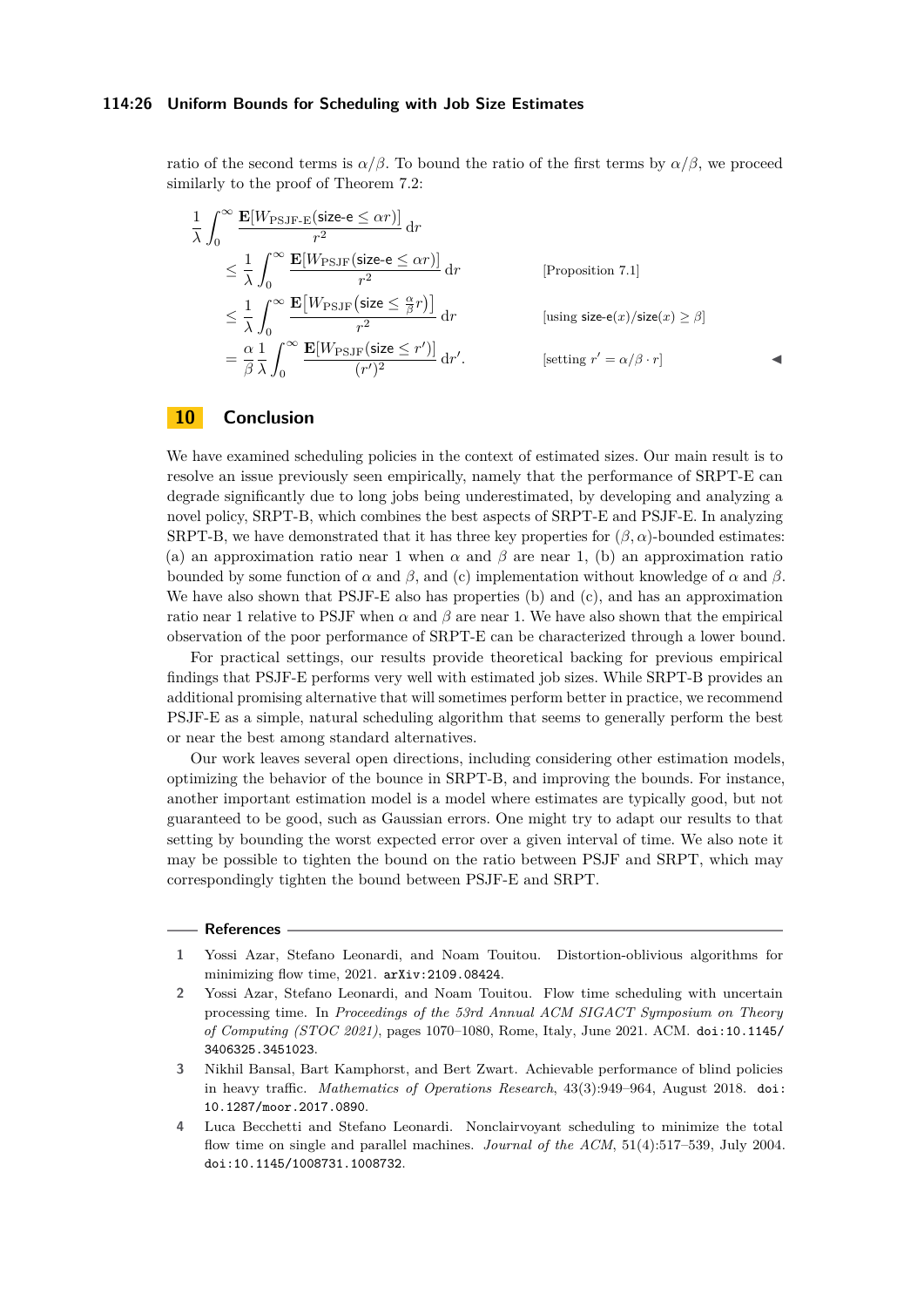- <span id="page-26-13"></span>**5** Shelby L. Brumelle. On the relation between customer and time averages in queues. *Journal of Applied Probability*, 8(3):508–520, 1971. [doi:10.2307/3212174](https://doi.org/10.2307/3212174).
- <span id="page-26-3"></span>**6** Matteo Dell'Amico, Damiano Carra, and Pietro Michiardi. PSBS: Practical size-based scheduling. *IEEE Transactions on Computers*, 65(7):2199–2212, July 2016. [doi:10.1109/TC.](https://doi.org/10.1109/TC.2015.2468225) [2015.2468225](https://doi.org/10.1109/TC.2015.2468225).
- <span id="page-26-8"></span>**7** John C. Gittins. Bandit processes and dynamic allocation indices. *Journal of the Royal Statistical Society: Series B (Methodological)*, 41(2):148–164, January 1979. [doi:10.1111/j.](https://doi.org/10.1111/j.2517-6161.1979.tb01068.x) [2517-6161.1979.tb01068.x](https://doi.org/10.1111/j.2517-6161.1979.tb01068.x).
- <span id="page-26-2"></span>**8** Mor Harchol-Balter. *Performance Modeling and Design of Computer Systems: Queueing Theory in Action*. Cambridge University Press, Cambridge, UK, 2013.
- <span id="page-26-14"></span>**9** Daniel P. Heyman and Shaler Stidham. The relation between customer and time averages in queues. *Operations Research*, 28(4):983–994, August 1980. [doi:10.1287/opre.28.4.983](https://doi.org/10.1287/opre.28.4.983).
- <span id="page-26-15"></span>**10** Bala Kalyanasundaram and Kirk R. Pruhs. Minimizing flow time nonclairvoyantly. *Journal of the ACM*, 50(4):551–567, July 2003. [doi:10.1145/792538.792545](https://doi.org/10.1145/792538.792545).
- <span id="page-26-0"></span>**11** Thodoris Lykouris and Sergei Vassilvitskii. Competitive caching with machine learned advice. *J. ACM*, 68(4):24:1–24:25, 2021. [doi:10.1145/3447579](https://doi.org/10.1145/3447579).
- <span id="page-26-5"></span>**12** Michael Mitzenmacher. Scheduling with predictions and the price of misprediction. In Thomas Vidick, editor, *11th Innovations in Theoretical Computer Science Conference (ITCS 2020)*, volume 151 of *Leibniz International Proceedings in Informatics (LIPIcs)*, Dagstuhl, Germany, January 2020. Schloss Dagstuhl–Leibniz-Zentrum fuer Informatik. [doi:10.4230/LIPICS.ITCS.](https://doi.org/10.4230/LIPICS.ITCS.2020.14) [2020.14](https://doi.org/10.4230/LIPICS.ITCS.2020.14).
- <span id="page-26-6"></span>**13** Michael Mitzenmacher. Queues with small advice. In *Proceedings of the 2021 SIAM Conference on Applied and Computation al Discrete Algorithms (ACDA21)*, pages 1–12. SIAM, 2021. [doi:10.1137/1.9781611976830.1](https://doi.org/10.1137/1.9781611976830.1).
- <span id="page-26-4"></span>**14** Michael Mitzenmacher and Matteo Dell'Amico. The supermarket model with known and predicted service times. *arXiv:1905.12155 [cs]*, October 2020.
- <span id="page-26-1"></span>**15** Michael Mitzenmacher and Sergei Vassilvitskii. Algorithms with predictions. In Tim Roughgarden, editor, *Beyond the Worst-Case Analysis of Algorithms*, pages 646–662. Cambridge University Press, 2020. [doi:10.1017/9781108637435.037](https://doi.org/10.1017/9781108637435.037).
- <span id="page-26-7"></span>**16** Manish Purohit, Zoya Svitkina, and Ravi Kumar. Improving online algorithms via ML predictions. In S. Bengio, H. Wallach, H. Larochelle, K. Grauman, N. Cesa-Bianchi, and R. Garnett, editors, *Proceedings of the 32nd International Conference on Neural Information Processing Systems (NeurIPS 2018)*, volume 31, pages 9684–9693, Montréal, Canada, 2018. Curran Associates, Inc. URL: [https://proceedings.neurips.cc/paper/2018/](https://proceedings.neurips.cc/paper/2018/file/73a427badebe0e32caa2e1fc7530b7f3-Paper.pdf) [file/73a427badebe0e32caa2e1fc7530b7f3-Paper.pdf](https://proceedings.neurips.cc/paper/2018/file/73a427badebe0e32caa2e1fc7530b7f3-Paper.pdf).
- <span id="page-26-9"></span>**17** Linus E. Schrage. A proof of the optimality of the shortest remaining processing time discipline. *Operations Research*, 16(3):687–690, June 1968. [doi:10.1287/opre.16.3.687](https://doi.org/10.1287/opre.16.3.687).
- <span id="page-26-11"></span>**18** Linus E. Schrage and Louis W. Miller. The queue M/G/1 with the shortest remaining processing time discipline. *Operations Research*, 14(4):670–684, August 1966. [doi:10.1287/](https://doi.org/10.1287/opre.14.4.670) [opre.14.4.670](https://doi.org/10.1287/opre.14.4.670).
- <span id="page-26-10"></span>**19** Ziv Scully, Isaac Grosof, and Mor Harchol-Balter. The Gittins policy is nearly optimal in the M/G/k under extremely general conditions. *Proceedings of the ACM on Measurement and Analysis of Computing Systems*, 4(3), November 2020. [doi:10.1145/3428328](https://doi.org/10.1145/3428328).
- <span id="page-26-16"></span>**20** Ziv Scully, Isaac Grosof, and Mor Harchol-Balter. Optimal multiserver scheduling with unknown job sizes in heavy traffic. *ACM SIGMETRICS Performance Evaluation Review*, 48(2):33–35, November 2020. [doi:10.1145/3439602.3439615](https://doi.org/10.1145/3439602.3439615).
- <span id="page-26-17"></span>**21** Ziv Scully and Mor Harchol-Balter. SOAP bubbles: Robust scheduling under adversarial noise. In *56th Annual Allerton Conference on Communication, Control, and Computing*, pages 144–154, Monticello, IL, October 2018. IEEE. [doi:10.1109/ALLERTON.2018.8635963](https://doi.org/10.1109/ALLERTON.2018.8635963).
- <span id="page-26-12"></span>**22** Ziv Scully and Mor Harchol-Balter. The Gittins policy in the M/G/1 queue. In *18th International Symposium on Modeling and Optimization in Mobile, Ad Hoc, and Wireless Networks (WiOpt 2021)*, Philadelphia, PA, October 2021. IEEE.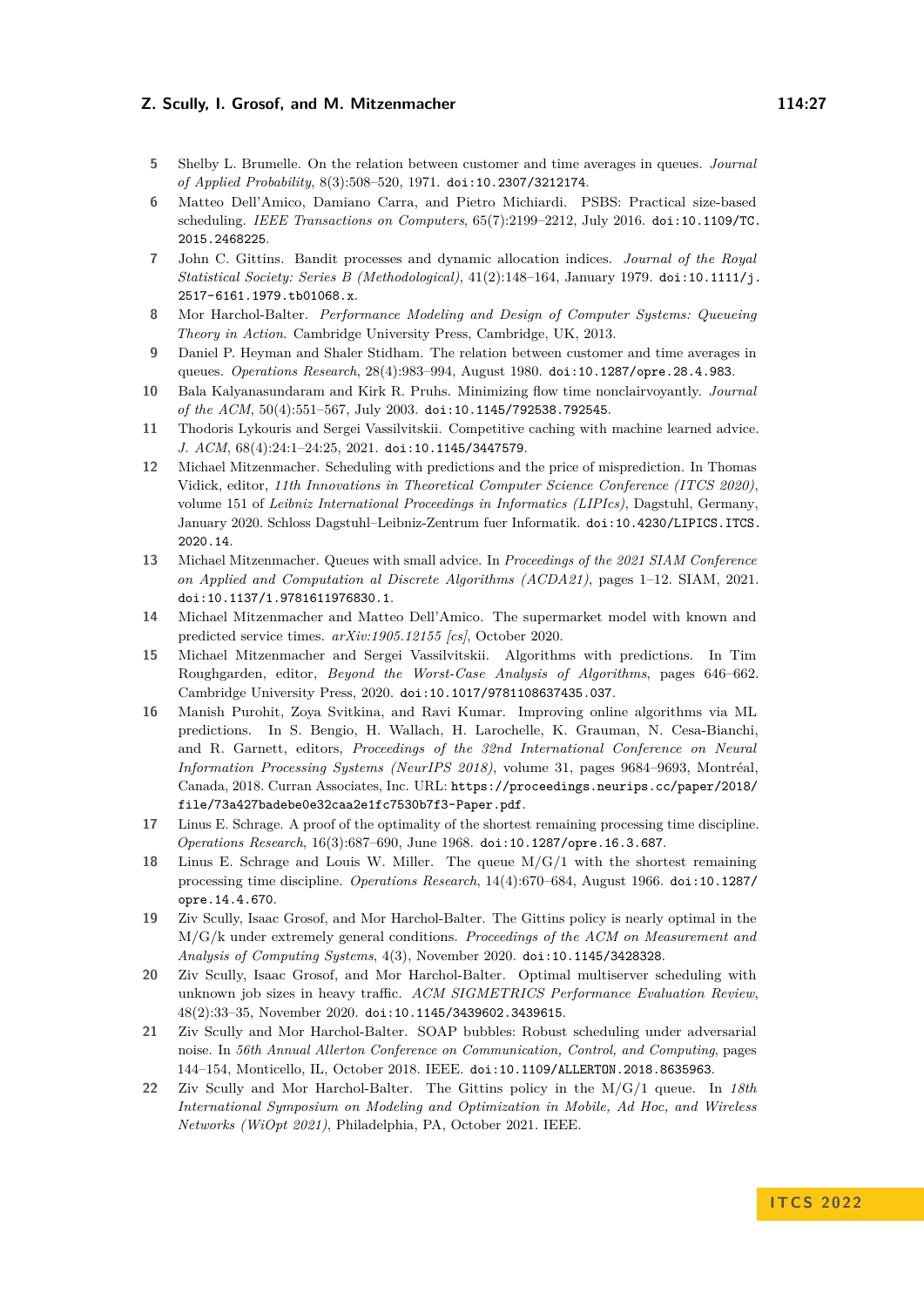### **114:28 Uniform Bounds for Scheduling with Job Size Estimates**

- <span id="page-27-4"></span>**23** Ziv Scully, Mor Harchol-Balter, and Alan Scheller-Wolf. SOAP: One clean analysis of all age-based scheduling policies. *Proceedings of the ACM on Measurement and Analysis of Computing Systems*, 2(1), April 2018. [doi:10.1145/3179419](https://doi.org/10.1145/3179419).
- <span id="page-27-3"></span>**24** Adam Wierman, Mor Harchol-Balter, and Takayuki Osogami. Nearly insensitive bounds on SMART scheduling. In *Proceedings of the 2005 ACM SIGMETRICS International Conference on Measurement and Modeling of Computer Systems (SIGMETRICS 2005)*, page 12, Banff, Alberta, Canada, 2005. ACM. [doi:10.1145/1064212.1064236](https://doi.org/10.1145/1064212.1064236).
- <span id="page-27-1"></span>**25** Adam Wierman and Misja Nuyens. Scheduling despite inexact job-size information. In *Proceedings of the 2008 ACM SIGMETRICS International Conference on Measurement and Modeling of Computer Systems (SIGMETRICS 2008)*, pages 25–36, Annapolis, MD, 2008. ACM. [doi:10.1145/1375457.1375461](https://doi.org/10.1145/1375457.1375461).
- <span id="page-27-5"></span>**26** Ronald W. Wolff. Poisson arrivals see time averages. *Operations Research*, 30(2):223–231, 1982.

# <span id="page-27-2"></span>**A Handling Rank Function Ties**

One might ask how to handle two jobs that have the same rank under rank-based policies. For example, it is possible that two jobs of the same size arrive and await service; when service becomes available, should one be given priority, or should a processor-sharing based policy be used? We avoid such questions by assuming continuous distributions for size and estimated size, so almost surely no two jobs arrive with the same values for these quantities.

If one considers a discrete job size distribution, then PSJF-E in the presence of arbitrarily small errors is equivalent to PSJF with random priority preemptive tiebreaking, which can have significantly worse mean response time than a standard tiebreaking rule such as First-Come-First-Served. This issue is sidestepped by our focus on continuous distributions.

Alternatively, ties could occur if a job being served while its rank was increasing reached the rank of another job which also would have increasing rank if it was served. Whichever job is served immediately loses minimum rank status, resulting in a processor-sharing effect. The tiebreaking policy is therefore irrelevant. The only scheme analyzed in this paper with increasing rank, SRPT-B, avoids this scenario by capping the rank at the initial size estimate. Under SRPT-B, a job being served with increasing rank can only be preempted by a newly arriving job, which will finish before the preempted job can continue.

If one removed the assumption of continuous distributions, we believe that our consistency result for SRPT-B, namely Theorem [8.1\(](#page-15-0)b), would still hold, though the proof would likely be significantly more complicated. We believe this because the "arbitrarily small error" scenario that is damaging to PSJF-E is irrelevant to SRPT-B when  $\alpha$  and  $\beta$  are near 1. SRPT-B has initially decreasing rank, so arbitrarily small errors lead to random *nonpreemptive* tiebreaking, which does not increase response time. In contrast, we believe that our results for PSJF-E, namely Theorem [9.1,](#page-15-0) would not hold as stated for general (non-continuous) distributions, due to these complications. However, we believe that a weaker version of our result could still be proven, with 1*.*5 replaced by a larger constant.

# <span id="page-27-0"></span>**B Unachievability of Traditional Robustness**

In the context of online algorithms with predictions [\[11,](#page-26-0) [15\]](#page-26-1), one typically tries to achieve constant-factor robustness, which requires that the approximation ratio is bounded by a constant under arbitrarily poor predictions.

In the context of  $M/G/1$  scheduling with predictions, constant-factor robustness is provably unachievable. This follows from the fact that the mean response time of an algorithm with arbitrarily poor predictions is bounded below by the optimal blind policy, that has no predictions at all.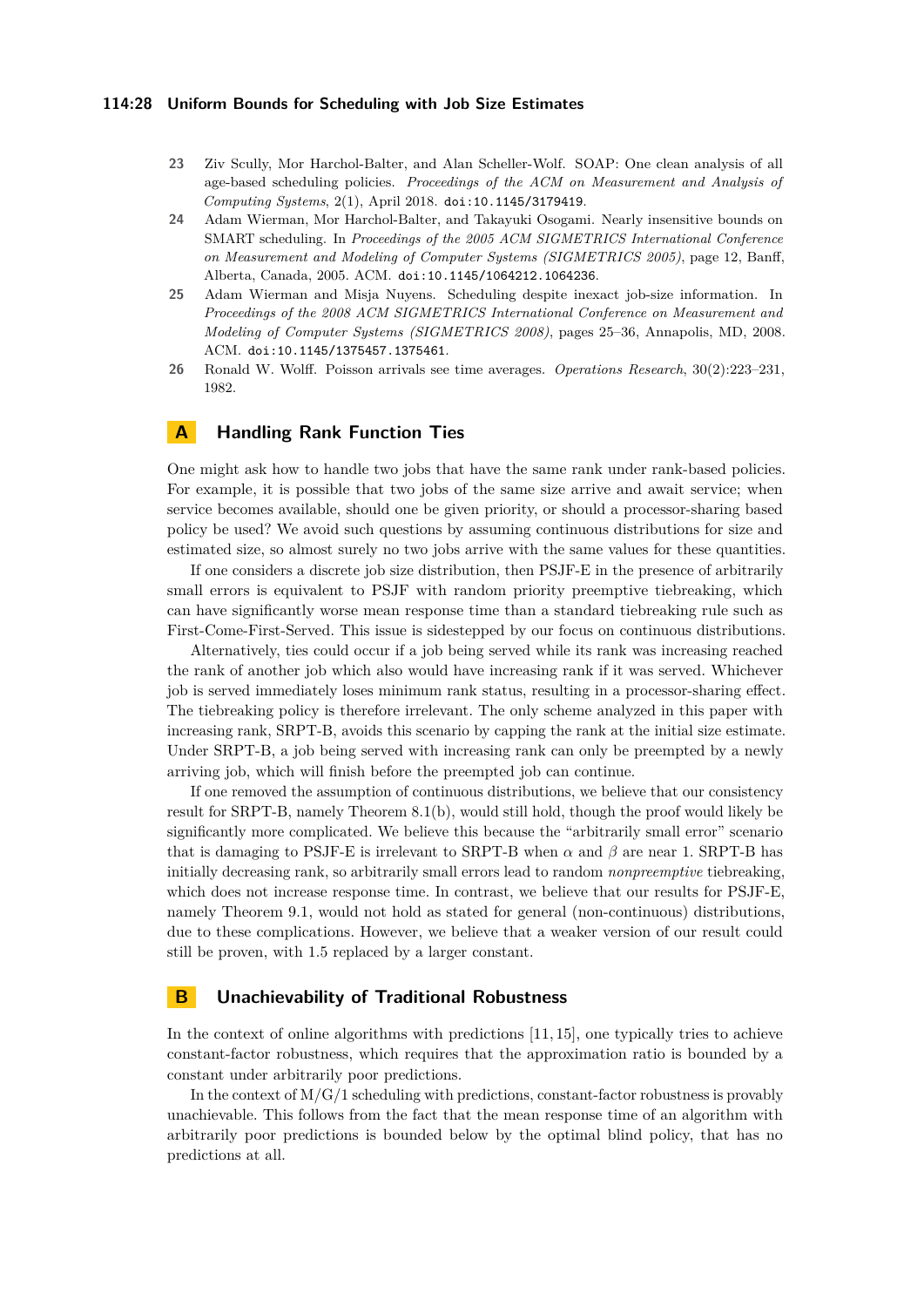In the context of  $M/G/1$  scheduling, the optimal blind policy is known: the Gittins Index policy [\[7,](#page-26-8) [22\]](#page-26-12) is optimal in this context, though it requires knowledge of the job size distribution. When the job size distribution is unknown, a policy called RMLF [\[4,](#page-25-2) [10\]](#page-26-15) has a competitive ratio relative to SRPT that grows slowly as a function of load [\[3\]](#page-25-3).

The approximation ratio of the Gittins index policy to the SRPT policy can be arbitrarily poor in the limit as  $\rho \to 1$  [\[20\]](#page-26-16). Specifically, whenever the job size distribution  $S \in MDA(\Lambda)$ . the *Gumbel domain of attraction*, the approximation ratio of Gittins to SRPT grows arbitrarily large as  $\rho \to 1$ . Loosely, we can think of MDA( $\Lambda$ ) as including all unbounded job size distributions whose tail is asymptotically lighter than a power law. For instance, distributions with exponential, Weibull, and log-normal tails are in  $MDA(\Lambda)$ .

In all such cases, constant-factor robustness is unachievable. A better goal might be to compare the performance of a policy against that of the Gittins policy, or perhaps RMLF. We leave that question for future work.

## <span id="page-28-1"></span>**C Poor Performance of SRPT-B Without the Rank Cap**

We have discussed that for SRPT-B capping the bounce at initial estimated size of a job is important in our analysis. We here explain why our results would not hold without such a cap.

Under SRPT-B, if a job begins service, it can only leave service by being preempted by newly arriving jobs, not by having its rank rise above the rank of other jobs in the queue. In contrast, under a policy *SRPT with Unlimited Bounce* (SRPT-UB) with rank function  $|z - a|$ , without a cap at *z*, the situation would be very different.

We consider a case where all jobs have nearly the same size (*S* is nearly constant) and *β* = 1/2 − *ε*. For specificity, let each job have size *s* ∈ [1, 1 + *δ*], for *δ* ≪ *ε*. Let each job's estimate  $z = \beta s$ .

Under SRPT-UB, consider a job *j* of size 1. It begins service with rank  $\beta = 1/2 - \varepsilon$ , descends to rank 0, and rises back to a rank of  $1/2 - \varepsilon$  at age  $1 - 2\varepsilon$ . At this age, or in the next *δ* service, job *j*'s rank will rise high enough that it will be preempted by any fresh job (that has yet to receive service), whether that job arrived before or after job *j*. As a result, job *j* will have to wait until there are no more fresh jobs to complete. Approximately, job *j* must wait until the system empties to complete. From standard results in queueing theory, the mean response time under SRPT-UB is therefore  $\Theta\left(\frac{1}{(1-\rho)^2}\right)$ . In contrast, a better policy such as SRPT or SRPT-B has mean response time that grows as  $\Theta\left(\frac{1}{1-\rho}\right)$ . The gap between these two response times grows arbitrarily wide as  $\rho \to 1$ .

# <span id="page-28-0"></span>**D SRPT with Continuously Updating Estimates (SRPT-CUE)**

The SRPT-SE scheme requires knowledge of the job's true size, and hence while it is useful in our analysis, it is not a practical policy as we have defined it. However, there may be settings where a variation of SRPT-SE is implementable. We now describe such a setting, the variant of SRPT-SE that can be implemented in it, and how to extend our bounds in Theorem [7.2](#page-17-0) to cover the new variant.

Suppose that jobs are given size estimates not just when they initially arrive but also continuously during service. More specifically, suppose that once a job of true size *s* reaches each age *a*, it is given an estimated remaining size in the interval  $[\beta(s-a), \alpha(s-a)]$ . This could model settings where there is some visible metric of job progress but the speed at which progress is made is uncertain, such as sending files of known size to clients with unknown packet loss rates.